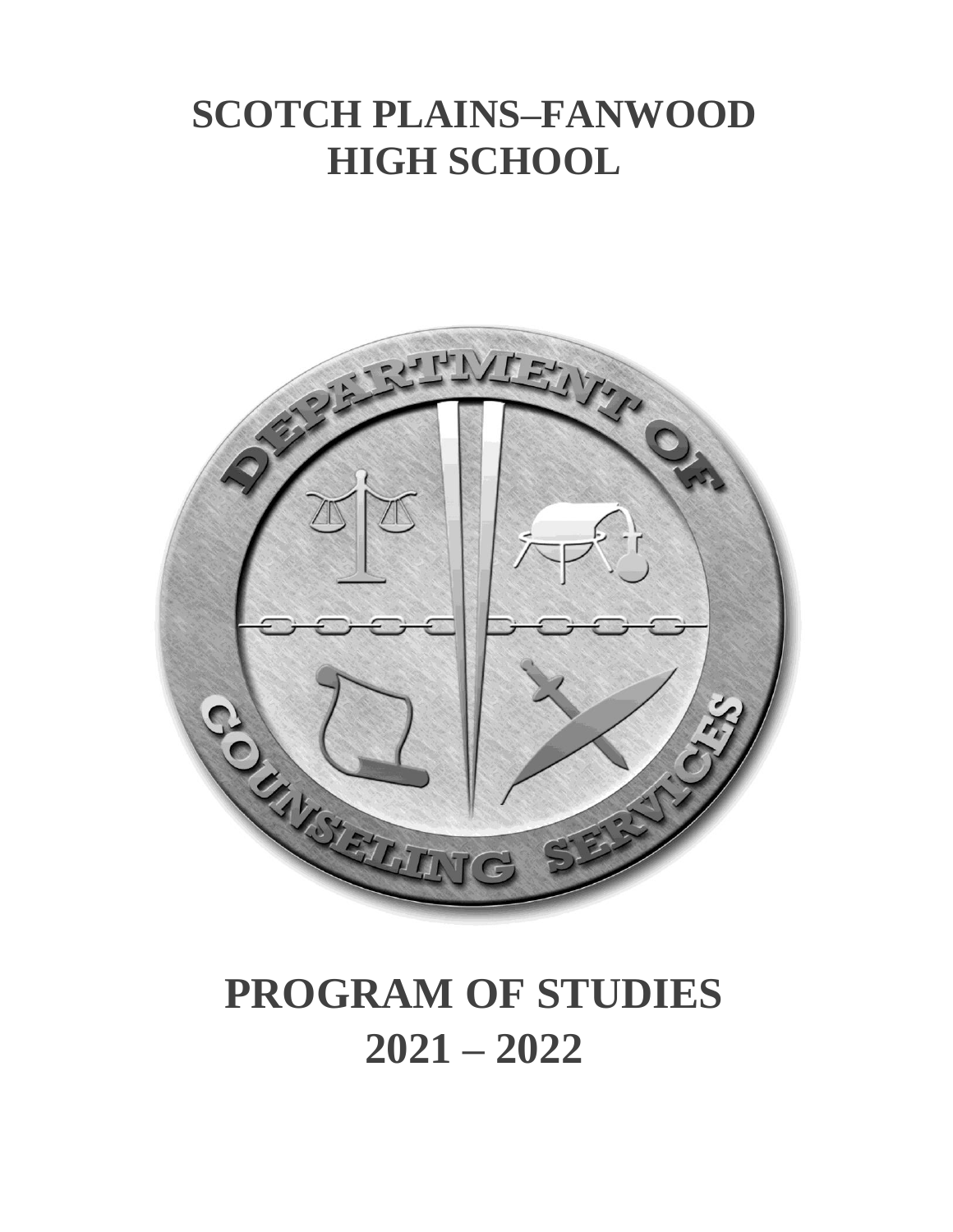# **SCOTCH PLAINS-FANWOOD HIGH SCHOOL**

Scotch Plains, NJ 07076

[www.spfk12.org](http://www.spfk12.org/)

Dr. David L. Heisey Principal

Mrs. Brooke Esposito Mr. Timothy Donahue Mr. Ryan Miller Assistant Principal Assistant Principal Assistant Principal

# **PROGRAM OF STUDIES**

# **2021 – 2022**

Prepared by Mr. Timothy P. Donahue Assistant Principal District Supervisor of Counseling Services with the assistance of the subject supervisors

*MISSION STATEMENT The Scotch Plains-Fanwood School District educates and empowers our community of individual learners to be successful citizens of the world.*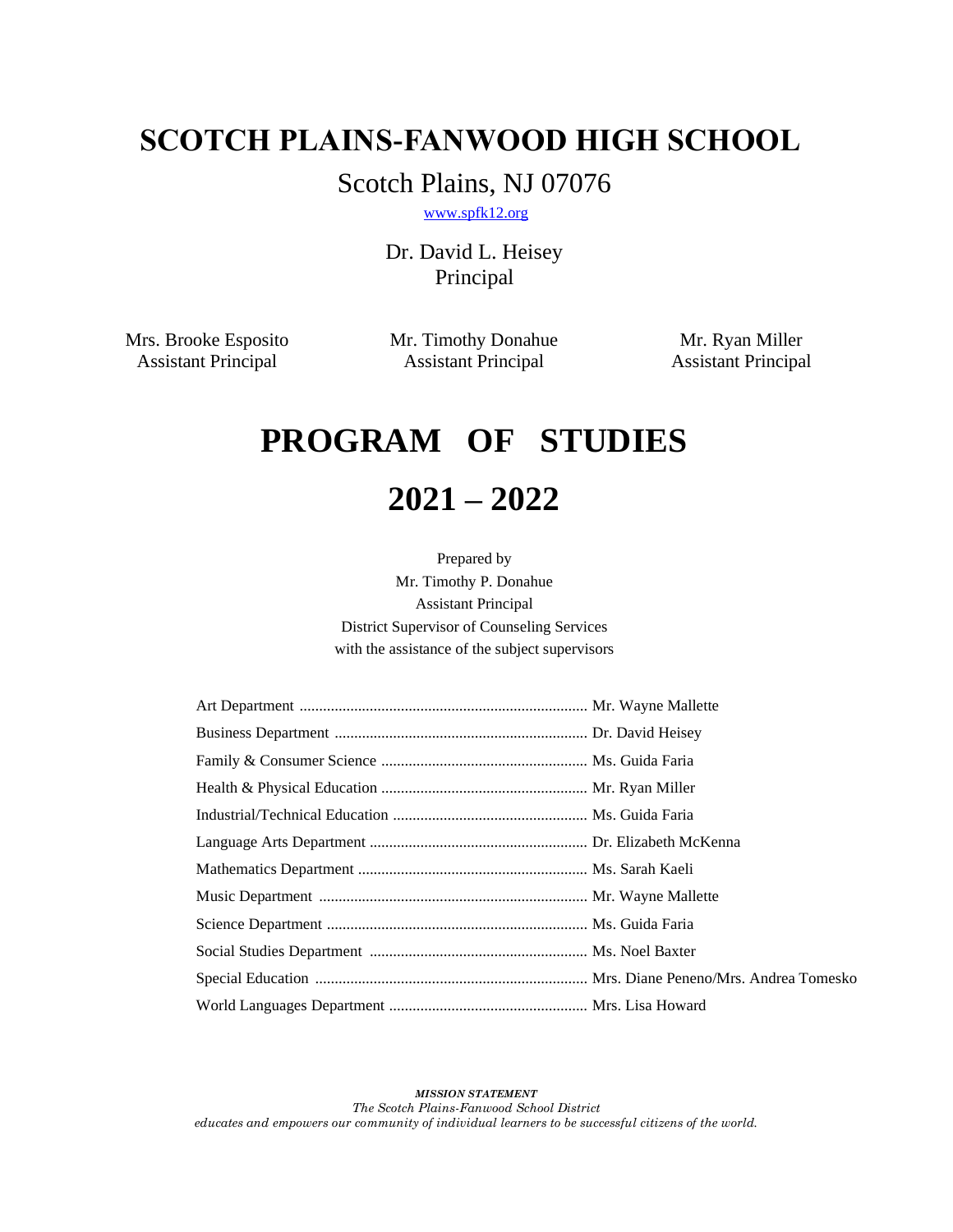# **TABLE OF CONTENTS**

# PROGRAM OF STUDIES INFORMATION:

# Page

| Letter to Students and Parents from District Supervisor of Counseling Services |
|--------------------------------------------------------------------------------|
|                                                                                |
|                                                                                |
|                                                                                |
|                                                                                |
|                                                                                |
|                                                                                |
|                                                                                |
|                                                                                |
|                                                                                |
|                                                                                |
|                                                                                |
|                                                                                |
|                                                                                |
|                                                                                |
|                                                                                |
|                                                                                |
|                                                                                |
|                                                                                |

# DESCRIPTIONS OF SUBJECT OFFERINGS: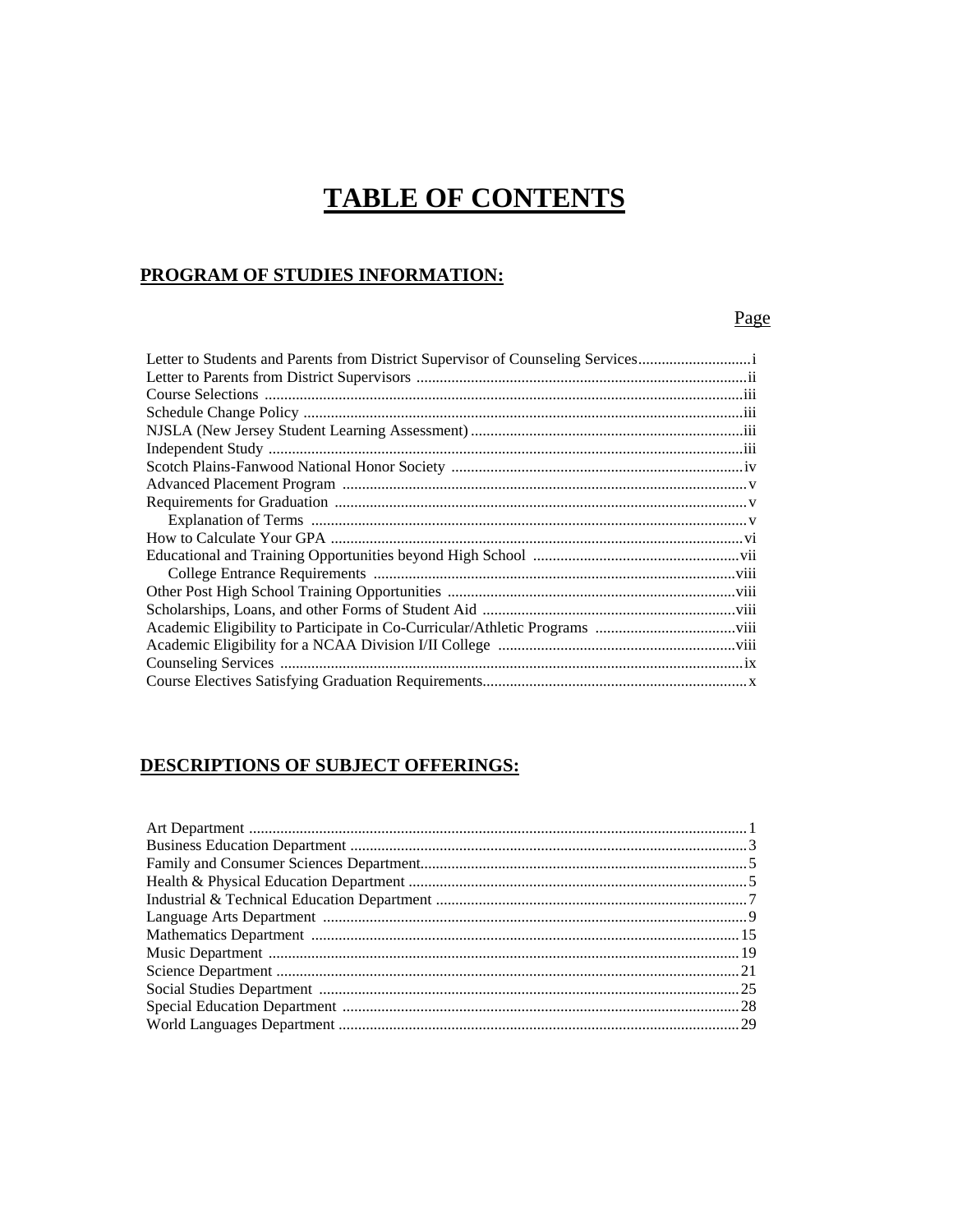# **PROGRAM OF STUDIES INFORMATION 2021 – 2022**

Dear Scotch Plains – Fanwood High School Student and Parent:

This Program of Studies booklet has been prepared to assist students and parents in the planning of a high school course of study tailored to individual student needs. The information about each course in each department gives the grade level, course level, course length, number of credits awarded, a brief description of the course, and any prerequisites to be completed prior to the start of the course.

Students and parents should examine this booklet carefully before selections are made. If there are any questions, please feel free to consult with the professional staff – teachers, school counselors, department supervisors, and administrators. Parent conferences concerning individual programs may be arranged by contacting the student's counselor and/or teacher.

In both the required and elective subjects, there is normally a wide range of achievement in any public high school. In order to help students and parents select the instructional level most appropriate for their abilities and needs, staff and counselors will make recommendations for placement based on academic performance in prior related courses, standardized and/or other departmental tests, and teacher evaluations. Students should assess their achievement, self-motivation and interest before selecting their levels in each subject area.

Scotch Plains-Fanwood High School grants a comprehensive high school diploma to all. Each student is expected to develop a program of studies with the Counseling Department including coursework that reflects his/her aspirations, aptitudes, abilities, interests, goals and ambitions.

I would like to extend a special thank you to the Counseling Department and the Department Supervisors for their help in creating this year's Program of Studies booklet.

Sincerely,

Timothy P. Dahue

Timothy P. Donahue Assistant Principal District Supervisor of Counseling Services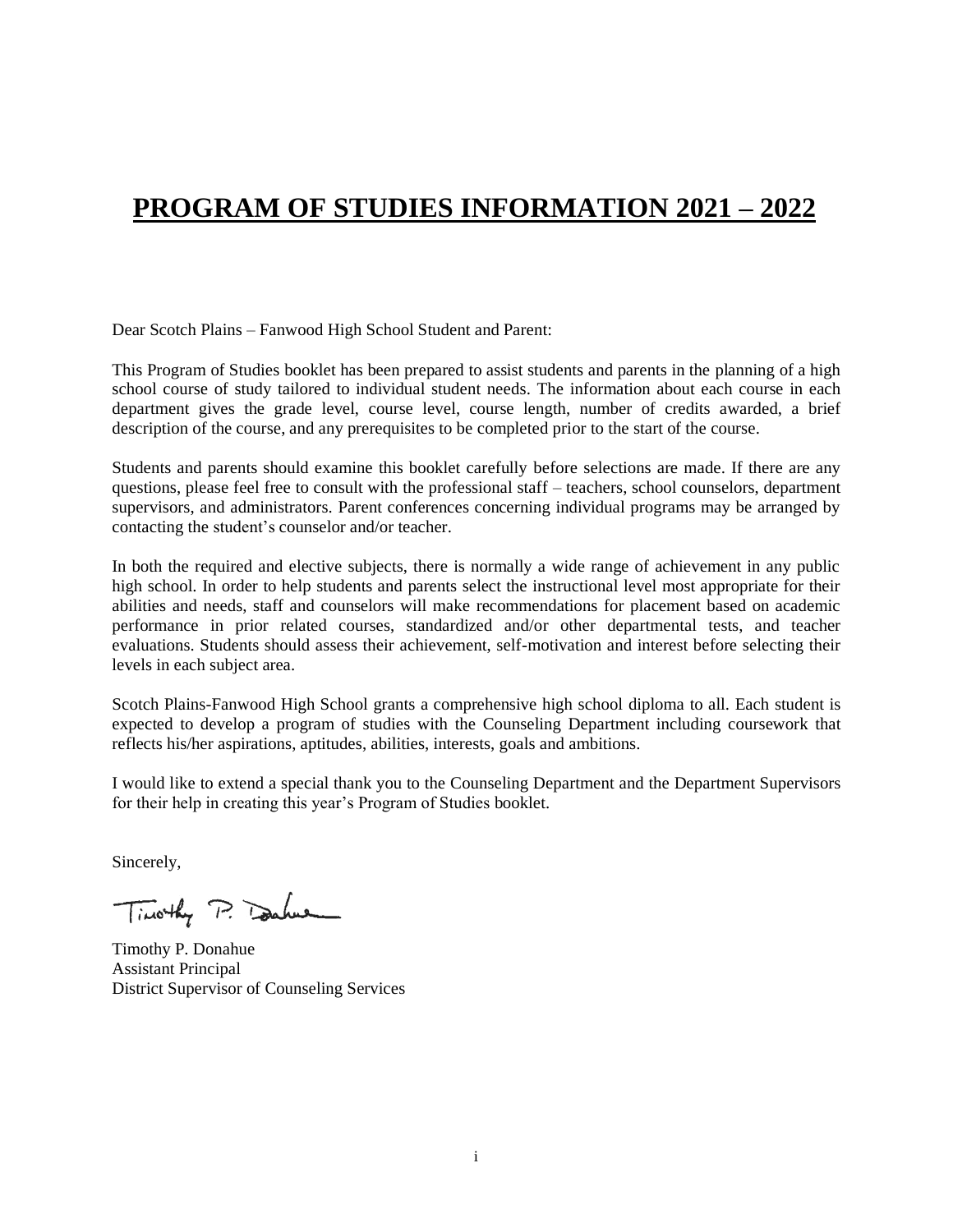**THE SCOTCH PLAINS-FANWOOD PUBLIC SCHOOLS**

EVERGREEN AVENUE AND CEDAR STREET SCOTCH PLAINS, NEW JERSEY 07076

December 2020

Dear Parents:

As a district, we strive to create the best academic environment for each student. One way that we achieve this goal is by providing various levels of instruction. We would like to inform you of the process for determining student placement recommendations for these levels in high school.

#### **What levels are offered?**

In the high school, courses may be offered at any of the following levels, depending on the department and student need: standard, academic, accelerated and Advanced Placement.

#### **How are recommendations determined?**

Placement in all courses begins with a departmental recommendation. Depending upon performance, it is possible that a student may be recommended for a particular level in one subject and a different level in another. In order to make recommendations, all academic departments use a combination of criteria including rubric-based evaluations from teachers, departmental assessments and grades or standardized test scores as available.

It is important to note that there is flexibility built into the placement process. After recommendations are communicated to parents and students, any inquiries may be forwarded to the content supervisor. Students are also continually assessed to determine if a change of placement is warranted during and between school years.

#### **Is my student prepared to be successful in an accelerated course?**

*Students in accelerated courses…*

- Possess exceptional self-direction, initiative, and perseverance.
- Are highly organized and possess excellent time-management skills.
- Analyze, evaluate and synthesize more complex and in depth concepts.
- Are expected to complete more independent work at home.
- Will have shorter timelines for project completion.
- Will be expected to analyze more difficult texts, often independently.
- Are expected to make sophisticated connections between concepts.
- Are motivated to apply what they learn beyond the classroom.
- Have genuine interest in the subject and the work associated with it.

#### Sincerely,

The District Supervisors:

Ms. Noel Baxter, Social Studies[: nbaxter@spfk12.org](mailto:nbaxter@spfk12.org) or (908) 889-8600 x31409

Ms. Guida Faria, Science: [gfaria@spfk12.org](mailto:gfaria@spfk12.org) or (908) 889-8600 x31405

Dr. David Heisey, Principal: [dheisey@spfk12.org](mailto:dheisey@spfk12.org) or (908) 889-8600 x31005

Mrs. Lisa Howard, World Language: *[lhoward@spfk12.org](mailto:lhoward@spfk12.org)* or (908) 889-8600 x31408

Ms. Sarah Kaeli, Mathematics: [skaeli@spfk12.org](mailto:skaeli@spfk12.org) or (908) 889-8600 x31410

Mr. Wayne Mallette, Fine Arts: [wmallette@spfk12.org](mailto:wmallette@spfk12.org) or (908) 889-8600 x31411

Dr. Elizabeth McKenna, Language Arts: [emckenna@spfk12.org](mailto:emckenna@spfk12.org) or (908) 889-8600 x31403

Mr. Ryan Miller, Assistant Principal-Athletics[: rmiller@spfk12.org](mailto:rmiller@spfk12.org) or (908) 889-8600 x31004

Mrs. Diane Peneno, Special Education[: dpeneno@spfk12.org](mailto:dpeneno@spfk12.org) or (908) 889-8600 x31413

Mrs. Andrea Tomesko, Special Education[: atomesko@spfk12.org](mailto:atomesko@spfk12.org) or (908) 889-8600 x31412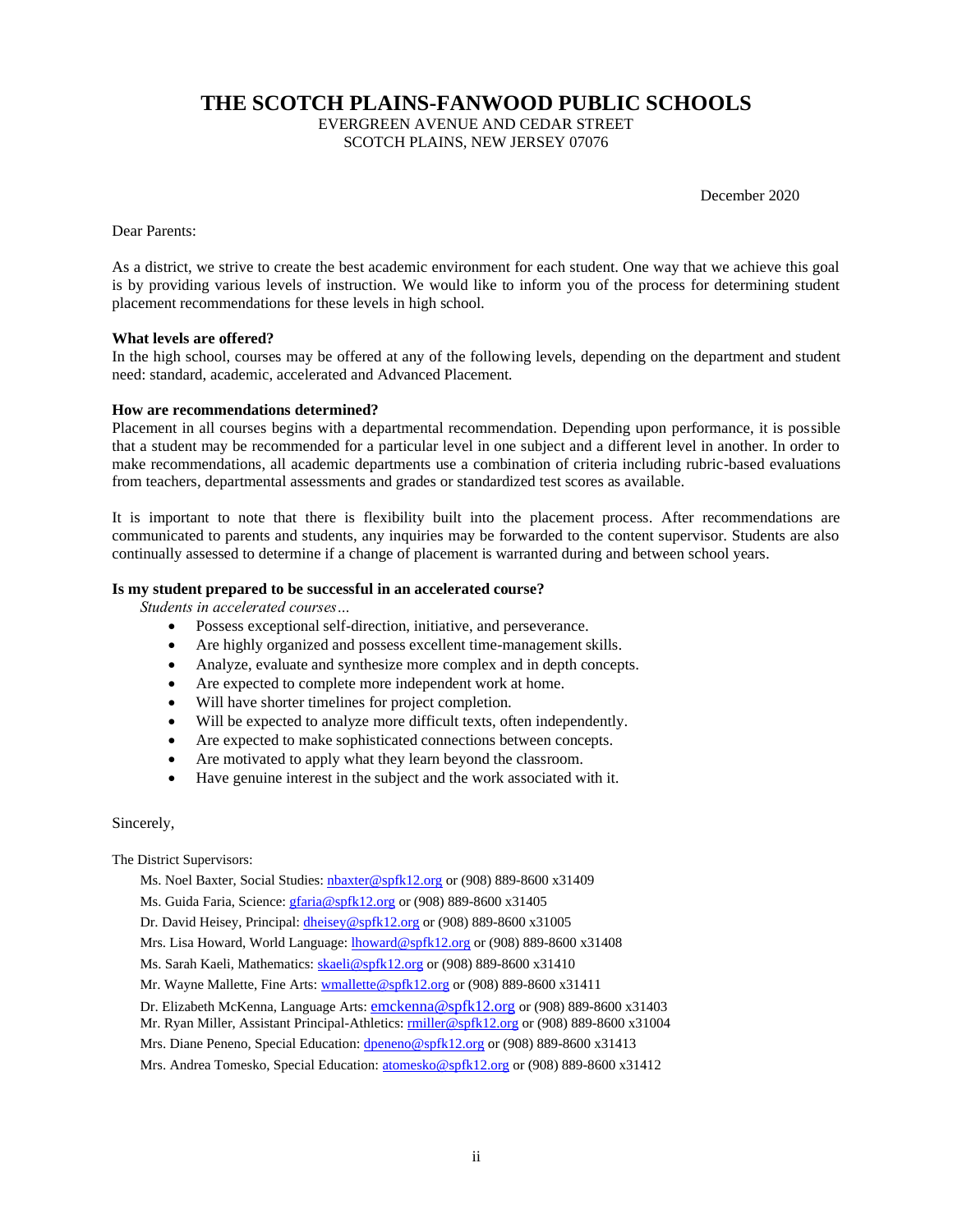#### **COURSE SELECTIONS**

We believe that students should give thoughtful consideration to their course selections with the assistance of their parents and counselor. There will be the opportunity to fully evaluate the appropriateness of selections with the option of making changes as indicated in the **Schedule Change Policy. Schedule changes for teacher preference are not honored.**

#### **SCHEDULE CHANGE POLICY**

- 1. Before the school year begins, all courses may be changed up to August 31<sup>st</sup>.
- 2. After school begins in September, the policy regarding the changing of a course/level of a course will be as follows:
	- a. A student may change a level from the tenth day of class until **December 1.** If the deadline falls on a weekend, school holiday, or snow day, the deadline will be moved to the next scheduled school day. There must be a parent/teacher/counselor communication prior to any level change.
	- b. **No semester course may be changed.**
	- c. The counselor may determine that special circumstances necessitate allowing a student to drop a full year course from his/her schedule. **A drop may be from the tenth day of class to the end of the second marking period.** When a drop is approved, an alternate course will be scheduled. If this is not possible due to scheduling restrictions, a Study Hall class will be assigned.
	- d. Any course/level change or drop initiated after the tenth day of school will be included on the transcript.

#### *NOTE***: Changes in schedules may not always be possible due to scheduling restrictions.**

#### *\*Preference for elective choices cannot be guaranteed. Alternative elective choices will be utilized as necessary.*

#### **NJSLA (THE NEW JERSEY STUDENT LEARNING ASSESSMENT)**

The New Jersey Student Learning Assessments are a set of assessments that measure whether students are on track to be successful in college and their careers. These computer-based assessments in Mathematics and English Language Arts Literacy give teachers, schools, students, and parents better information whether students are on track in their learning and for success after high school.

NJSLA assessments are administered to students enrolled in Algebra I, Algebra & Analytic Geometry, Algebra II, English I and English II. Students must demonstrate proficiency on the NJSLA assessments in order to be eligible to receive a state approved diploma. If a passing score is not met, then the student may use an alternate assessment score. Students in the class of 2022 will also be required to take the NJSLA-Science exam. For further information on updated graduation requirements please visit the State Department of Education, Office of Assessments website.

#### **INDEPENDENT STUDY**

Credit to be determined. In keeping with the New Jersey state mandate on addressing the needs of students, Scotch Plains-Fanwood High School wishes to serve all of its students both in regular curricular offerings and in alternative ways. Although our course offerings are rich in their diversity, we acknowledge that students' interests and talents may sometimes lie outside what is available in the regular classroom. An Independent Study option will not replace an existing course offering. The Scotch Plains-Fanwood High School Independent Study program offers the student the opportunity to study with a mentor/teacher and to work in a self-directed fashion with an emphasis on self-discipline and self-directed learning.

Independent study opportunities will follow procedures established by the high school principal to include an identification process and selection criteria. Independent study programs will be graded, and upon completion, will be awarded credit under the appropriate academic discipline.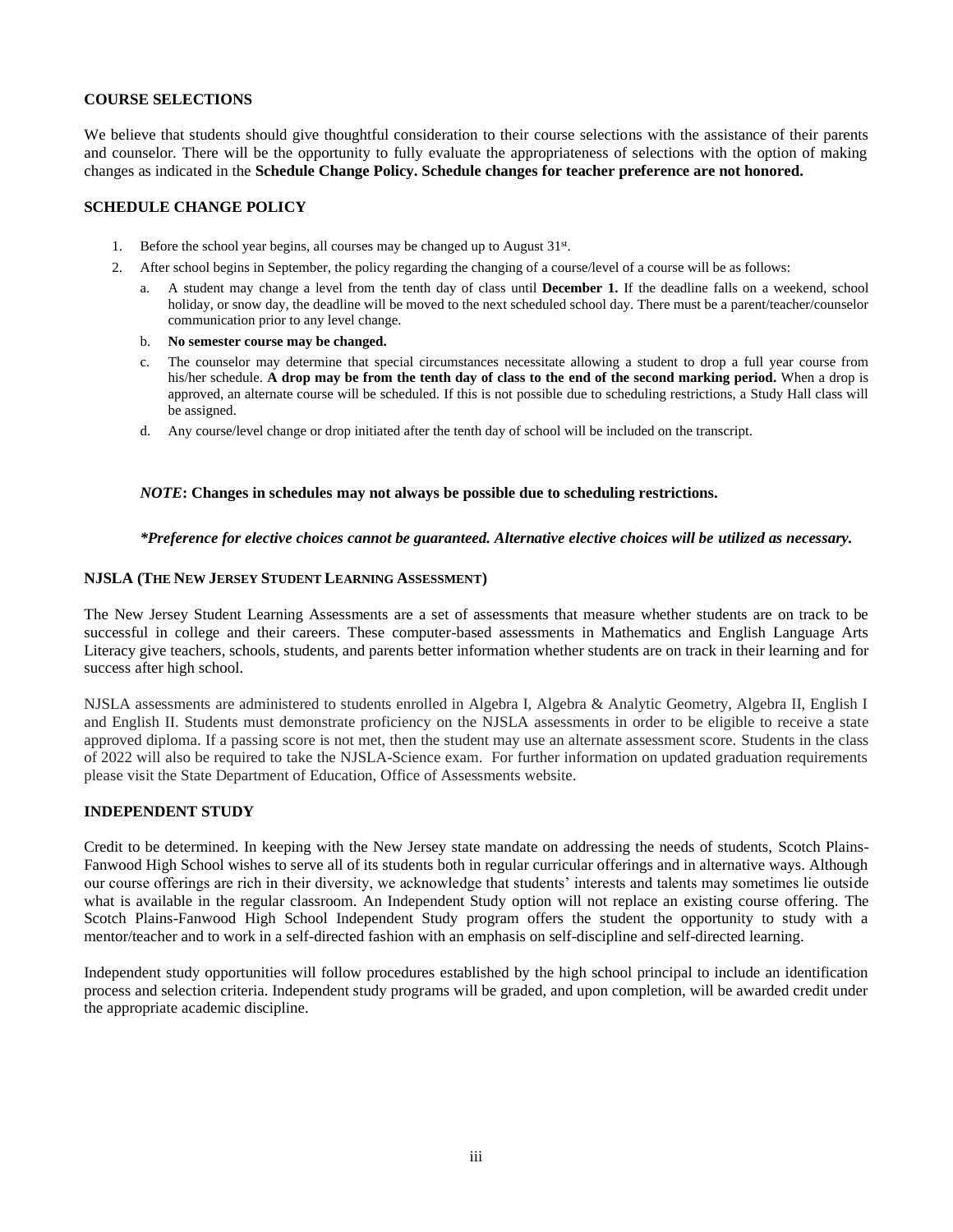#### **SCOTCH PLAINS-FANWOOD NATIONAL HONOR SOCIETY**

Membership in the National Honor Society will be an honor bestowed upon students of the junior or senior class who possess outstanding scholarship, character, leadership, and service. The definition of each as per the National Honor Society Handbook is:

#### Scholarship:

• 3.75 or above Academic Grade Point Average as computed at the end of the second semester of the students' sophomore and junior school years.

#### The student who exercises leadership:

- Is resourceful in proposing new problems, applying principles, and making suggestions.
- Demonstrates initiative in promoting school activities.
- Exercises positive influence on peers in upholding school ideals.
- Contributes ideas to improve the civic life of the school.
- Is able to delegate responsibilities.
- Exemplifies positive attitudes.
- Inspires positive behavior in others.
- Demonstrates academic initiative.
- Successfully holds school offices or positions of responsibility; conducts business effectively and efficiently; demonstrates reliability and dependability.
- Is a leader in the classroom, at work, and in other school or community activities.
- Is thoroughly dependable in any responsibility accepted.
- Is willing to uphold scholarship and maintain a loyal school attitude.

#### The student who serves:

- Volunteers and provides dependable and well-organized assistance, is gladly available, and is willing to sacrifice to offer assistance.
- Works well with others and is willing to take on difficult or inconspicuous responsibilities.
- Cheerfully and enthusiastically renders any requested service to the school.
- Is willing to represent the class or school in inter-class and inter-scholastic competition.
- Participates in significant activities outside of school, for example, Girl Scouts, Boy Scouts, church groups, volunteer services for the elderly, poor, or disadvantaged.
- Mentors persons in the community or students at other schools.
- Shows courtesy by assisting visitors, teachers, and students.

#### Character:

- Takes criticism willingly and accepts recommendations graciously.
- Constantly exemplifies desirable qualities of personality (cheerfulness, friendliness, poise, stability).
- Upholds principles of morality and ethics.
- Cooperates by complying with school regulations concerning property, programs, office, halls, etc.
- Demonstrates the highest standards of honesty and reliability.
- Shows courtesy, concern, and respect for others.
- Observes instructions and rules, punctuality, and faithfulness both inside and outside the classroom.
- Has a power of concentration and sustained attention as shown by perseverance and application to studies.
- Manifests truthfulness in acknowledging obedience to rules, avoiding cheating in written work, and showing unwillingness to profit by the mistakes of others.
- Actively helps rid the school of bad influences or environment.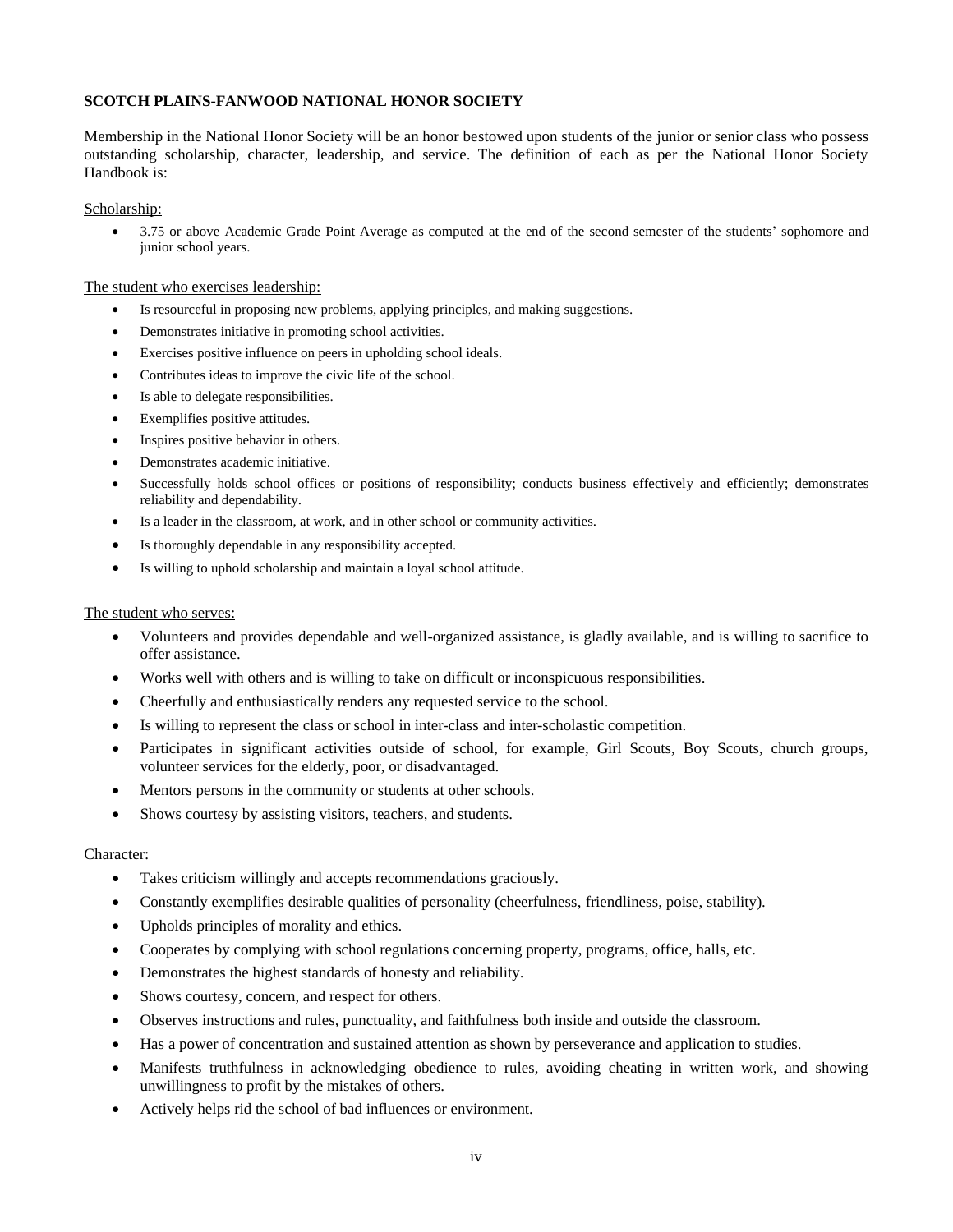#### **SCOTCH PLAINS-FANWOOD NATIONAL HONOR SOCIETY (Continued)**

Selection for membership will be based upon satisfactory ratings in each of these areas as determined by a majority vote of a Faculty Council, consisting of five faculty members representing the faculty at large and appointed by the Principal.

#### **ADVANCED PLACEMENT PROGRAM**

Advanced standing in college via awarding of credit and/or placement is possible by taking Advanced Placement (AP) courses and performing successfully in the AP Examinations distributed and scored by Educational Testing Service.

AP courses are college level courses, with a higher level of expectation than Accelerated and Academic courses. Upon completion of these courses, students should plan to take the appropriate AP Exam. A score of 3 on a scale of 1-5 may result in placement and/or credit at the college level. Some colleges may require a minimum score of 4 to be eligible for college credit. Some colleges do not grant credit for any AP courses regardless of the score achieved. Students are responsible for an examination fee for the AP Exam. If there is a financial hardship, please advise the students school counselor. AP courses offered by Scotch Plains-Fanwood High School include: AP Biology II, AP Calculus AB, AP Calculus BC, AP Chemistry II, AP Computer Science A, AP Computer Science Principles, AP Economics, AP English III, IV, AP European History, AP French V, AP History of Art, AP Italian V, AP Physics II, AP United States Government & Politics, AP United States History, AP Spanish V, AP Statistics, AP Music Theory and AP Environmental Science.

#### **REQUIREMENTS FOR GRADUATION**

#### I. Curriculum Requirements:

All students must successfully complete a minimum of 120 Credits**\*** in order to be eligible for graduation. All high school students are required to successfully complete the following curriculum requirements prior to graduation:

- A. Four credit years of English, consisting of: English I, II, III, and IV
- B. Three credit years in mathematics consisting of: Three full year subjects taught in the mathematics department.
- C. Three credit years of social studies consisting of: U. S. History I, U.S. History II and Global Perspectives
- D. Three credit years of natural and physical science: Biology I and two additional lab sciences Starting with class of 2024, (Biology I, Chemistry I, and Physics I or Environmental Science)
- E. Two credit years of the same world language consisting of:
	- Spanish, Italian, French, or Mandarin
- F. One credit year of physical education and health for each year of enrollment.
- G. One credit year in visual and performing arts and one credit year in practical arts.
- H. Technology literacy consistent with the New Jersey Student Learning Standards must be integrated throughout the curriculum.
- I. One-half credit year of Financial Literacy.
	- *1. Consumer Finance (Business Education Department)*
	- *2. Economics and Financial Literacy (Social Studies Department)*
	- *3. Advanced Placement Economics (Social Studies Department)*
- J. Other elective courses of the student's choice to meet overall credit requirements.

#### **Explanation of Terms**

A five credit course meets for a full school year for five class blocks over a two week period. A 2.5 credit course meets only for one semester (half school year).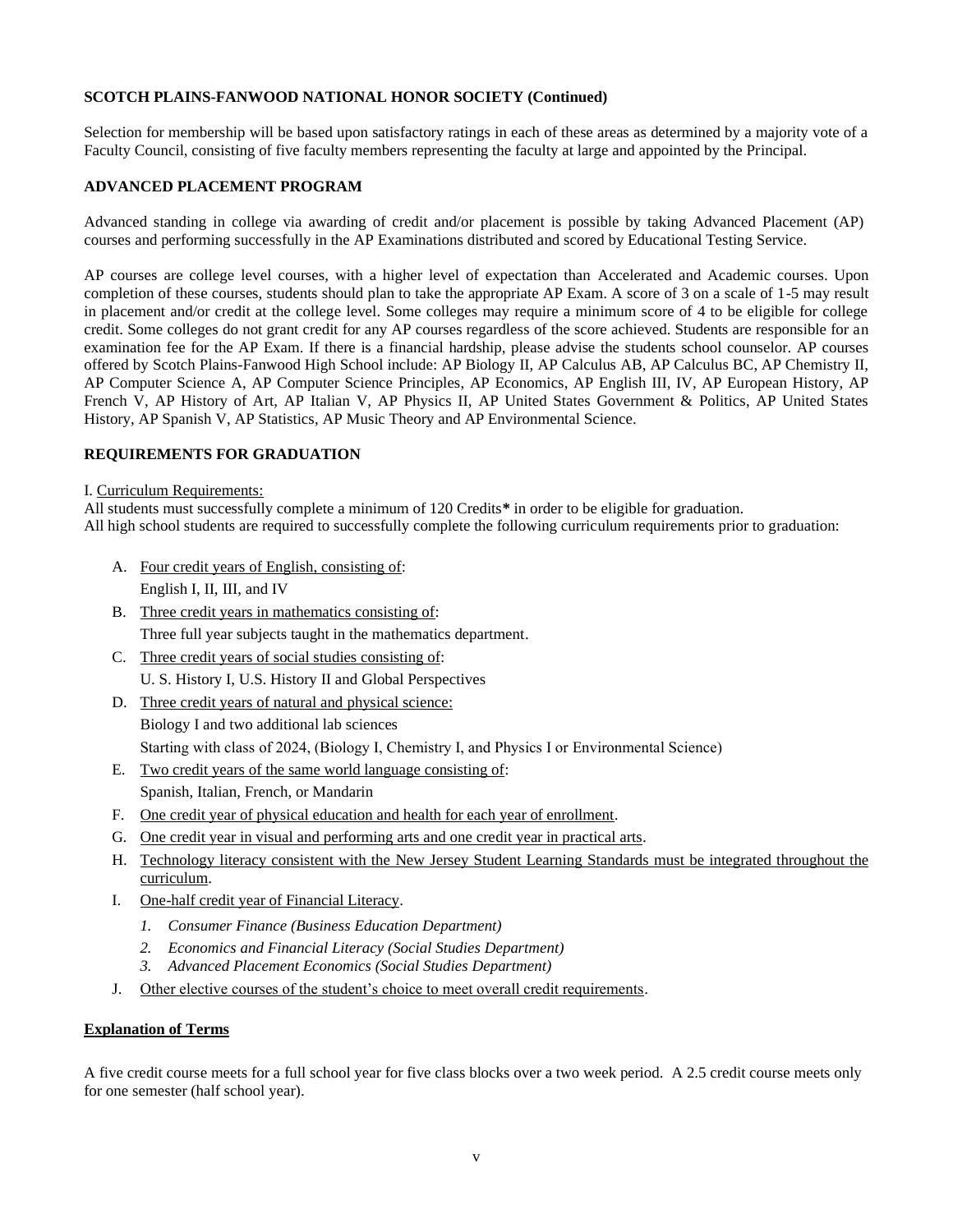#### II. State/District Requirements

- *A.* All courses will have a set of course proficiencies. Students must demonstrate proficiency in all curricula needed for graduation.
- B. Prior to graduation from high school, all students must demonstrate proficiency in reading, writing, and mathematics as evidenced by successful passing of the state-mandated New Jersey Student Learning Assessment (NJSLA).
- C. Regular attendance is an integral part of the district requirement for graduation. (See Policy 5113.)
- D. Copies of the graduation requirements will be distributed to all high school students on an annual basis, or upon entry to the high school, through the Program of Studies.

#### III. Assessment and Remediation

- A. On an annual basis, all students shall be assessed to determine their level of proficiency in reading, writing, and mathematics.
- B. The annual assessment will identify those students who are in need of additional support and remediation.
	- *1. For each identified student, the appropriate district staff will develop an Individual Student Improvement Plan (ISIP), which will delineate the student's skills and weaknesses.*
	- *2. Individual student assessment procedures shall include teacher observation, parental or guardian interview, formal and informal evaluation techniques, and evaluation of cumulative student records and student performance data.*
- C. For 12th grade students, including limited English proficient (LEP) and special education students, who have not been successful in passing the NJSLA, the State of New Jersey Department of Education has developed alternate guidelines to meet the criteria through the portfolio appeal process.

#### IV. Requirements for Classified Students

- A. Classified students shall meet all Scotch Plains-Fanwood graduation requirements unless specifically exempt from any part of these requirements through the IEP process.
- B. The IEP of students with graduation exemptions shall include a description of exemptions from state and/or Scotch Plains-Fanwood's graduation requirements and a rationale for the exemption(s).
- C. The IEP shall also include a statement pertaining to the student's alternate proficiencies in lieu of those exempted graduation requirements. The achievement of the alternate proficiencies by a classified student would qualify the student for the Scotch Plains-Fanwood diploma.
- D. Classified students shall participate in all district and state testing programs.

#### V. Early Graduation

Students opting for early graduation must meet all graduation requirements including completion of English IV. (If necessary, an equivalent out-of-district English course can be substituted, subject to prior written approval from the high school principal.)

- A. A student requesting early graduation must submit a written request signed and verified by the parent/guardian. (Signature and verification by the parent/guardian shall be required.)
- B. The Board of Education shall provide only one graduation ceremony annually in June.
- C. Requests for early graduation shall be considered only at the end of a semester.

#### **HOW TO CALCULATE YOUR GPA**

#### **Transfer Students:**

Transfer students who enroll in SPFHS may receive credit toward graduation for courses taken in properly accredited high schools outside the school district. However, they must meet the same local and state requirements for graduation as students who complete their entire high school program in the district. **Students who attend SPFHS less than four years will not receive an official GPA.**

#### **New Students to SPFHS:**

Students new to SPFHS may receive credit toward graduation for courses taken in properly accredited high schools outside the school district. **However, only courses taken at SPFHS will be used to calculate the student's GPA.**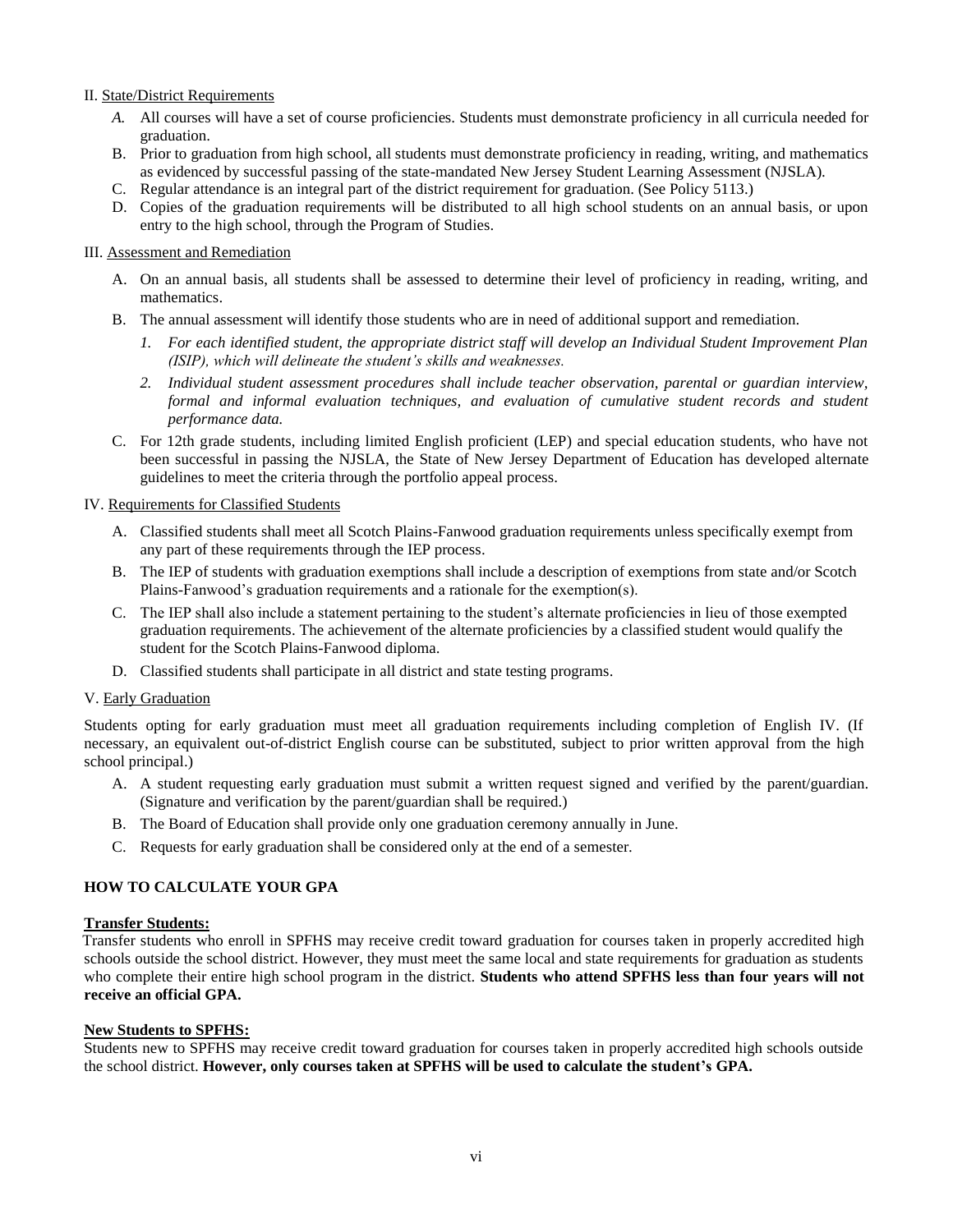#### **HOW TO CALCULATE YOUR GPA (Continued)**

**1. All Course GPA:** Every subject taken by a student is given equal weight.

In determining the All Course GPA, high school subjects that receive a grade and credit will be included. Courses from summer school and other institutions will NOT be included. Each grade is valued according to the following quality point scale:

|       | Ouality |        |             | Ouality |       |       | Ouality |       |       | Ouality |           |
|-------|---------|--------|-------------|---------|-------|-------|---------|-------|-------|---------|-----------|
| Grade | Points  | $\%$   | Grade       | Points  | $\%$  | Grade | Points  | $\%$  | Grade | Points  | $\%$      |
| A+    | 4.3     | 97-100 | $_{\rm B+}$ | 3.3     | 87-89 | $C+$  | 2.3     | 77-79 | D+    |         | 67-69     |
| A     | 4.0     | 93-96  | B           | 3.0     | 83-86 |       | 2.0     | 73-76 |       | 1.0     | 63-66     |
| A-    | 3.7     | 90-92  | $B -$       | 2.7     | 80-82 | $C-$  | 1.7     | 70-72 | D-    | 0.7     | $60 - 62$ |
|       |         |        |             |         |       |       |         |       |       | $0.0\,$ | Below 60  |

The quality points for each subject will be multiplied by the number of credits for that subject. The total number of quality points will be divided by the total number of credits for those subjects in which the student has earned a final grade to determine the cumulative average for each student.

**2. Academic GPA:** Academic GPA will be calculated by the same procedure as described for the All Course GPA. Only full year major academic courses in the following disciplines will be included:

| English        | <b>Mathematics</b> | Science               |
|----------------|--------------------|-----------------------|
| World Language |                    | <b>Social Studies</b> |

**3. Regular academic level subjects:** will be valued on the same quality point scale as the All Course GPA.

Accelerated and Advanced Placement subjects will be weighted according to the following quality point scale below:

|       | Quality |          |             | Quality |       |       | Quality |       |       | Ouality |           |
|-------|---------|----------|-------------|---------|-------|-------|---------|-------|-------|---------|-----------|
| Grade | Points  | %        | Grade       | Points  | $\%$  | Grade | Points  | $\%$  | Grade | Points  | %         |
| A+    | 4.8     | $97-100$ | $_{\rm B+}$ | 3.8     | 87-89 | $C+$  | 2.8     | 77-79 | D+    |         | 67-69     |
| А     | 4.5     | 93-96    | B           | 3.5     | 83-86 | С     | 2.5     | 73-76 |       | 1.5     | 63-66     |
| A-    | 4.2     | 90-92    | B-          | 3.2     | 80-82 | $C-$  | 2.2     | 70-72 | D-    | 1.2     | $60 - 62$ |
|       |         |          |             |         |       |       |         |       |       | 0.0     | Below 60  |

**It shall be the policy of the Scotch Plains-Fanwood Board of Education to maintain a class rank list for each senior class. It will also be the policy of this Board of Education not to report this information on student transcripts for use in college admissions, entrance into the workforce, or the military.**

#### **EDUCATIONAL AND TRAINING OPPORTUNITIES BEYOND HIGH SCHOOL**

In our highly technical work world, most high school graduates find it necessary to continue their education and training beyond high school. Some students find that they can best meet their educational goals by attending a four-year college. Regardless of your future goals, planning is essential. The following information should be considered when you plan your high school program.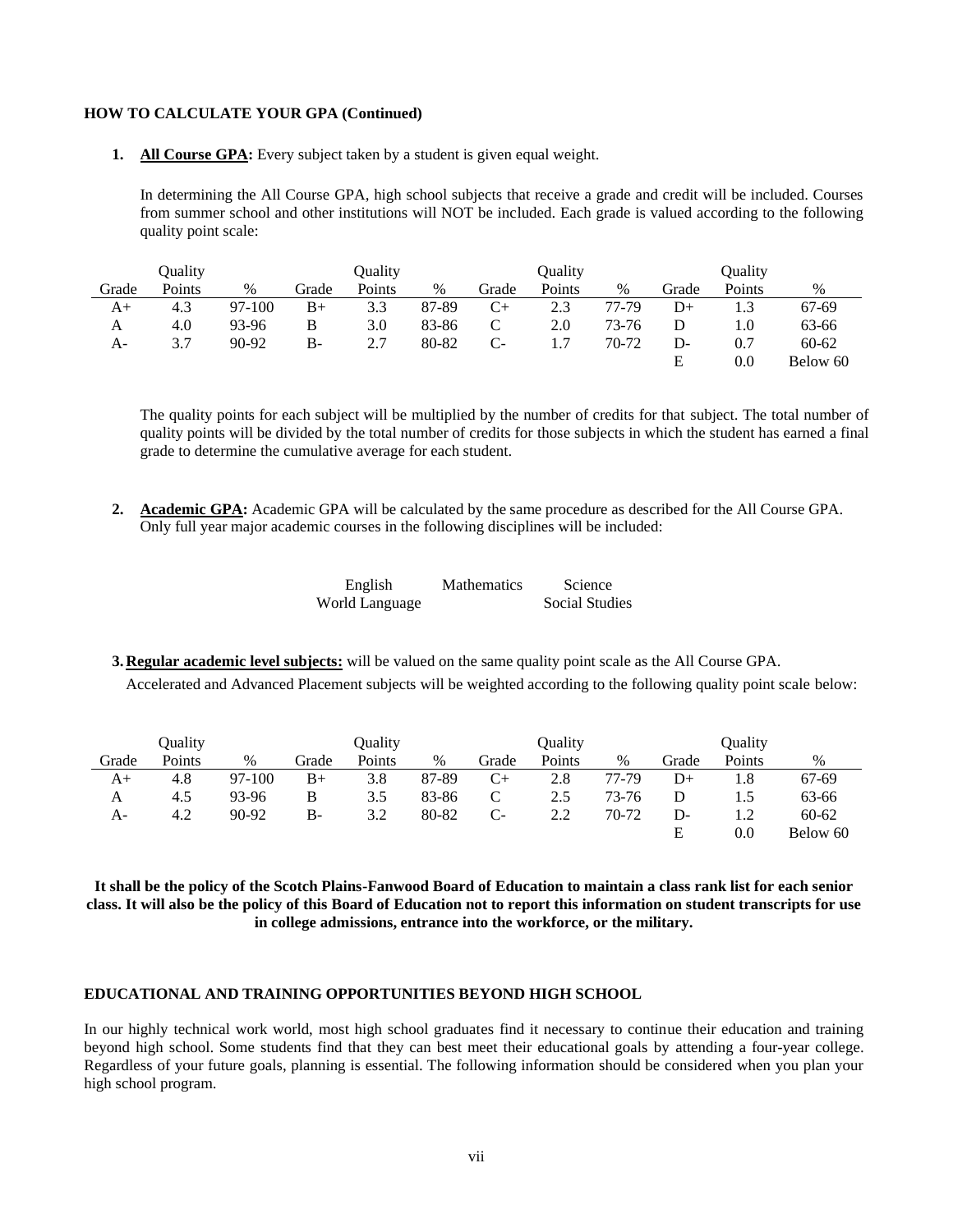#### **College Entrance Requirements**

Selection by colleges for admission is based on the following:

- 1. The scholastic record in high school.
- 2. Test results administered for the colleges by outside agencies such as the College Entrance Examination Board.
- 3. (SAT) and the American College Testing Service (ACT).
- 4. The counselor's recommendation.
- 5. The quality (not quantity) of his/her participation in extracurricular, community and work related activities.

While each college determines the number and quality of high school credits it will accept, the following are the usual requirements:

It is recommended that all students research the colleges to which they may be applying for admission in order to make a wide selection.

# **OTHER POST HIGH SCHOOL TRAINING OPPORTUNITIES**

Many high school graduates enroll in trade, vocational, technical, and business schools for one or two years before taking employment. Others may go directly to work but continue their training as they work by enrolling in apprentice programs, business college courses, university extension courses, and public school adult education courses available in the area. Students interested in the above opportunities are encouraged to consult with their counselors.

# **SCHOLARSHIPS, LOANS, AND OTHER FORMS OF STUDENT AID**

Financial assistance for college and training is available each year for students who have a strong high school record, are in need of financial aid, and who meet examination requirements. Local scholarships, Federal Government Loan Programs and The National Merit Scholarship Program are a few examples of available aid. The Free Application for Federal Student Aid (FAFSA) is available October 1 online.

## **ACADEMIC ELIGIBILITY TO PARTICIPATE IN SPFHS CO-CURRICULAR/ATHLETIC PROGRAMS**

The eligibility rule for students to participate in co-curricular/athletic programs states that (1) students must successfully complete courses totaling 13.75 credits in the first semester to be eligible for spring sports and (2) students must accumulate a total of 27.5 credits in the year prior to the beginning of the school year to be eligible for fall and winter sports.

## **ACADEMIC ELIGIBILITY FOR A NCAA DIVISION I OR DIVISION II COLLEGE**

College bound athletes also need to be sure that they have the kind and number of courses required to meet NCAA eligibility requirements. Students should register with the NCAA eligibility center [\(www.eligibilitycenter.org\)](http://www.eligibilitycenter.org/) by the end of sophomore year. For NCAA information, go to [www.eligibilitycenter.org](http://www.eligibilitycenter.org/) to see which of our courses are authorized core courses. In addition, the NCAA uses a sliding scale with regard to GPA and SAT/ACT scores. Please visit [www.eligibilitycenter.org](http://www.eligibilitycenter.org/) or [www.2point3.org](http://www.2point3.org/) for detailed information regarding GPA, core courses, and college entrance exam scores.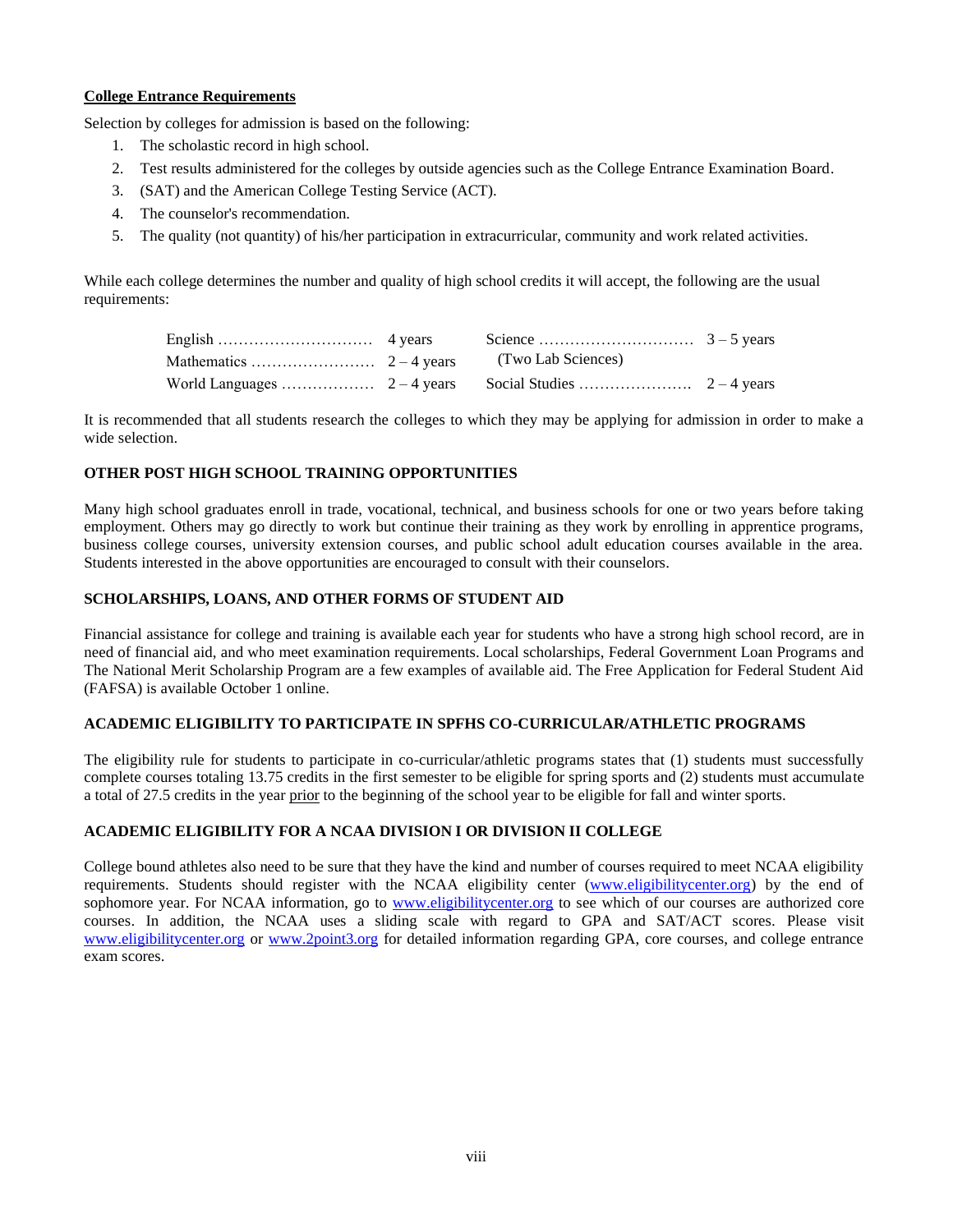# **COUNSELING SERVICES**

In the middle schools and the high school, counselors are available to advise students to make decisions which will enable them to become productive members of society and provide all students with opportunities to explore their options, maximize their potential, and define their goals. Emphasis is placed on assisting students to identify educational profiles.

Counselors are specially trained to counsel in matters related to academic, personal, or social problems. Appointments can be arranged by emailing the student's counselor. Email addresses can be found on the [High School Counseling Department](https://nj50000526.schoolwires.net/domain/863) web page.

> **Scotch Plains-Fanwood High School: (908) 889-8600 Park Middle School: (908) 322-5085 Terrill Middle School: (908) 322-5220**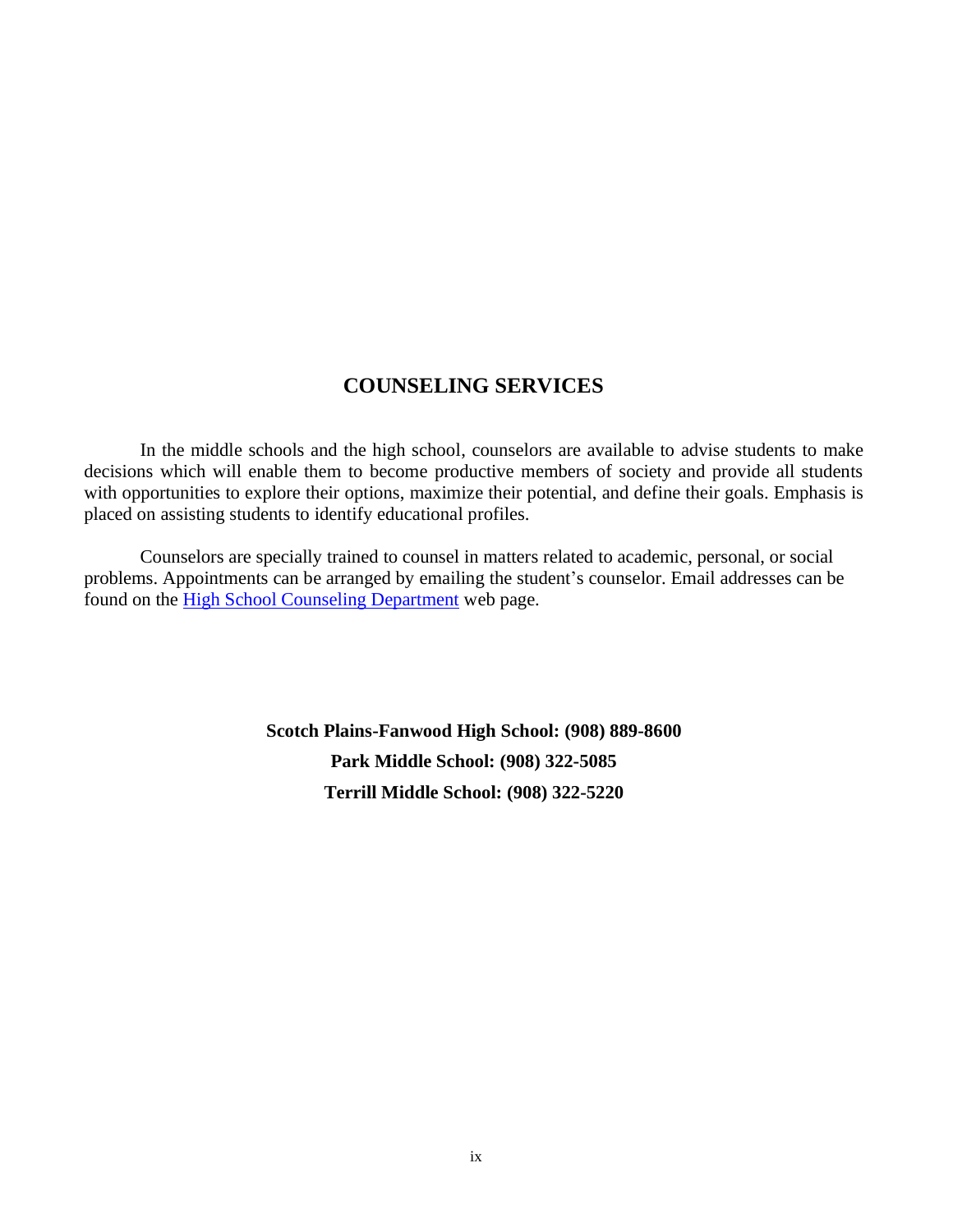# *COURSE ELECTIVES SATISFYING GRADUATION REQUIREMENTS*

| <b>FINE/PERFORMING ARTS</b>              | <b>PRACTICAL ARTS</b>                       |                                                 |
|------------------------------------------|---------------------------------------------|-------------------------------------------------|
| 3-D Design                               | Accounting I, II                            | <b>Vocational Technical Programs:</b>           |
| <b>Advanced Digital Photography</b>      | Advanced Digital Video Production           | (which may apply to Fine and/or Practical Arts) |
| <b>Advanced Digital Video Production</b> | <b>Advanced Foods</b>                       | Allied Health                                   |
| Art Design Survey                        | Anatomy & Physiology                        | <b>Automotive Technology</b>                    |
| <b>CAG-Computer Aided Graphics</b>       | Astronomy                                   | <b>Baking</b>                                   |
| Ceramics                                 | Automotive Tech I - VI                      | <b>Business Administration</b>                  |
| <b>Concert Band</b>                      | <b>Business Law</b>                         | Child Development                               |
| Concert Choir                            | <b>Business Technology</b>                  | Commercial Art                                  |
| Creative Writing A, B                    | CADD I, II, & IV                            | Cosmetology                                     |
| Digital Photography                      | <b>Computer Programming</b>                 | <b>Culinary Arts</b>                            |
| Digital Video Production                 | <b>Consumer Finance</b>                     | <b>Criminal Justice</b>                         |
| Dramatic Literature and the Actor        | Computer Science A AP                       | Digital Multimedia Design                       |
| Drawing I, II                            | <b>Computer Science Principles AP</b>       | <b>Electrical Tech</b>                          |
| <b>Figure Drawing</b>                    | Economics AP                                | Graphic Design                                  |
| <b>Global Art Immersion</b>              | Economics & Financial Literacy              | <b>Green Construction Technology</b>            |
| History of Art AP                        | <b>Engineering Technology</b>               | Masonry                                         |
| Music Theory                             | Entrepreneurship                            | <b>Supply Chain Management</b>                  |
| Music Theory AP                          | Forensic Science                            | Supermarket Technology                          |
| Painting I, II                           | Humanities                                  | Interactive Media & Game Design                 |
| <b>Product Design</b>                    | Intro to Broadcast Journalism and Studio TV | Welding                                         |
| Public Speaking                          | Intro to Business Management                |                                                 |
| Studio Art                               | Intro to Foods                              |                                                 |
| Synthesizer/Piano                        | Journalism I, II                            |                                                 |
| Tomorrow's Teachers                      | Nutritional Science                         |                                                 |
| TV News/Broadcast Journalism             | Photo-Journalism and Yearbook I, II         |                                                 |
| <b>Wind Ensemble</b>                     | Principles of Marketing I, II               |                                                 |
| World Language-Level IV & V beyond       | Product Design                              |                                                 |
| the 10 Credit graduation requirements    | <b>Public Speaking</b>                      |                                                 |
|                                          | Psychology                                  |                                                 |
|                                          | Sociology                                   |                                                 |
|                                          | Tomorrow's Teachers                         |                                                 |
|                                          | TV News/Broadcast Journalism                |                                                 |
|                                          | Woodworking $I - IV$                        |                                                 |
|                                          | World Language-Levels IV & V beyond         |                                                 |
|                                          | the 10 Credit graduation requirements       |                                                 |
|                                          | You & The Law                               |                                                 |
|                                          | Zoology                                     |                                                 |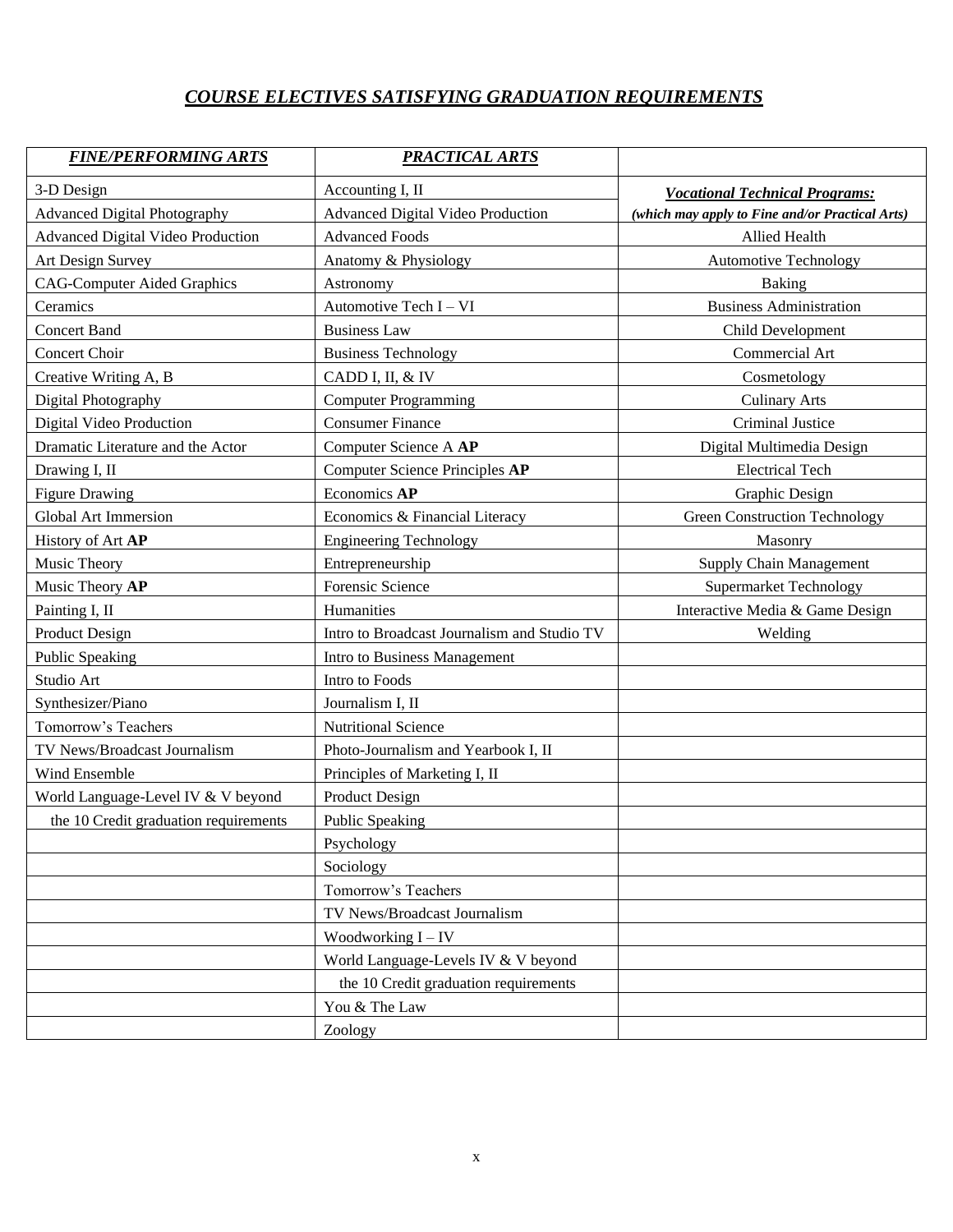## *ART DEPARTMENT*

*The beauty of art is that it allows you to slow down, and for a moment, things that once seemed unfamiliar become precious to you. ~Kehinde Wiley*

**#H6502 – Drawing I Grades: 9 – 12 Level: 0 Semester Credits: 2.5** This studio class format encourages you to sharpen your observation skills and learn to represent the world through art. Learn how to work in class with watercolor, pencil, cray-pas, charcoal and college. When touring the high school, you may have noticed the large photo-realist drawings of famous people.

| <b>Prerequisite: Drawing I</b><br>Work with still-life, using a professional array of materials including hand-made paper, charcoal, watercolor and cray-pas. Class work<br>and sketchbook assignments support class discussions. |                 |          |          |              |
|-----------------------------------------------------------------------------------------------------------------------------------------------------------------------------------------------------------------------------------|-----------------|----------|----------|--------------|
| $\#H6522 -$ Figure Drawing                                                                                                                                                                                                        | Grades: $10-12$ | Level: 0 | Semester | Credits: 2.5 |

**#H6512 – Drawing II Grades: 10 – 12 Level: 0 Semester Credits: 2.5**

Draw the Human Figure. Create a range of projects incorporating the figure in various media, including painting, drawing, college and body casting. Expand your creative talents and express yourself while having a great time.

**#H6532 – Painting I Grades: 10 – 12 Level: 0 Semester Credits: 2.5** Introduces the student to basic painting principles and techniques, color mixing, exploration of form, content and space through observation and personal experience. We will explore working with finger paint, acrylic, watercolor, collage and murals.

**#H6542 – Painting II Grades: 11 – 12 Level: 0 Semester Credits: 2.5 Prerequisite: Painting I**

In Painting II, students gain a new understanding of art history and painting by exploring methods used by artists from ancient to modern times. They will then express their own ideas through materials such as acrylic, watercolor, and collage.

**#H6842 – Global Art Immersion Grades: 9 – 12 Level: 0 Semester Credits: 2.5** Global Art Immersion is designed to give students a global view of art from around the world. It is a studio course designed to develop an understanding of mixed media techniques, which will include clay, sewing, fibers, and textiles. Projects will include traditional and contemporary artwork from locations such as Asia, South America, West Africa, etc.

**#H6852 – Art Design Survey Grades: 10 – 12 Level: 0 Semester Credits: 2.5 Prerequisite: Drawing I, Painting I, or Global Art Immersion**

This course will introduce students to all of the possibilities in the world of design. Students will learn the necessary skills to design homes (interior and exterior) as well as fashion (clothing, shoes, bags, etc.). Students will learn how color theory and how fabrics influence design. Students will learn how the interior design and fashion design process works from concept to client presentation.

**#H6572 – Studio Art Grades: 11 – 12 Level: Accelerated Year Credits: 5** Assignments range from drawing to projects that relate to personal areas of interest. We'll discuss each stage with a class critique so that the entire process is understood, and finish with quality portfolio pieces.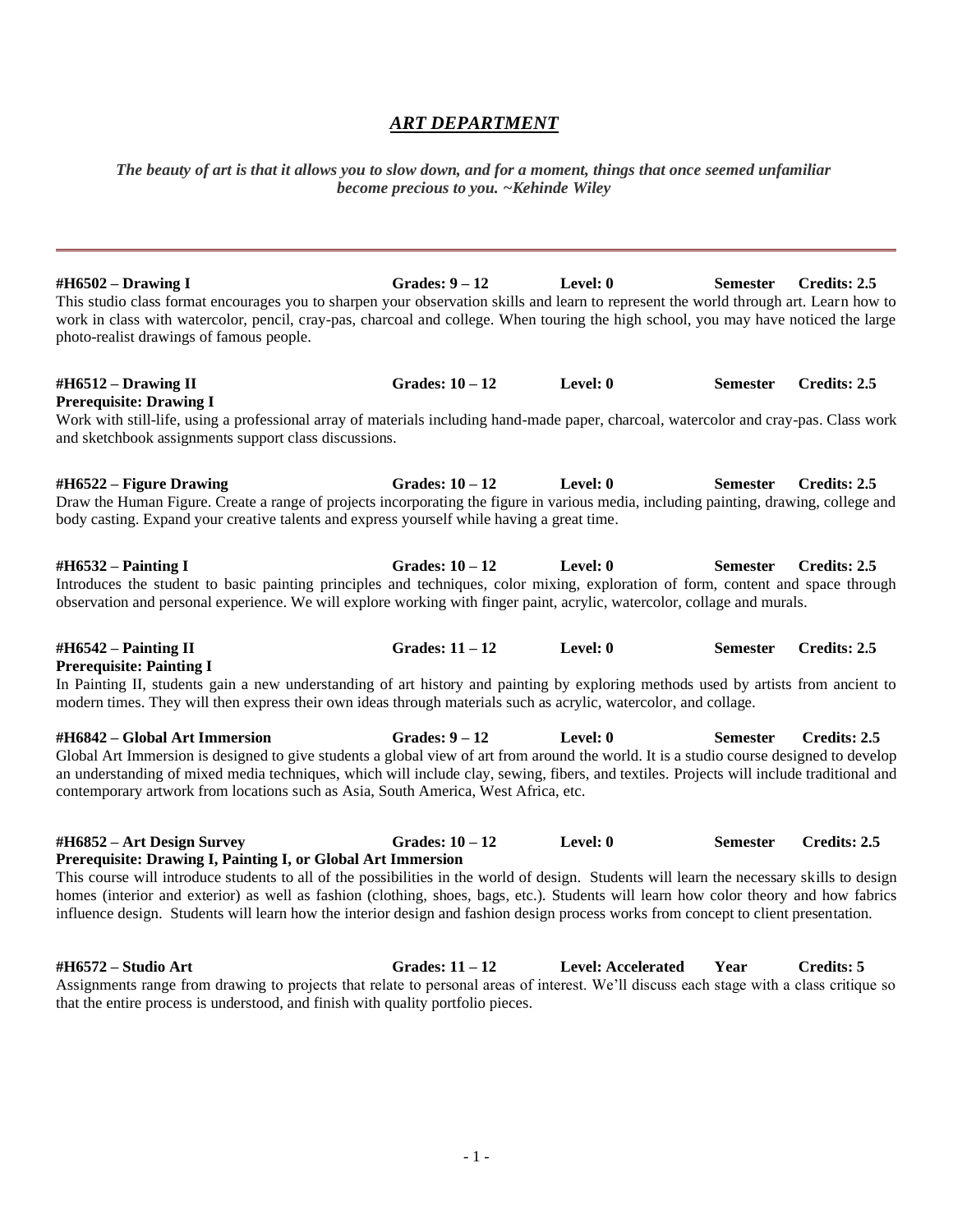**#H6802 – Digital Photography Grades: 9 – 12 Level: 0 Semester Credits: 2.5** Students will learn about the basic operations of digital cameras, as well as more advanced image capture techniques. Students will also explore and design using Adobe Photoshop, a program with nearly limitless photography editing capabilities. The technical aspects of the course study will be taught on a building block method that coincides with various assignments.

**#H6582 – Ceramics Grades: 10 – 12 Level: 0 Semester Credits: 2.5** The students will be introduced to the medium of clay as a material. The students will learn various hand-forming techniques and throwing. Emphasis will be on the aesthetic elements of clay and working three dimensionally. Students will be exposed to numerous firing techniques within the ceramic discipline.

**Course Proficiencies:** The following is a list of course proficiencies, which the students are expected to know and be able to do as a result of successfully completing this course. The proficiencies are the basis of the assessment of student achievement. The learner will demonstrate the ability to:

- 1. Understand how to use and manipulate clay on a pottery wheel.
- 2. How to form ceramic work through pinching, coiling and slab assemblage.
- 3. Proper terminology and vocabulary of ceramic techniques.
- 4. Gain comprehension of the history of ceramics.
- 5. Learn to properly care for and store work.
- 6. Comprehend firing temperatures and techniques for various clays.
- 7. Evaluate, critique and discuss ceramic art.
- 8. Develop and strengthen craftsmanship skills.

### **#H6812 – Advanced Digital Photography Grades: 10 – 12 Level: 0 Semester Credits: 2.5 Prerequisite: Digital Photography**

Advanced Digital Photography is a Studio Art course that requires a prerequisite of Digital Photography I. This course assumes proficiency and understanding of a digital camera and Adobe Photoshop. Students will learn to use on camera controls predictably and creatively to manipulate an in-camera image. Students will learn and apply advanced Photoshop techniques in both technical and creative ways.

**Course Proficiencies:** The following is a list of course proficiencies, which the students are expected to know and be able to do as a result of successfully completing this course. The proficiencies are the basis of the assessment of student achievement. The learner will demonstrate the ability to:

- 1. Comprehend advanced Adobe Photoshop techniques.
- 2. Use in camera techniques to create special effects.
- 3. Learn about the history of digital photography and its uses today.
- 4. Gain awareness and strengthen visual and compositional skills.
- 5. Build and strengthen a professional portfolio.
- 6. Master craftsmanship skills.
- 7. Gain awareness and understanding of correct lighting.
- 8. Develop and produce a thematic 20-piece sequential series.

**#H6822 – Computer Aided Graphics Grades: 11 – 12 Level: 0 Semester Credits: 2.5** A state of the art course for those with an interest in graphic design, including logo design, advertising, corporate identity, package design, and more. This is a basic course in Adobe Illustrator, which teaches the fundamentals of design and computer technology as they relate to the graphic design field.

**#H6832 – Three-Dimensional Design Grades: 9 – 12 Level: 0 Semester Credits: 2.5** Carve-Sculpt-Create! Work with wood, clay, glass, plastic and fibers. Interesting and beautiful projects will be created. Emphasis will be placed upon techniques and explorations.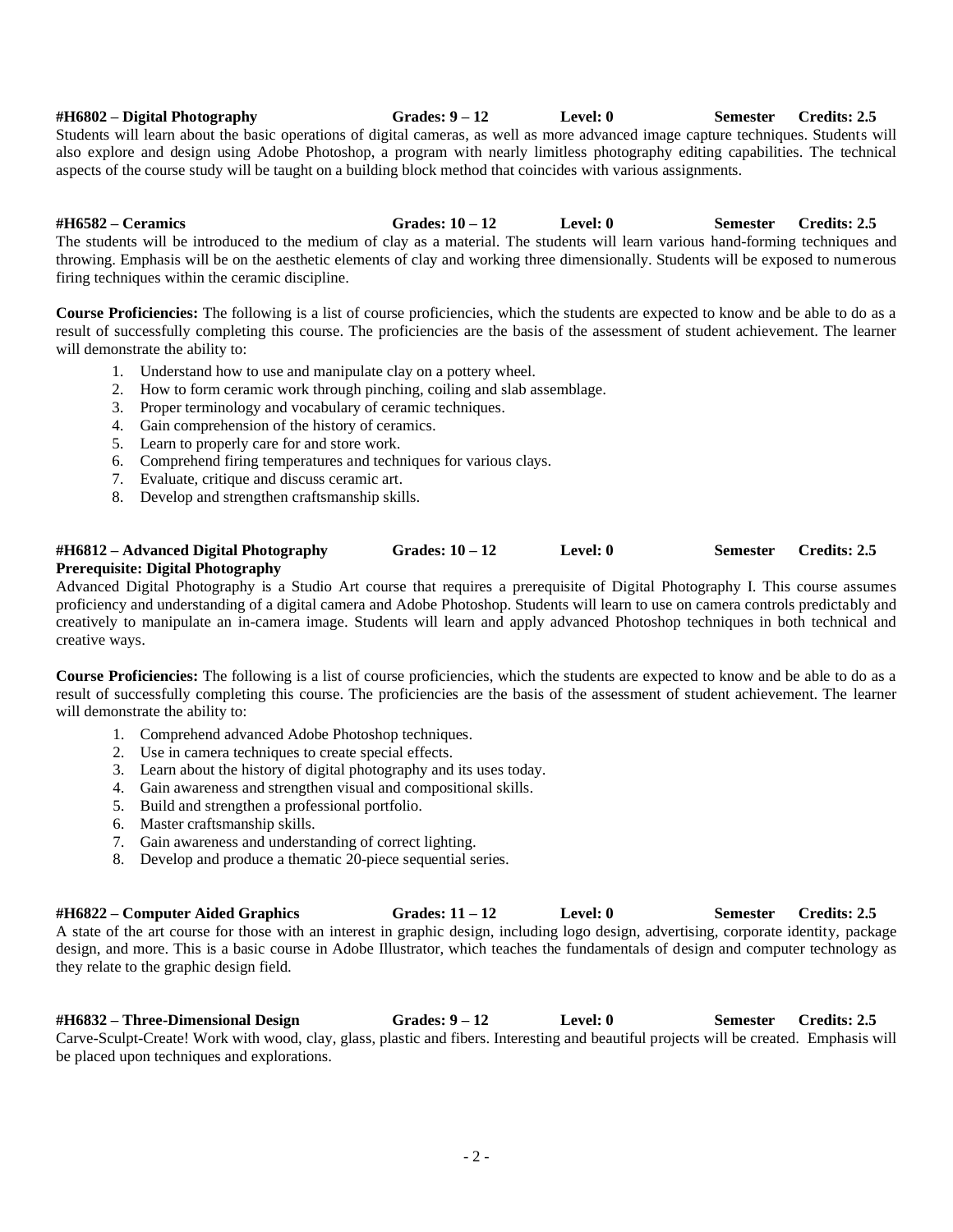# *BUSINESS EDUCATION DEPARTMENT*

#### **#H7502 – Accounting I Grades: 10 – 12 Level: 0 Year Credits: 5** Accounting I is a course for those students who intend to enter the business field. Instruction will focus on debit and credit rules, interpretation of accounting records and financial reports, banking, and the preparation of worksheets and special journals. Students will also apply basic accounting principles using computer software in a *Windows* environment to perform automated accounting procedures. Instruction includes a long-term simulation of managing accounts for a partnership.

#### **#H7512 – Accounting II Grades: 11 – 12 Level: 0 Year Credits: 5 Prerequisite: Accounting I**

Accounting II begins with a review of the concepts and procedures covered in either Accounting I or College Prep Accounting. Advanced accounting principles involving accounts receivable, payables, payroll notes, inventories, worksheets, adjustments, and financial statements will be covered. Partnership and corporate procedures also will be studied. A long-term simulation of managing corporate accounts is included. Students will use computers to complete a variety of spreadsheet application problems using *Excel* software in a *Windows* environment.

**#H7522 – Entrepreneurship Grades: 10 – 12 Level: 0 Semester Credits: 2.5** In this course students gain an understanding of the business/marketing principles necessary to start and operate a business. They will develop an awareness of the opportunities for small business ownership and develop the planning skills needed to open a small business. Students will explore the financing options available to small businesses. Students gain an awareness of knowledge needed in research, planning, operations and regulations affecting small business. They will learn strategies of business management and marketing and the economic role of the entrepreneur in the market system. Students will have the opportunity to create a business plan for an entrepreneurial enterprise of their choice.

**#H7532 – Business Technology Grades: 9 – 12 Level: 0 Semester Credits: 2.5** Business Technology is a course that allows students to develop the skills needed to communicate quickly and easily through business documents. The students will prepare presentations to share data statistics and other information as well as communicate in a productive manner using Microsoft Office. Business Technology covers the software applications, Microsoft Word and PowerPoint. The students will use relevant exercises and simulations in order to increase productivity. Students will analyze their work using the full capabilities of the software that is appropriate for a business setting. Students will work together using workflow collaboration and project-oriented lessons in group activities. This course will also allow students to develop the skills needed to communicate and analyze data quickly and efficiently. This course also incorporates the software applications, Microsoft Excel and Access.

**#H7542 – Principles of Marketing I Grades: 11 – 12 Level: 0 Year Credits: 5** Principles of Marketing I provides classroom instruction in areas such as selling, business organization, entrepreneurship, economics, salesmanship, advertising, human relations, communications, and leadership training. Students who elect this course will be expected to make their best effort to participate in DECA.

### **#H7552 – Principles of Marketing II Grade: 12 Level: 0 Year Credits: 5 Prerequisite: Principles of Marketing I**

Principles of Marketing II is designed to reinforce the study of concepts covered in Principles of Marketing I, but with specific emphasis on marketing research. Students who elect this course will be expected to make their best effort to participate in DECA.

**#H7562 – Intro to Business Management Grades: 10 – 12 Level: 0 Semester Credits: 2.5** This course is designed to provide students with a broad overview of the essential elements of management. Using the fundamental management functions including planning, organizing, leading, controlling, and evaluating, students will gain an understanding of the role of management in the successful operation of a business. Students will apply their knowledge to virtual business simulations in both the sports and hospitality industries.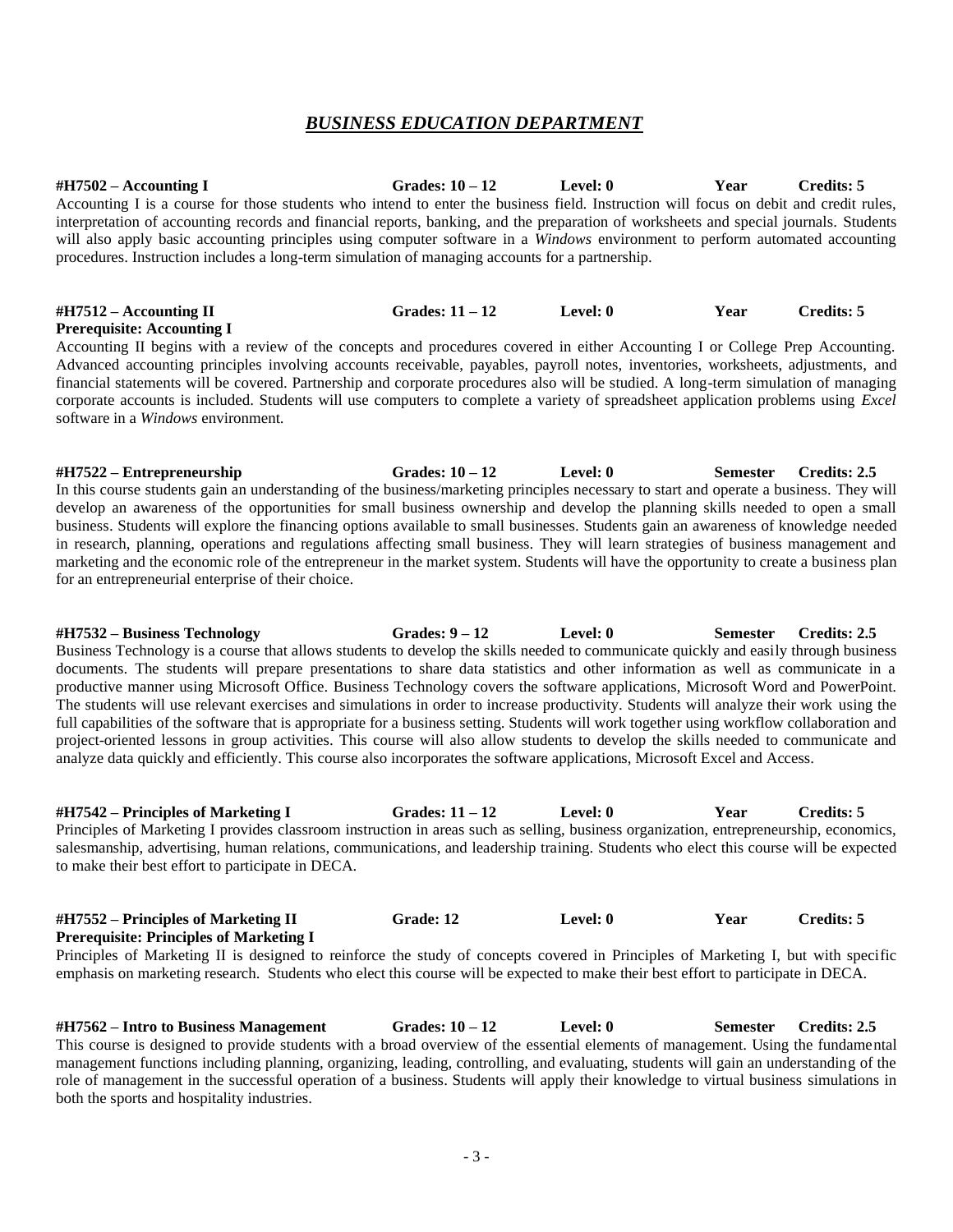#### **#H7572 – Business Law Grades: 11 – 12 Level: 0 Semester Credits: 2.5** Business Law is designed to cover the principles of law relating to business transactions. Primary emphasis is on business ethics, contracts, the sale of goods, employment law, the forms of business organizations, corporate finance, and related law. The objective is to develop a well-informed person who will understand more clearly the personal duties and obligations involved in business.

**#H7582 – Consumer Finance Grades: 9 – 11 Level: 0 Semester Credits: 2.5** Consumer Finance is a financial literacy course that introduces students to the economic realities of the world. Students study money management as it pertains to paying for college, creating a working budget, managing the costs of owning a car, maintaining and managing credit and debt, savings and investing. The financial and personal skills related to employment are considered, including the creation and preparation of resumes, cover letters, job applications and interview techniques. Students use spreadsheet software and computer simulations to manage a wide variety of investments at different points during a life cycle. Students have the opportunity to develop the skills needed to be a critical and informed consumer. The concept of risk as it pertains to personal property and investment is examined and addressed through the topics of insurance, return on investment and identity theft.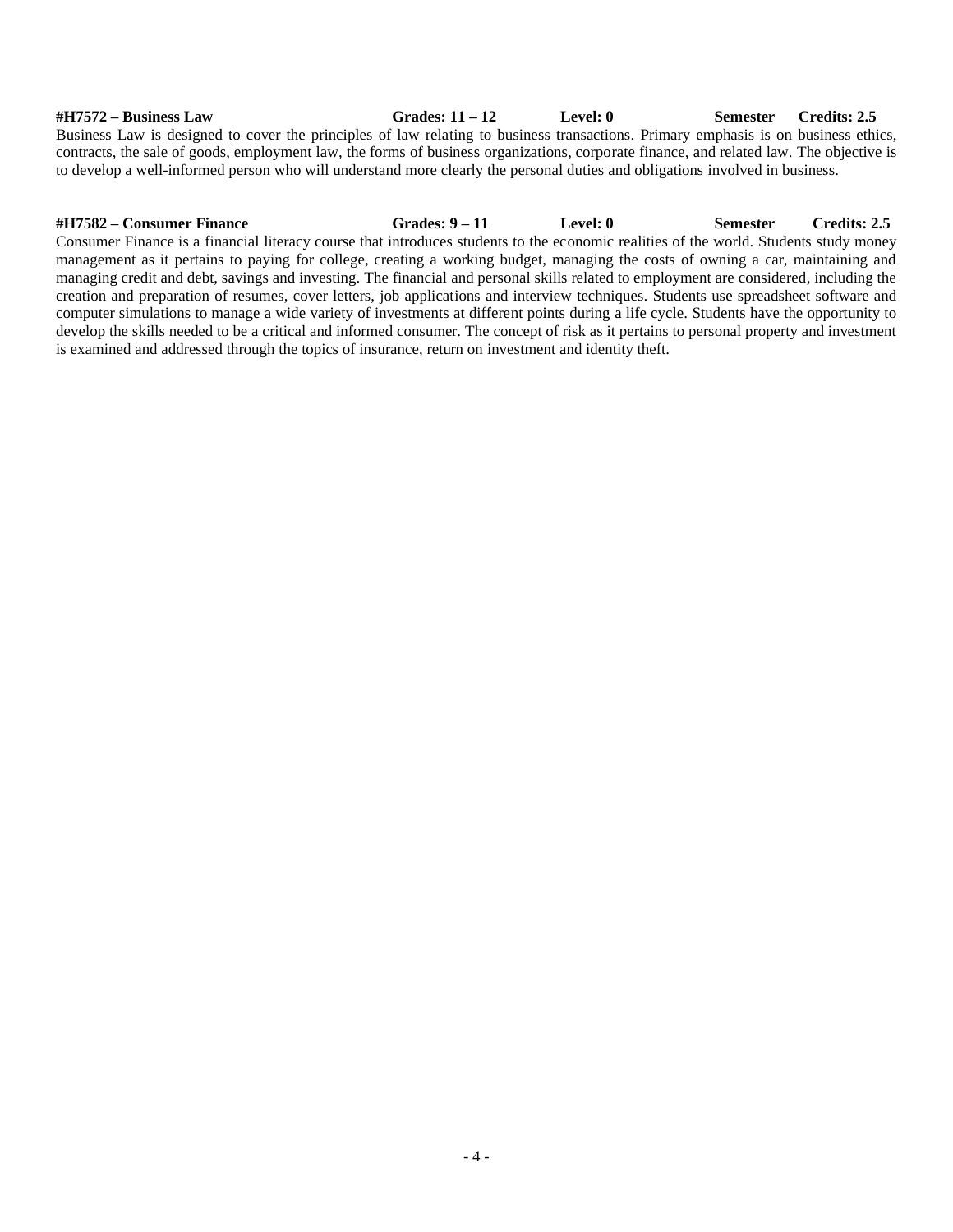## *FAMILY AND CONSUMER SCIENCES*

**#H7822 – Introduction to Foods Grades: 9 – 12 Level: 0 Semester Credits: 2.5** A course designed to instruct the student in basic cooking skills. Foods will be prepared according to the new food guide pyramid [ChooseMyPlate.gov.](https://www.choosemyplate.gov/)

# **#H7832 – Advanced Foods Grades: 9 – 12 Level: 0 Semester Credits: 2.5**

**Prerequisite: Introduction to Foods**

Advanced Foods is designed as a continuation to the Introduction to Foods class. Students will continue to develop food preparation techniques and cooking skills as well as to research various career opportunities within the food industry. Foods will be prepared according to the Food Guide Pyramid and ChooseMyPlate.gov.

# *HEALTH & PHYSICAL EDUCATION DEPARTMENT*

# *Health Program*

*In addition to the course content, as listed below, students will receive a minimum of ten class hours of drug and alcohol education in accordance with the State Department Guidelines. This content area is comprised of units in: Information, Social Skills (including Decision-Making), and Refusal Skills and Bonding to Family and School. Additional topics required by the New Jersey Department of Education in each year of Health include but are not limited to: Accident and Fire Prevention, Breast Self-Examination, Bullying Prevention, Cancer Awareness, Dating Violence, Domestic Violence, Gang Violence Prevention, History of Disabled and LGBT Persons, and Financial Literacy.*

**#H8142 – Health I – Sex Education Level: 0 Quarter Credits: 1.25** The course is concerned with the problems facing young people today as they advance through the adolescent cycle of life. The content attempts to provide greater knowledge, understanding, and appreciation of human sexuality (including Anatomy, Physiology, Sexually Transmitted Diseases, Childbirth and Birth Control). Guidelines toward self-understanding, wholesome social relationships and clarifying personal values are encouraged.

#### **#H8242 – Health II – Driver's Education Theory/ Level: 0 Quarter Credits: 1.25 Too Good for Drugs and Alcohol**

This course is designed to allow students to successfully complete the New Jersey High School Motor Vehicle exam in conjunction with the Department of Motor Vehicles. The course will develop a student's basic knowledge of traffic laws and regulations that will result in good judgment in the driving task. Young drivers will have a better understanding that laws are made for safety, convenience, and the well-being of all citizens. This course will emphasize that the concept of being a responsible citizen is the key to a lifetime of safe driving. Finally, the students will learn specific points of information that will enable them to score as high as they are capable of scoring on the New Jersey High School Motor Vehicle exam. In accordance with State Department Guidelines, a minimum of ten class hours will be spent on drug and alcohol education through the "Too Good for Drugs and Alcohol" program.

#### **#H8342 – Health III – American Heart Association/ Level: 0 Quarter Credits: 1.25 Too Good for Drugs and Alcohol**

The purpose of the program is to provide the citizen responder with the knowledge and skills necessary to help sustain life and minimize the consequences of injury or sudden illness until advanced medical help arrives. The program content and activities will help participants identify and eliminate potentially hazardous conditions, recognize emergencies and make appropriate decisions for first aid. Courses within the program reach the first aid skills the student will need to perform. In accordance with State Department Guidelines, a minimum of ten class hours will be spent on drug and alcohol education through the "Too Good for Drugs and Alcohol" program.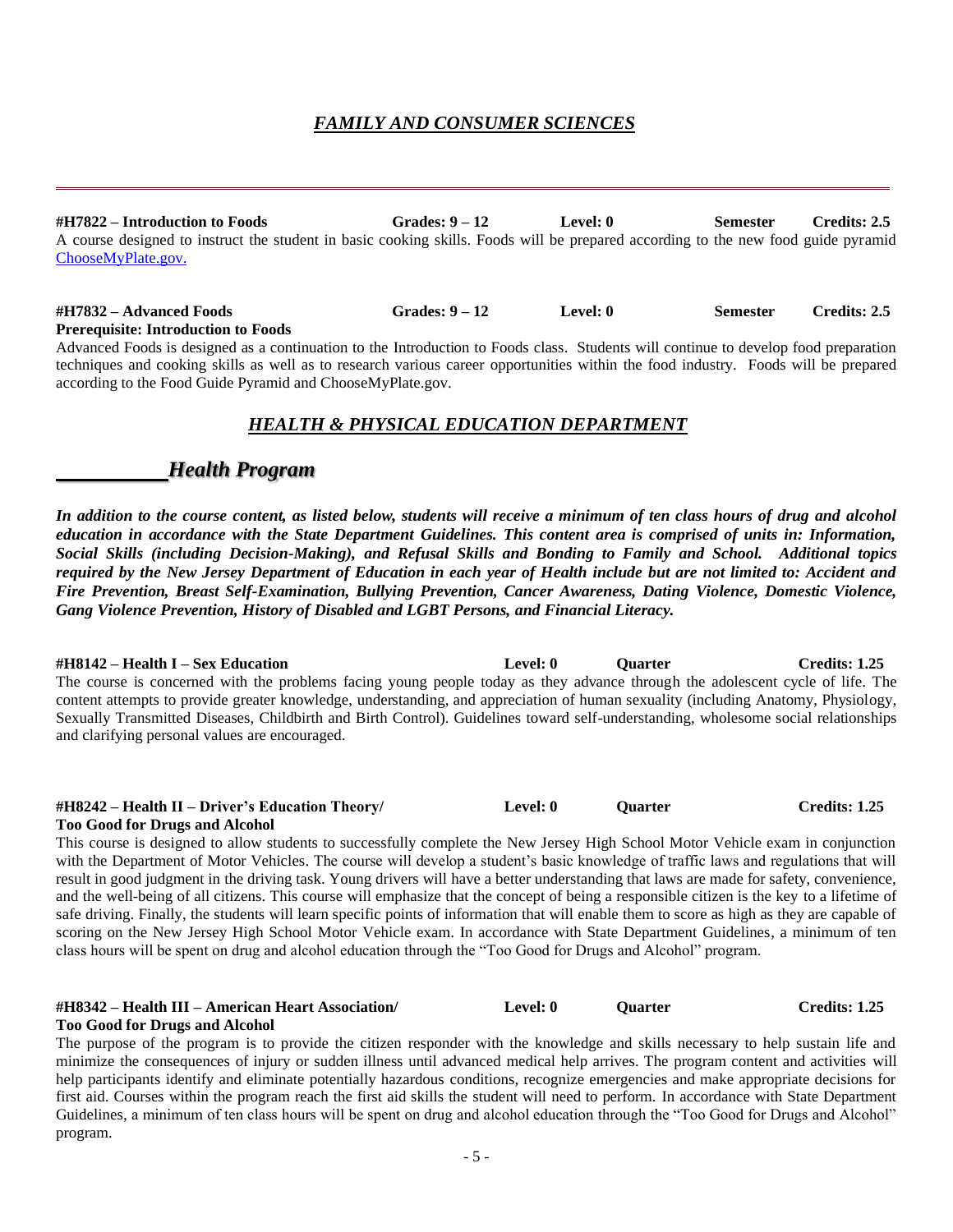#### **#H8442 – Health IV Life Cycles Level: 0 Quarter Credits: 1.25** This course is designed to provide the students with an overview of the stages of their lives including Conception, Birth, Infancy, Childhood, Adolescence, Young Adulthood, Middle Age, Old Age, Dying and Death. The students will be exposed to the major changes and challenges that occur during each life cycle. Emphasis is placed on living positively throughout life by an understanding of self and others.

# *Physical Education Program*

**Grade: 9 – #H8102, #H8112, #H8122 and #H8132 Level: 0 Quarter Credits: 3.75** The purpose of the ninth-grade Physical Education Program is to introduce all students to the four major activity categories at the high school prior to their entering the free elective program in Grades 10 through 12. During three of the four marking periods, ninth grade students will be required to take classes in Team Sports, Individual and Dual Sports, Project Adventure, and Fitness and Conditioning.

**Grades: 10 – 12 #H8202, #H8212, #H8222 and #H8232 Level: 0 Quarter Credits: 3.75** The 10th through 12th grade Physical Education students are given a wide choice of elective activities that change every 3, 4 1/2, or 9 weeks. Elective activities are taught in a co-educational setting emphasizing social growth and include:

> Basketball • Field Hockey • Football • Soccer • Softball • Volleyball • Team Handball Pillow Polo • Lacrosse • Personal Wellness • Super Circuit • Fitness • Aerobic Exercise • Dance Badminton • Golf • Paddleball • Pickleball • Tennis • Track/Field Advanced Weight Training • Project Adventure • Step Aerobic • Yoga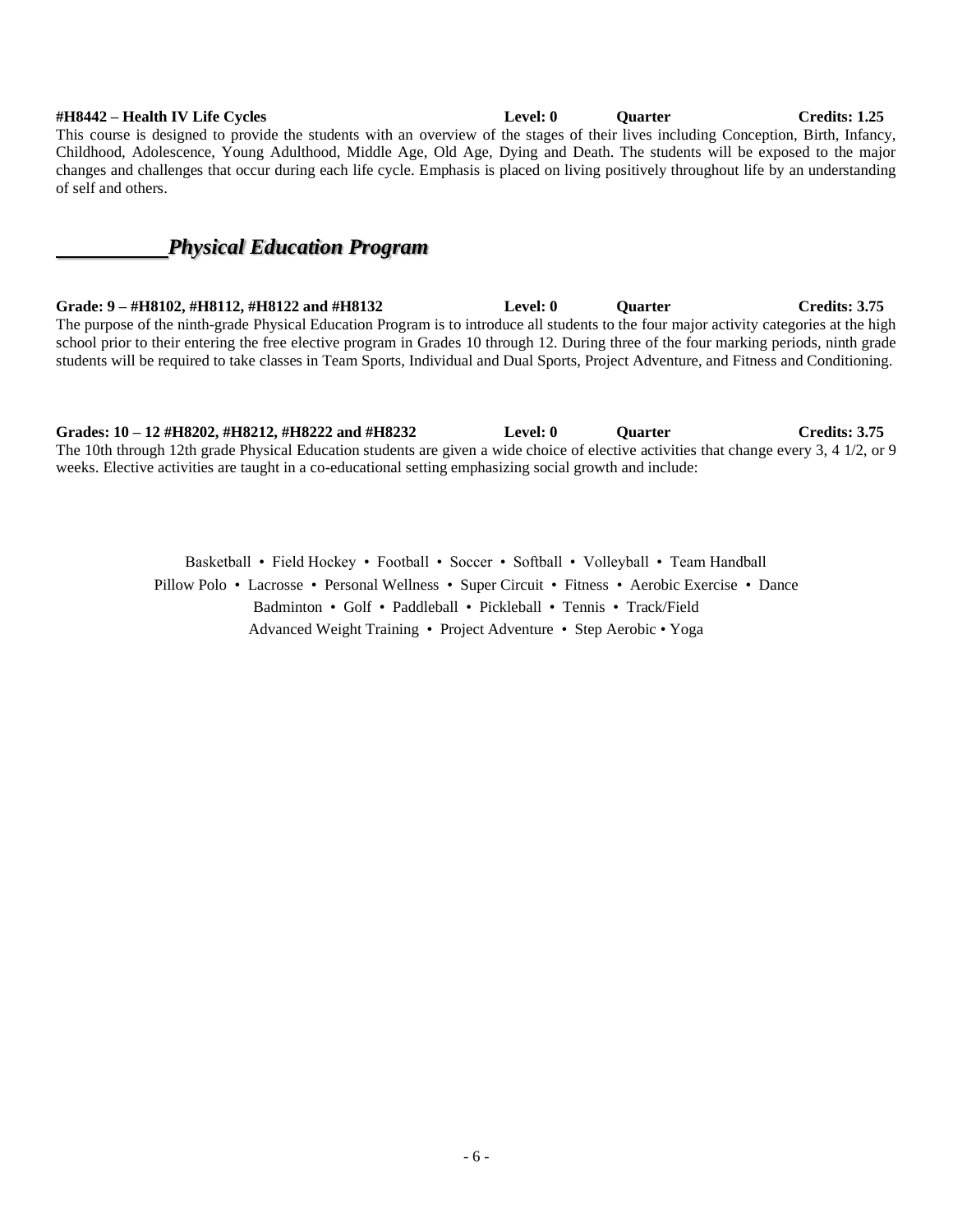# *INDUSTRIAL & TECHNICAL EDUCATION (ITE)*

**#H7742 – Engineering Technology Grades: 9 – 12 Level: 0 Semester Credits: 2.5** A hands-on course exploring the causes and effects of physical forces in several industrial areas: aviation, recreation, construction, and business. Students will plan, layout and produce products or items using a variety of processes and material. Students will learn to work safely in a shop area using tools and equipment in an efficient manner. This course offers an introduction to the world of robotics.

**#H7602 – \*\*Woodworking I: Basics Grades: 9 – 12 Level: 0 Semester Credits: 2.5** This is an introductory course in woodworking that enables the student to learn and develop techniques, procedures, and skills through active class participation and experimentation. Some of the areas included in this course are design, wood joints, use and care of hand and power tools, sharpening, fastening devices, hardware, finishing and the use of tools and materials, as well as procedures, which will be useful as a homeowner. The course work is divided into one-third lecture and experimentation and two-thirds activity time.

#### *\*\*NOTE: This course is a pre-requisite for any other woodworking course.*

**#H7612 – \*Woodworking II: Technology Grades: 9 – 12 Level: 0 Semester Credits: 2.5** Woodworking Technology is a half-year course in which students use most of the time for work on their projects and ideas. Some industrial processes will be covered such as wood sanding and laminating, and using tools and materials, as well as procedures, which will be useful as a homeowner.

**#H7622 – \*Woodworking III: Advanced Grades: 10 – 12 Level: 0 Semester Credits: 2.5** Advanced Woodworking is designed for students to show their skill and knowledge in advanced wood projects and/or processes. The major portion of time is allotted for working on individual projects. Students learn to use tools and materials, as well as procedures that will be useful as a homeowner.

#### **#H7632 – \*Woodworking IV: Cabinet & Grades: 10 – 12 Level: 0 Semester Credits: 2.5 Furniture Making**

This is an advanced course in woodworking that will enable the student to develop skills and to become thoroughly acquainted with and proficient in the use and maintenance of woodworking machines and equipment and their operations in furniture and cabinet making.

# **\*By State Law, ALL STUDENTS MUST WEAR PROTECTIVE GOGGLES during shop classes.**

**#H7642 – Automotive Tech I Grades: 10 – 12 Level: 0 Semester Credits: 2.5** Auto I is designed to introduce the student to operations of the automobile. Some of the topics covered will include the operation of various systems such as ignition, carburetors, fuel injection, electrical systems, and braking. Lubrication and tune-ups, tire changing and wheel balancing will also be covered.

#### **#H7652 – Automotive Tech II Grades: 10 – 12 Level: 0 Semester Credits: 2.5 Prerequisite: Auto Tech I**

This course is designed to expose students to such topics as engine re-building, starting system and charging systems, auto electrical circuits and electronic sensors, transmissions and differentials. Materials presented in Auto Technology I will be studied in greater depth in Automotive Tech II.

#### **#H7662 – Automotive Tech III Grades: 10 – 12 Level: 0 Semester Credits: 2.5 Prerequisite: Auto Tech I/II**

Auto III is a continuation of Auto I and II where students practice the practical and technical knowledge learned to date. Students are given the opportunity to bring their vehicles to the auto shop for overhaul and repair. Vehicle wheel alignment and greater emphasis on computerized systems is presented.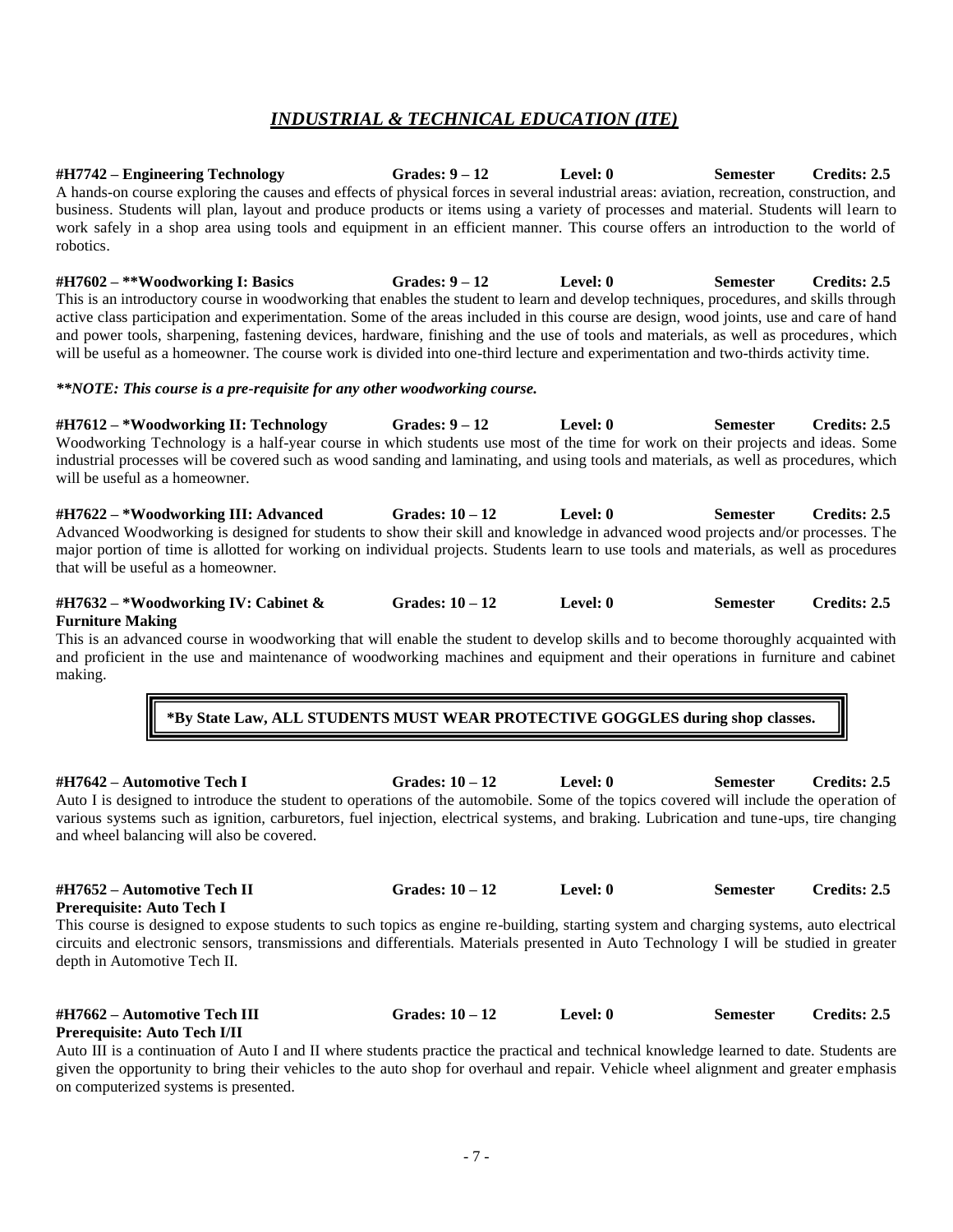# **#H7672 – Automotive Tech IV Grades: 10 – 12 Level: 0 Semester Credits: 2.5 Prerequisite: Auto Tech I/II/III** In Auto IV, greater stress is given to performing individual skills and knowledge and ability to solve problems collectively and independently. Emphasis is placed on individual projects. This course is primarily project-oriented where students perform and practice maintenance and repair on their own and other vehicles. **#H7912 – Automotive Tech V Grades: 10 – 12 Level: 0 Semester Credits: 2.5 Prerequisite: Auto Tech IV** In Auto Tech V emphasis is given to learning more advanced skills and computerized automotive technological systems. **#H7922 – Automotive Tech VI Grades: 11 – 12 Level: 0 Semester Credits: 2.5 Prerequisite: Auto Tech IV/V** In Auto Tech VI emphasis is continued on learning more of the advanced skills and computerized automotive technological systems. *Computer Aided Drafting and Design* **#H7682 – CADD I Grades: 9 – 12 Level: 0 Semester Credits: 2.5** CADD I is an introductory course in computer aided-drafting. Students will be introduced to traditional drafting standards for the production of single view and multi-view drawings in orthographic projection. They will learn line type identification, editing techniques and the creation and usage of layers in *AutoCad.* **#H7692 – CADD II Grades: 10 – 12 Level: 0 Semester Credits: 2.5 Prerequisite: CADD I with a grade of a "B" or better** CAD II expands on CAD I with introduction of developing standard drawings of sectional views where internal geometry of object has to be displayed. They will also produce auxiliary views where oblique surfaces on objects are projected to provide dimensional clarity. Drawings and assemblies that students are working on are more complex than those in CADD I. **#H7712 – CADD IV Grades: 10 – 12 Level: 0 Semester Credits: 2.5 Prerequisite: CADD II with a grade of a "B" or better** Students will learn aspects of residential architectural drafting to include the production of floor plans, elevations, and detail sectionals. They will study the practical and aesthetic aspect of functional home design in *Revit*. This software uses Building Information Modality (BIM) to model in 3D. Students will then explore external and sectional path animations of the finished model. **#H7732 – Product Design Grades: 11 – 12 Level: 0 Semester Credits: 2.5 Prerequisite: CADD II with a grade of "B" or better** This course provides students with the opportunity to bring to fruition the cumulative knowledge of all the previous course work in

CAD by providing a vehicle for problem solving through creative design. Students will be challenged to design a product within a specified design envelope with established deadlines. They will follow the design cycle by engaging in research, sketching, evaluation, and the production a solid and /or surface model. Students will be required to give a presentation with a specific of criteria for a critical evaluation. The course will conclude by producing a rapid prototype of the finished design on a 3D printer.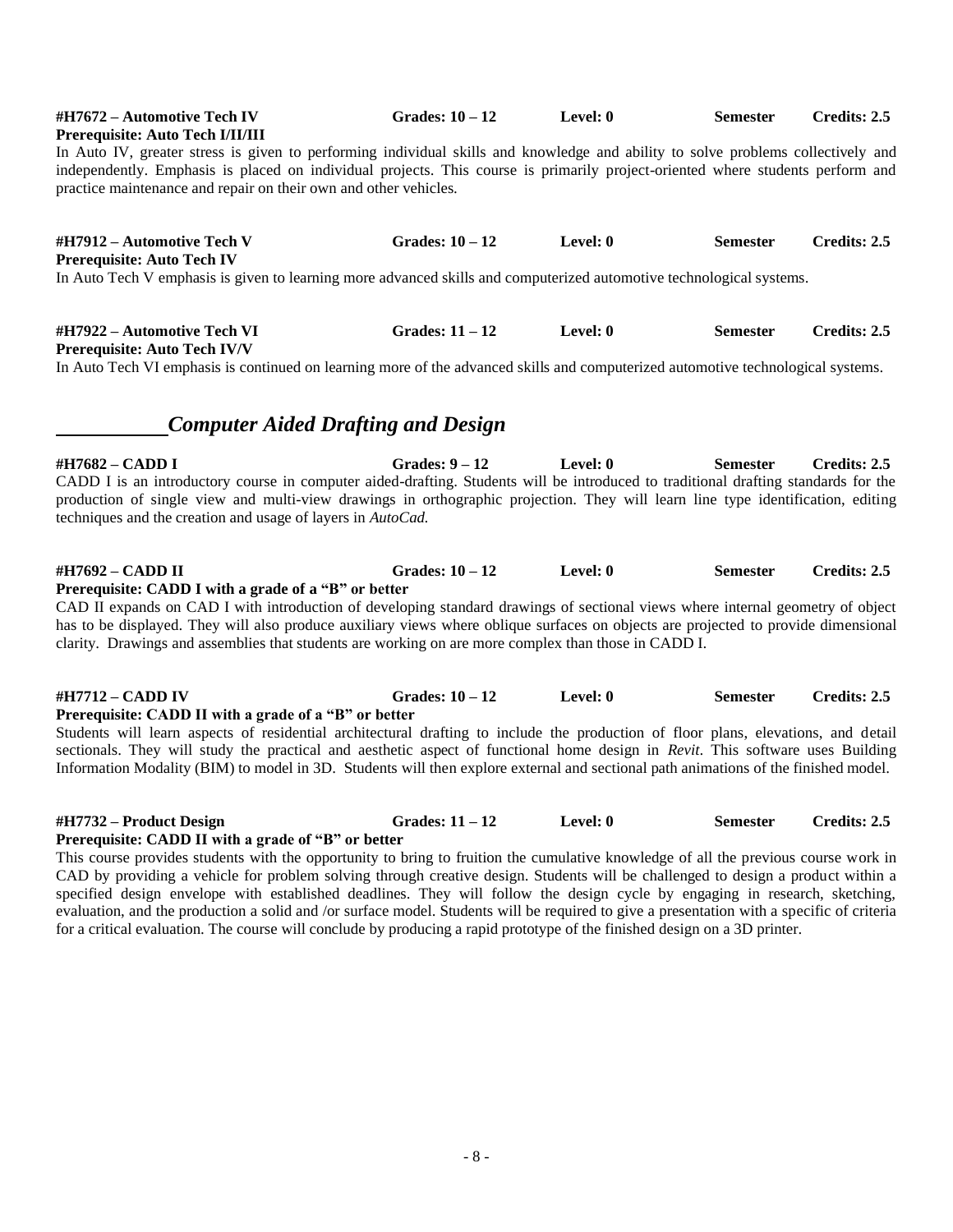# *LANGUAGE ARTS DEPARTMENT*

The language arts program is not only designed to fulfill the Common Core Standards in language arts but also to encourage students to develop and master reading, writing, speaking, listening, and language skills. The overall goals of the language arts program include the following:

- $\triangleleft$  to develop analytical, critical, and creative thinkers.
- $\ddot{\bullet}$ to ensure that all students can express their ideas in a cohesive and succinct manner.
- $\ddot{\bullet}$ to create life-long readers.
- $\bullet$  to appreciate the literary contributions of distinct cultures around the world throughout history.
- $\bullet$  to instill student awareness and sensitivity to the cultural diversity of our nation and the global community.

All students are required to take four years of a literacy-based program that emphasizes the following:

- extensive reading through a variety of literary genres for interpretation, analysis, and self-awareness.
- writing that adheres to application of grammar, usage, and mechanics and that is appropriate for different audiences and real and varied purposes.
- research to extend student understanding of literary insights, authors, and cultural and historical settings.  $\ddot{\bullet}$
- development of effective oral communication through class discussions, group activities, and oral presentations.
- $\bullet$  expansion of vocabulary in the context of reading and writing.

#### **English I Grade: 9 Year Credits: 5 #H1101 – Accelerated #H1102 – Academic**

English I exposes students to a variety of literary genres for interpretation, analysis, and enjoyment. Extensive reading and class discussion provide the motivation for frequent expository, narrative, and persuasive writing assignments. Vocabulary and grammar, integrated within the course, serve to extend student communication. Research is another integral part of the program. Students are also expected to prepare oral presentations after specific training in public speaking. Additional performance based assessments provide students the opportunity to utilize their learning styles to display their interpretive skills beyond the written page. Units include the short story, the novel, Shakespearean play, Greek epic, poetry, and non-fiction. Students will read a variety of classic literary pieces as well as contemporary stories, poems, and dramas. Emphasis is placed on the philosophical and historical foundations of literature as well as the individual pieces. Students are expected to read independently beyond the titles studied in class to extend and compare/contrast works by genres, themes, and/or authors. Summer reading is a prerequisite for the course.

#### **#H1201 – Accelerated #H1202 – Academic**

Students study American literature from a variety of perspectives including a chronological examination of major literary movements and a thematic study of recurrent literary themes and historical connections. Writing, vocabulary, PSAT preparation, formal and informal public speaking, and research are required components of this program. A series of timed writings in preparation for the SAT I are included in the writing program. Students are expected to engage in critical reasoning as part of the writing process and analyzing literature to explore authors' styles, themes, influences, and contributions to the American literary heritage. Additional performance based assessments provide students the opportunity to utilize their learning styles to display their interpretive skills beyond the written page**.** Summer reading is a prerequisite for the course.

**English II Grade: 10 Year Credits: 5**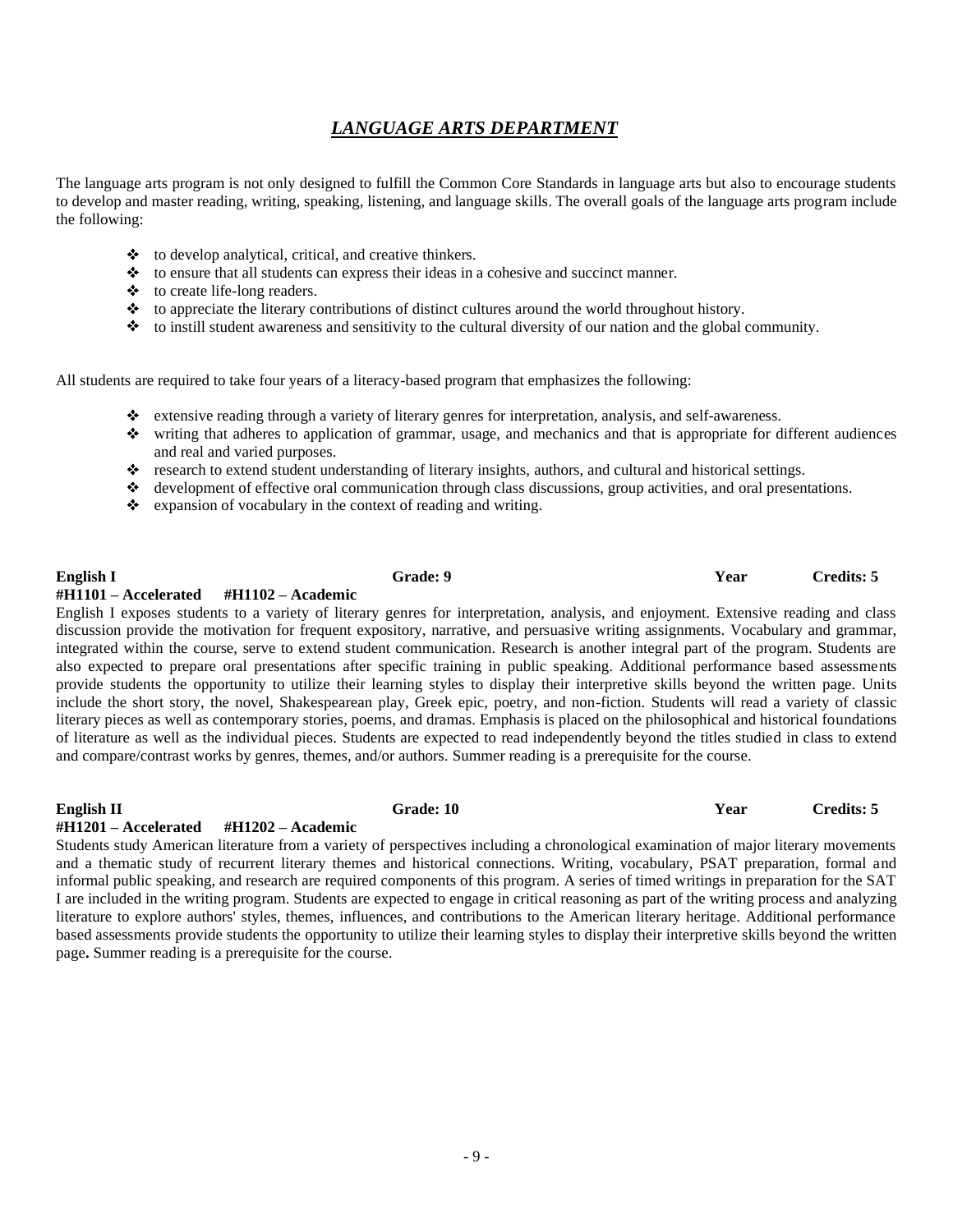### - 10 -

# **English III AP Grade: 11 Year Credits: 5**

The Advanced Placement English III program offers rhetorical analysis and argument found in both nonfiction and fiction texts. The emphasis on essays, biographies, autobiographies, speeches, epistles, and passages from writing in the arts, history, social science, politics, science and other areas of study serve to teach students how to analyze, synthesize, and assess nonfiction texts. Students also learn how to evaluate and construct arguments based on contemporary issues found in newspapers, magazines, and reputable blogs. While the course gives priority to nonfiction, it does not exclude study of fiction, poetry, and drama. Students will develop the skills of rhetoric in their own writing. They will imitate, practice new rhetorical patterns, and address their audience, purpose, and persona in the writing they produce**. All students are expected to take the Advanced Placement Language and Composition Exam in May** 

Students in the Advanced Placement program should be able to:

- engage in intelligent discussion, involving active listening and constructive speaking.
- read on a variety of levels, such as literal, interpretive, and symbolic.
- accept and utilize constructive criticism from their teacher and their peers.
- understand and accept a variety of answers of unresolved questions as starting points for further analysis of ideas in many genres in literature.

**#H1302 – Academic** English III concentrates on the study of British literature. The literature units emphasize critical analysis, evaluation of historical and cultural influences on literary works and philosophies, and interpretations of themes that cross-literary eras and writers. Some authors and eras studied include Anglo-Saxon literature, Chaucer, Shakespeare, Romantic Poets, Victorian novelists, and modern writers. Additional world masterpieces will be studied as they relate to themes, philosophies, and concepts of British literature. In addition to the literary units, students are expected to read a variety of books outside of the class to extend themes or to broaden the dimensions of the works being studied in class. Students will have frequent analytical, expository, and creative writing opportunities. A series of timed writings to provide support for the SAT I are included in the writing program. Grammatical instruction and vocabulary will be studied in reading context and through direct lessons. English III students will learn the formal research process that will emphasize independent reading and literary criticism. Additional performance based assessments provide students the opportunity to utilize their learning styles to display their interpretative skills beyond the written page. Summer reading is a prerequisite for the course.

**English IV AP Grade: 12 Grade: 12 Year Credits: 5 #H1400 – Accelerated**

This course necessitates superior skills in critical reading of imaginative and discursive literature as well as sophisticated writing skills used to evaluate ideas, formulate sound conclusions, and express and support these conclusions in formal analytical essays. Students enrolled in this course should be capable of effective self-management to keep up with the amount of required reading and the rigorous workload while contributing meaningfully to group efforts and class discussions. The college level literature studied includes novels, dramas, essays, poems, and necessary historical material organized in a thematic world literature program. **Designed for the senior who intends to take the Advanced Placement Examination in English Literature and Composition in May of the current school year.** Summer reading is a prerequisite for the course.

Students in the Advanced Placement program should be able to:

- $\sim$  engage in intelligent discussion, involving active listening and constructive speaking.
- $\sim$  read on a variety of levels, such as literal, interpretive, and symbolic.
- accept and utilize criticism from their teacher and their peers.
- understand and accept a variety of answers of unresolved questions as starting points for further analysis of ideas in many genres in literature.

**of the current school year.** Summer reading is a prerequisite for the course.

# **#H1300 – Accelerated**

**English III Grade: 11 Year Credits: 5**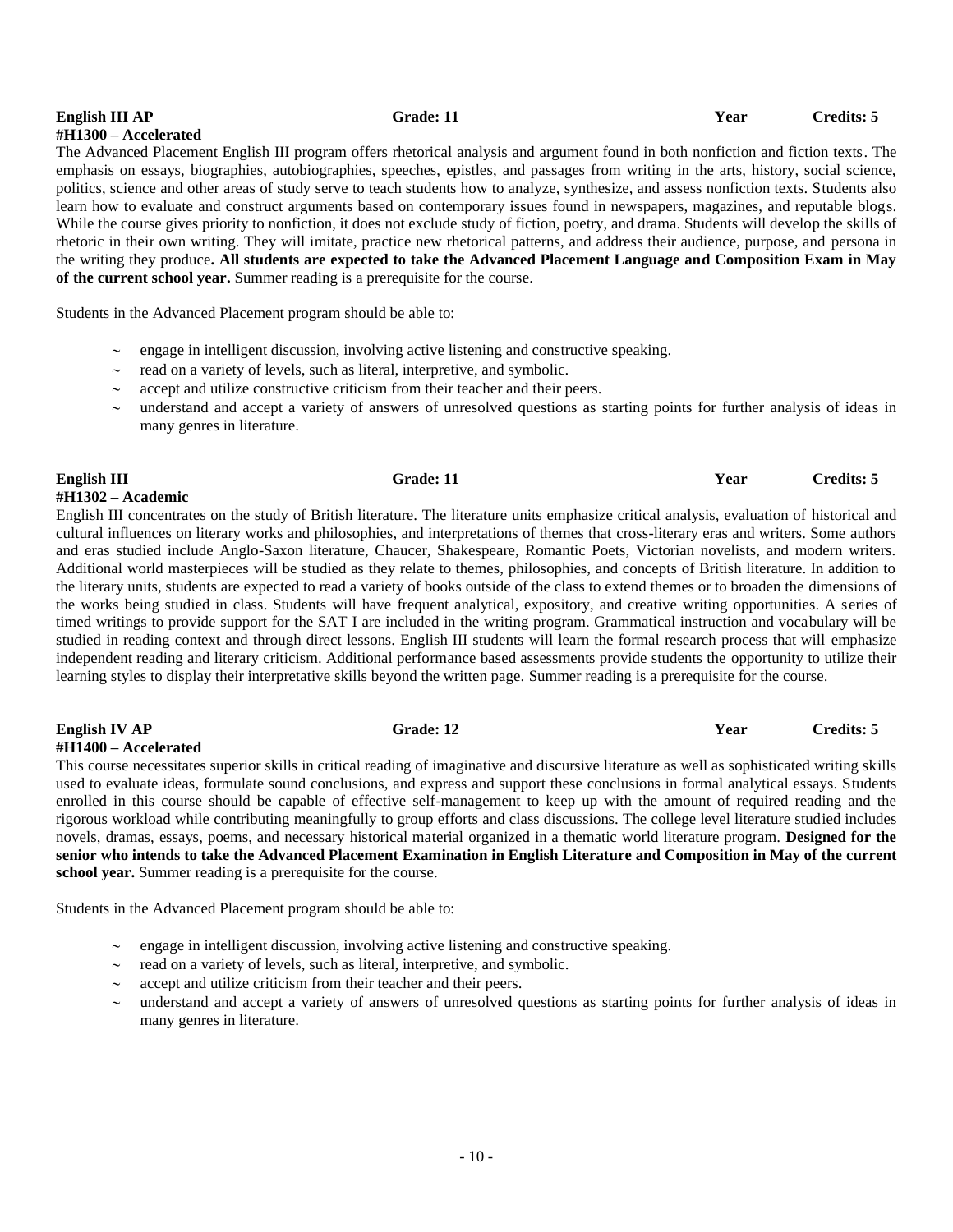# **#H1402 – Academic**

**English IV Grade: 12 Grade: 12 Sear Credits: 5** 

During first semester English IV focuses on world literature, encompassing both Eastern and Western writers who have shaped our literary heritage. Students will use an historic and thematic approach to study an assortment of titles that emphasize an appreciation of the vast contributions of a variety of cultures throughout history. The human experience, cultural attitudes, and global relations will be examined through the reading and discussion of literary genres such as short stories, myths, poetry, drama, essays, and novels. Outside reading will be an integral part of the course.

Analytical, narrative, persuasive, and expository writing, as well as oral presentations are designed to sharpen students' oral and written communication skills as they prepare for college and the workplace. Emphasis on vocabulary comprehension and reading interpretation in preparation for the SAT's and assistance with the college admissions process through the creation of a sample college essay is an integral part of the first semester's focus. Additional performance based assessments will provide students the opportunity to utilize their learning styles to display their interpretative skills beyond the written page. Summer reading is a prerequisite for the course.

*Those seniors in first semester academic or standard level English IV must select one of the following mini-courses to complete the English requirements for second semester senior English. Each course requires a mid-term exam, a research paper, and a final exam. In addition, performance based assessments will provide students the opportunity to utilize their varied learning styles to display their interpretative/analytical skills beyond the written page.*

*Description*

#### **#H1412 – The College Portfolio**

#### **Prerequisite: First semester English IV**

Designed to develop proficiency in the specific critical-thinking skills required in college-freshman English classes, this course focuses on the reading of and writing about shorter but more complex fictional and non-fictional texts than those previously encountered in high school. With a strong emphasis on exposition, argument, and functional text, students will read, analyze, and evaluate personal essays, speeches, opinion pieces, public and historical documents, memoirs, chapters from college-level textbooks, journalism pieces from print and online media, and more. Students will write frequently as part of and in response to their criticalreading activities in modes that include personal responses, summaries, explanations of complex ideas, arguments in support of their analyses of authors' use of rhetorical devices, and counterarguments to authors' substantive claims. The course includes a research project in which students will answer a question, solve a problem, or present a stance on a controversial topic by gathering, evaluating, and synthesizing information from multiple print and digital sources.

# **#H1422 – Debate and Discussion**

### **Prerequisite: First semester English IV**

Designed to develop proficiency in the specific critical-thinking skills required in college-freshman classes, this course focuses on the reading, writing, and discussing more complex non-fictional texts than those previously encountered in high school. The objectives of this course include developing proficiency in the formal debate format, developing articulation and organization of ideas in cogent and meaningful writing and discussion, and presenting debates using relevant and well researched topics from the social, cultural, academic, and political communities. The course includes a research project in which students will answer a question, solve a problem, or present a stance on a controversial topic by gathering, evaluating, and synthesizing information from multiple print and digital sources.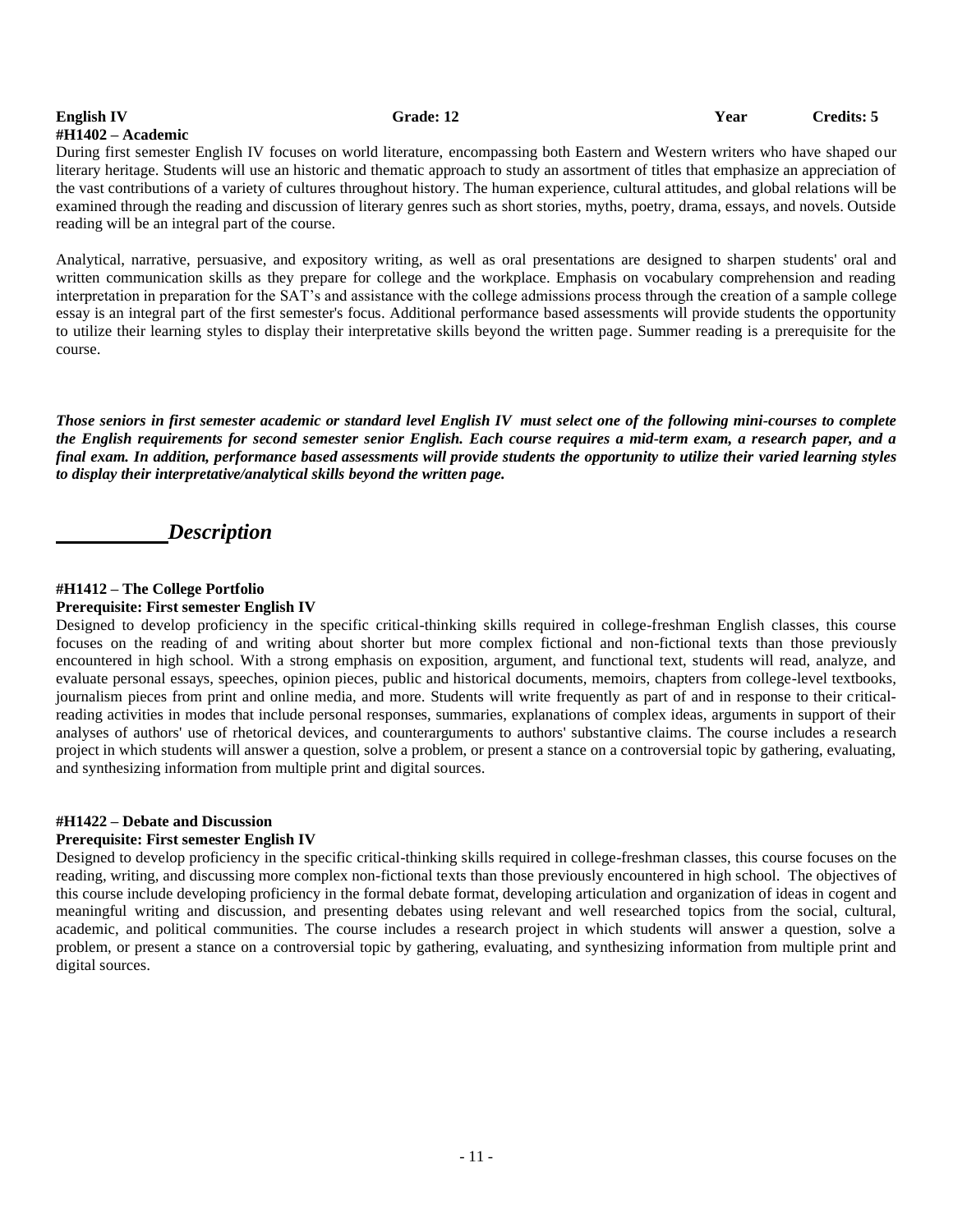#### **#H1432 – Narrative Nonfiction**

#### **Prerequisite: First semester English IV**

Designed to develop proficiency in the specific critical-thinking skills required in college-freshman English classes, this course focuses on the reading of and writing about more complex, contemporary nonfiction texts than those previously encountered in high school. The texts will provide opportunities for interdisciplinary study in a variety of fields like science, business, economics, history, sports, and politics. Since nonfiction is a broad category, students will read, analyze, and evaluate a variety of genres, including personal essays, speeches, public and historical documents, memoirs, novels, and articles. Writing assignments will range from the analytic and expository to the narrative and creative. The course includes a research project in which students will answer a question, solve a problem, or present a stance on an interdisciplinary topic by gathering, evaluating, and synthesizing information from multiple print and digital sources.

### **#H1442 – Dystopian Literature**

#### **Prerequisite: First semester English IV**

Designed to develop proficiency in the specific critical thinking skills required in college freshman English classes, this course focuses on the reading of and writing about more complex, dystopian texts than those previously encountered in high school. The course will begin with a discussion of the dystopian model of fiction in general - its tendency toward envisioning oppressive societies and regimes - and students will reflect on why writers create such alternative models of the world. Students will examine a variety of literary techniques in each novel (e.g., the use of metaphor, symbol, language, moral fable) and will consider how these techniques help us understand issues of identity, self-development, social problems, struggles of the individual against society, and larger theoretical questions concerning genre. The course includes a research project in which students will answer a question, solve a problem, or present a stance about dystopian literature by gathering, evaluating, and synthesizing information from multiple print and digital sources.

# *Language Arts Electives*

# *The following elective courses are offered in addition to the required courses. Designed to meet diverse student needs, these courses provide credit toward graduation, yet they DO NOT replace English requirements.*

**#H1502 – Public Speaking Grades: 9 – 12 Level: 0 Semester Credits: 2.5** Public Speaking is a semester course for students who plan to enter a profession in which the ability to speak well is of major importance. Students electing this course will have a greater competence and confidence in the preparation and delivery of oral presentations. This course is recommended for students planning to continue their education at the college level.

#### **#H1632 – Digital Video Production Grades: 9 – 12 Level: 0 Semester Credits: 2.5**

Students will learn about the basic operations of camcorders as well as more advanced video capture techniques. Students will develop their videos by using Final Cut Pro X for video editing and Motion for special effects. The students will also work on development of scripts using the program Celtx. The class will make small-scale video projects in groups to learn the fundamentals of video production and developing a video from idea to script to storyboard to production and postproduction. Students who receive a "B" or better may elect Advanced Digital Video Production the following year.

**#H1512 – Dramatic Literature and the Actor Grades: 9 – 12 Level: 0 Semester Credits: 2.5** Dramatic Literature and the Actor is a semester course that includes instruction in critical reading and written analysis of a one-act play as well as lessons in acting through physical and vocal exercises. Students will study the fundamentals of dramatic literature, including the structure of the one-act play, focusing on the importance of plot, conflict, setting, and characterization. In addition, students will be assigned specific characters to analyze in writing, paying strict attention to motivation and subtext. Students will be required to participate in theatre games, improvisational work, and group rehearsal dynamics to discover and develop basic acting skills. Students will handle props, learn the basics of direction, and critically evaluate other actors' work as well as their own orally and in writing. The final assessment of the course will be a performance of the one-act play.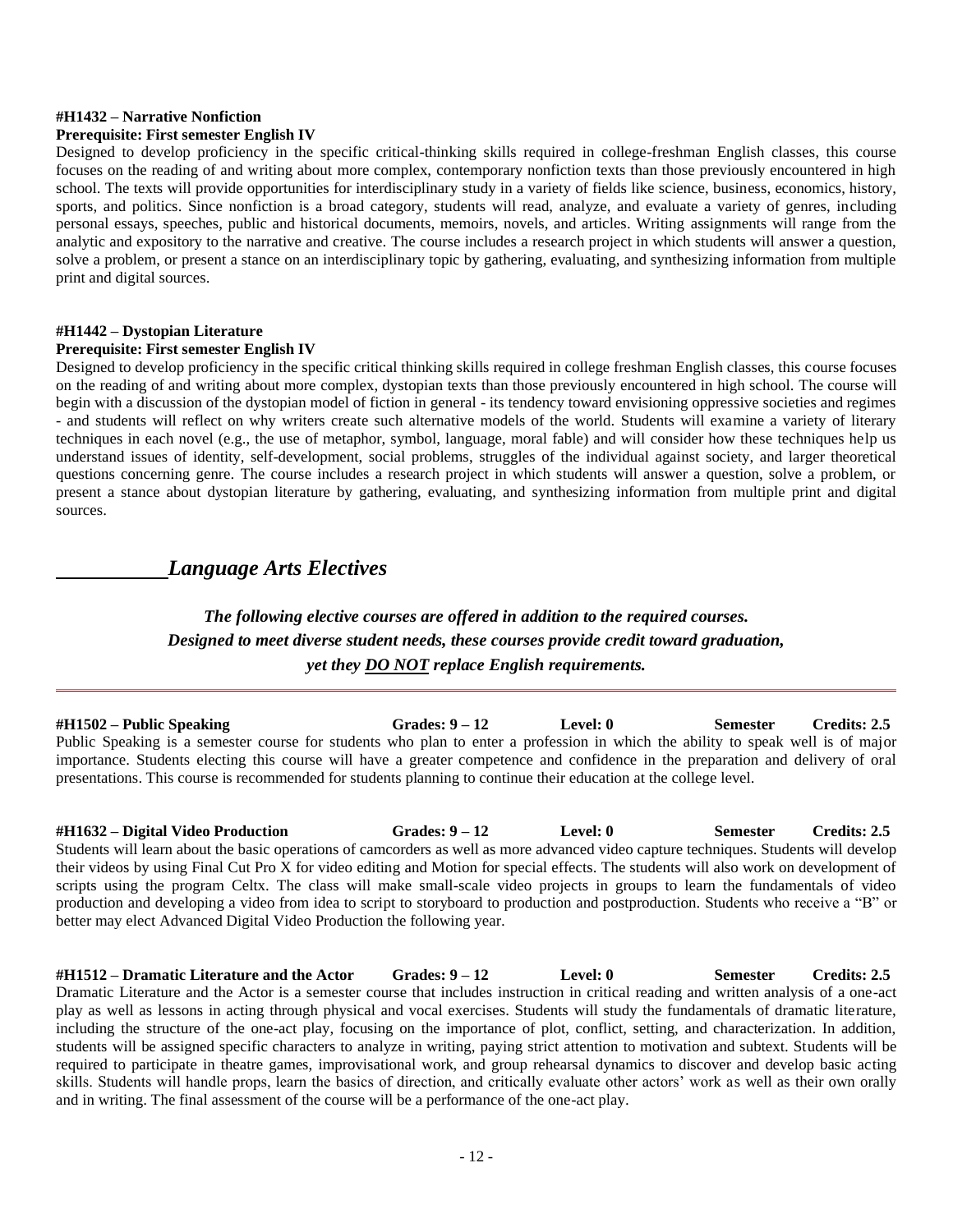#### **#H1522 – Intro to Broadcast Journalism Grades: 9 – 12 Level: 0 Semester Credits: 2.5 and Studio TV**

Intro to Broadcast Journalism & Studio TV is designed as an entry-level television course. Students will have "hands on" experience with the many components of a functional television studio. Studio A equipment includes: television studio cameras, switcher, 8 channel audio mixer, character generator. Students will get a hands-on experience working behind and in front of cameras in a studio television environment, with projects including interviews, newscasts, and podcasts as well as developing their own show in teams. Students will also learn to research, write, and present the news as an anchorperson in a television studio environment. Emphasis is placed on developing effective eye contact with the camera lens as well as projecting "on camera" personality. Students who receive a "B" or better may elect TV News/Broadcast Journalism the following year.

**#H1532 – Advanced Digital Video Production Grades: 10 – 12 Level: 0 Semester Credits: 2.5** Advanced Digital Video Production course that requires a prerequisite of Digital Video Production. This course assumes proficiency and understanding of a camcorder, Final Cut Pro X, Motion and Celtx. Students will work in groups on larger scale video projects, working in groups and developing a video from idea to script to storyboard to production and postproduction. The class functions much like a studio art class for film production.

**#H1552 – Journalism I Grades: 9 – 12 Level: 0 Semester Credits: 2.5** The focal point of this course is to learn and practice various forms of journalistic writing for a newspaper or magazine. It includes news, feature, sports, editorial, and column writing. News gathering and reporting for the story are stressed as the ideals of a free and responsible press are applied to the student's writing. Emphasis is given to learning concise, direct writing using school events and school related topics and issues for its subject matter. Student writing assignments may be submitted to the high school newspaper or local papers for publication.

# **Journalism II Grades: 10 – 12 Level: 0 Year Credits: 5**

#### **Prerequisite: Journalism I or instructor approval**

Journalism II, offered as a full year course, is a workshop for the production of the monthly *Fanscotian*, the school newspaper. After enrolling, students are required to be available for a personal interview with advisor/teacher so staff positions can be selected according to the student's needs, interests, and abilities. Students electing this course should be effective writers with a well-developed writing style. Staff positions offer consistent, practical experience in reporting, news, feature and opinion writing, management, photojournalism, page make-up, paste-up, design, advertising, bookkeeping and circulation. All students will receive a position on the staff.

#### **#H1562 – Journalism II A**

For students who have had Journalism I or II for one year, this course's emphasis will be on further development of writing skills, interviewing techniques, and editing skills, as well as exposure to advertising, photography, and layout. Some leadership opportunities will be available at this level.

#### **#H1572 – Journalism II B**

#### **Prerequisite: Journalism I and Journalism II**

This course is for those students who have had two years of Journalism II or one semester of Journalism I and one year of Journalism II. These students will work more independently, with more of the responsibility for newspaper production and instruction of other students.

**#H1582 – Photo-Journalism and Yearbook I Grades: 9 – 11 Level: 0 Semester Credits: 2.5** This course stresses an integrated approach to various phases of yearbook production. The following skills are emphasized: copy writing, caption writing, proofreading, editing, sales, advertising, layout, thematic development and photography. This course is a prerequisite for Yearbook. Students must maintain a "B" average as well as a recommendation from the teacher/adviser to move into Yearbook II.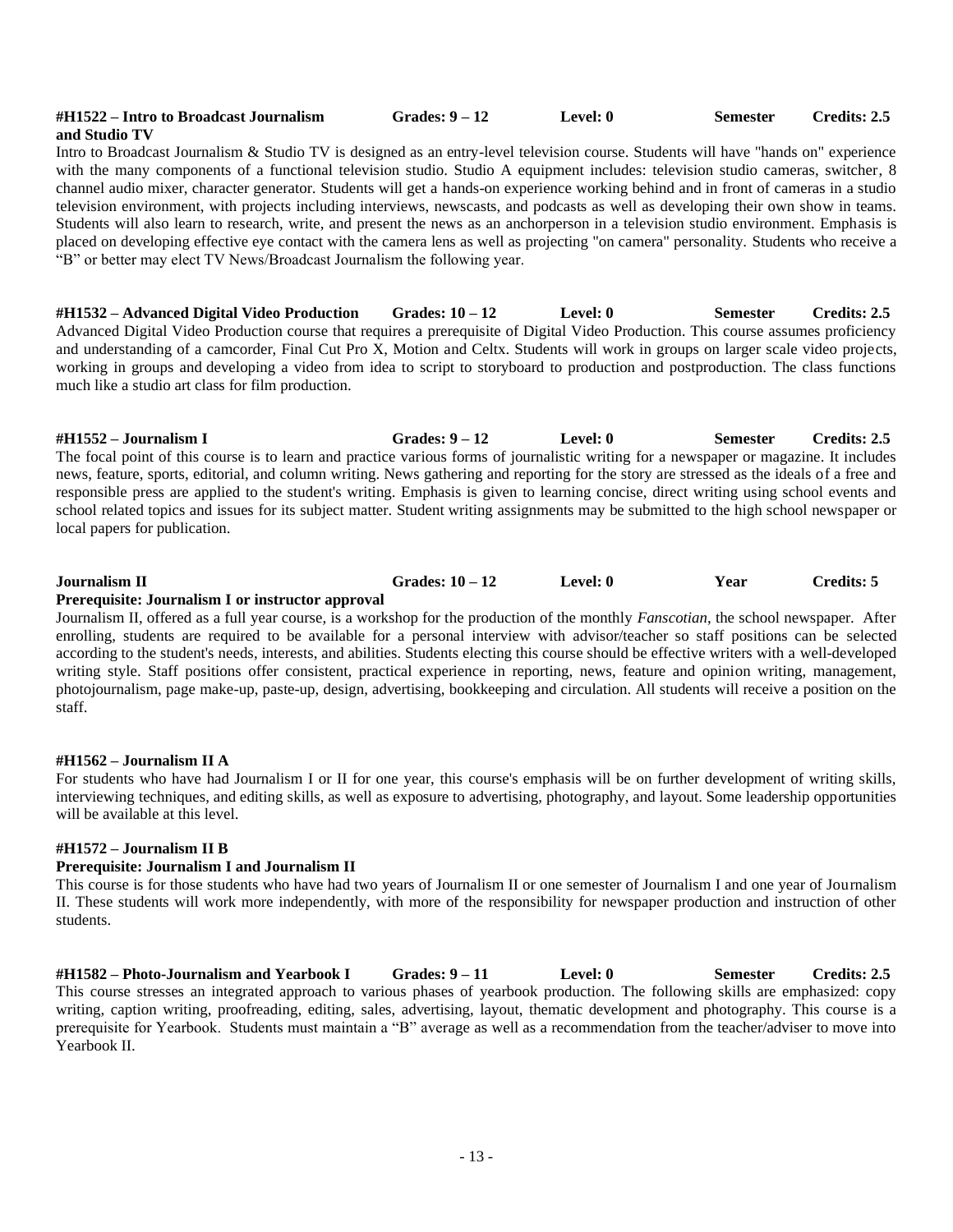#### **#H1592 – Photo-Journalism and Yearbook II Grades: 10 – 12 Level: 0 Year Credits: 5 Prerequisite**: **Introduction to Yearbook with a passing grade of "B" or higher, as well as a recommendation from the teacher/yearbook adviser or instructor approval**

This course is open to sophomores, juniors, and seniors who have met the criteria of Introduction to Yearbook. Students in this course will be responsible for the development, production, sale, and distribution of the yearbook. Students will continue to develop and apply skills such as copy writing, reporting, editing, photography, graphic arts, business, sales, and marketing, publication law, computers technology, business software, desktop publishing, and digital imaging. Students will also develop life skills such as communication, team collaboration, personnel management, time management, and problem solving.

**#H1602 – Humanities Grades: 11 – 12 Level: 0 Semester Credits: 2.5** The purpose of the interdisciplinary humanities class is to make students aware of the differences and similarities between the cultural groups that make up American society and to help them accept and celebrate these differences and similarities. With this awareness, students will develop their ability to positively affect society through acceptance and action. Emphasizing self-discovery, selfawareness and tolerance/acceptance, the course makes use of many disciplines including literature, history, psychology, sociology, drama, music, and film. Units taught in the course include: The Individual, Human to Human, The Family, The Individual in Society, and Global Awareness.

**#H7802 – Tomorrow's Teachers Grades: 11 – 12 Level: 0 Year Credits: 5** Students will be given challenging real-world projects and assignments typical of the education field. Classroom activities will include reading, research, projects, problem solving, and observations. Projects will include working with other students in an educational setting. Assessment methods will include reflective writings, hands-on activities, observations, oral and written projects, reading assignments, and a portfolio. This course can fulfill a practical or a fine and performing arts requirement.

# **#H1612 – Creative Writing A Grades: 10 – 12 Level: 0 Semester Credits: 2.5 #H1622 – Creative Writing B Grades: 10 – 12 Level: 0 Semester Credits: 2.5**

**Prerequisite: Creative Writing A,unless a student has a grade of "B" or higher in the preceding year's English class.** Each of these courses is designed for students who are interested in developing their skills in creative writing. First semester emphasis will be on personal narrative, poetry, short story, and essay. Second semester offers greater emphasis to the short story, non-traditional poetry, and play writing. Topics emphasized are plot construction, dialogue, figurative language used for description, mood, point of view, and character development. Much of the class time will be devoted to the analysis of professional models as well as student writings. Performance poetry will be part of the first semester requirement. A portfolio assessment will be utilized at the end of each semester. Students who intend to be on the staff of *Muse*, the school literary magazine, are recommended to take this course.

#### **#H1542 – TV News/Broadcast Journalism Grades: 10 – 12 Level: 0 Year Credits: 5 Prerequisite: A grade of "B" or better in Intro to Broadcast Journalism or instructor approval**

TV News/Broadcast Journalism is a full year advanced television course. Students become part of a functional television studio, which produces: "Raider News," our monthly newscast, as well as producing regular "magazine style" news reports, using Final Cut Pro X, and regularly updated digital podcasts. All of the television programs are broadcast to the community over SPTV Ch. 34 on Comcast and Verizon FiOS channel 22, as well as online on the show's YouTube page, and the podcasts will be available on the iTunes store for download.

Students may elect TV News/Broadcast Journalism for more than one year as long as they continue to receive a grade of "B" or better. The studio portion of the class that students will be involved in are a talent team that includes anchors and on-location reporters; Production team, which includes: Camcorder Operators, Video Editors, Studio Camera Operators, Special Effect Generator (Switcher) Operator, Audio Mixer Operator, Character Generator Operator, Technical Director; Research and Writing Team, which includes Hard News, Arts & Entertainment and Sports Editors, Managing Editors and Research Assistants. Students will also work in small teams to produce the magazine style news reports, where roles include Producer, Camera Operator, Reporter and Editor.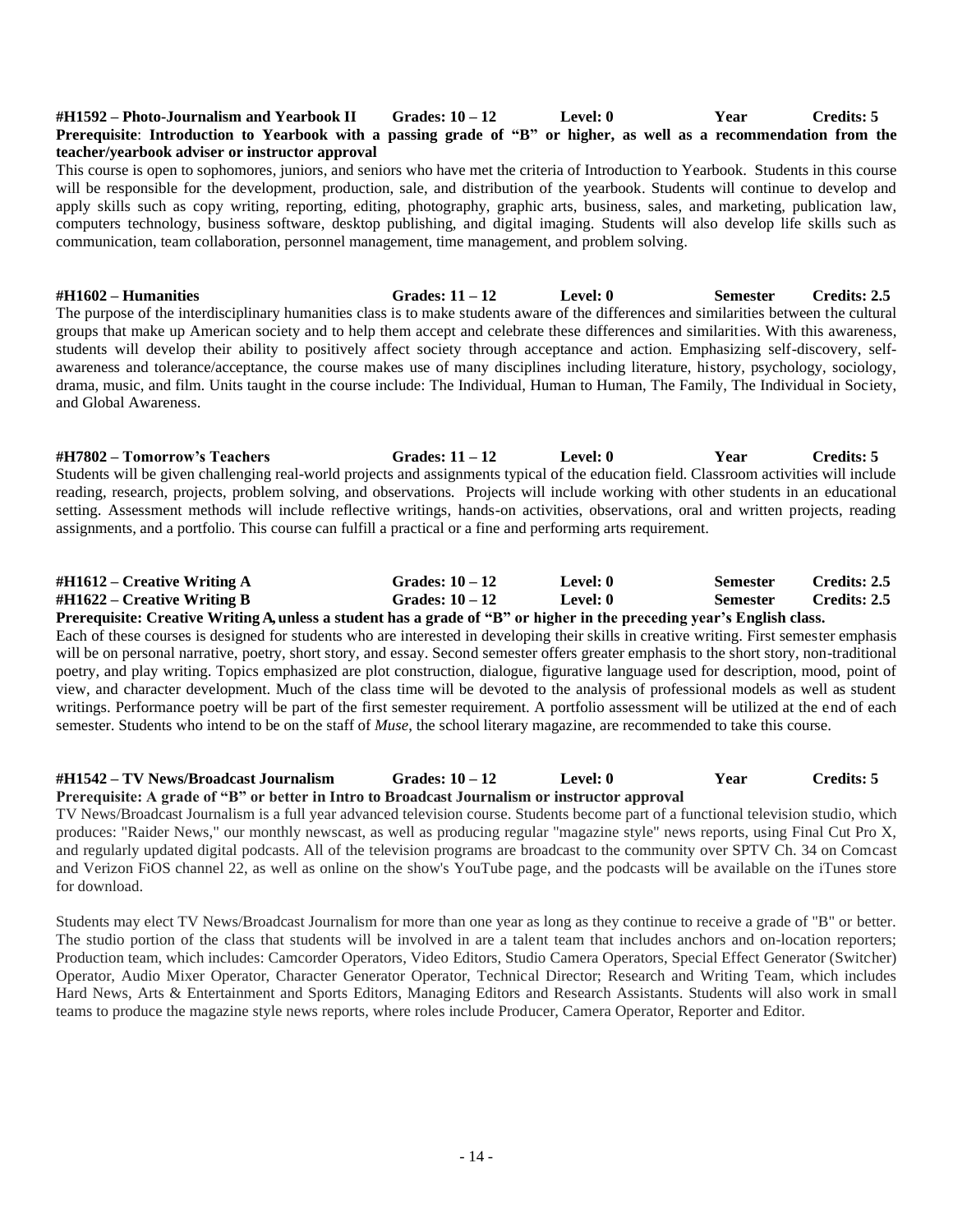# *MATHEMATICS DEPARTMENT*

The high school mathematics program is designed to develop students' knowledge and skills within contexts of realistic and relevant problems. There are several options in courses that students may select in order to prepare for their future. All students are required to take three years of a mathematics program that emphasizes the following:

- $\checkmark$  Development of abstract and quantitative reasoning.
- $\checkmark$  Application of concepts to solve real-world problems.
- $\checkmark$  Effective communication and analysis skills.
- $\checkmark$  Perseverance and use of creativity in solving problems.
- $\checkmark$  Ability to use appropriate tools strategically and attend to precision.
- $\checkmark$  Identifying and making use of structure and expressing regularity in repeated reasoning.

| #H2002 - Algebra I                            | Grades: $9-10$ | Level: Academic | Year | Credits: 5 |
|-----------------------------------------------|----------------|-----------------|------|------------|
| <b>Dramanisita: Math &amp; an Dra algabra</b> |                |                 |      |            |

### **Prerequisite: Math 8 or Pre-algebra**

At this level, the focus of Algebra I is the properties and uses of linear equations including graphs and related inequalities. Algebraic symbolism is used to study and explore properties of the real numbers, operations on real numbers, and systems of equations. Related concepts such as quadratic expressions and geometric applications are introduced. There is an emphasis on solving problems using mathematics.

#### **#H2101 – Algebra and Analytic Geometry Grades: 9 – 10 Level: Accelerated Year Credits: 5 Prerequisite: Math 8 or Algebra**

In this course, students complete their study of Algebra I while applying algebraic techniques to the study of Geometry, Statistics, and Probability. The course provides an environment where problem-solving situations motivate students to use efficient methods, deductive reasoning, and clear articulation. Students make connections between concepts, which will prepare them for success in future high school courses.

#### **#H2102 – Algebra and Analytic Geometry Grades: 9 – 10 Level: Academic Year Credits: 5 Prerequisite: Math 8 or Algebra**

In this course, students complete their study of Algebra I while applying algebraic techniques to the study of Geometry, Statistics, and Probability. The course provides an environment where problem-solving situations motivate students to use efficient methods, deductive reasoning, and clear articulation. Students make connections between concepts, which will prepare them for success in future high school courses.

#### **#H2201 – Algebra II Grades: 10 – 11 Level: Accelerated Year Credits: 5**

### **Prerequisite: Algebra and Analytic Geometry**

This course is designed for the academically talented student with a strong mathematics background and self-motivation. The course extends student understanding of Algebra. Real and complex number properties are studied using the symbolic system of algebra. Moving beyond linear equations and functions, students study and apply quadratic, exponential, trigonometric, and rational functions. Applications of algebra in transformational geometry, statistics, probability, and logic are developed.

# **#H2202 – Algebra II Grades: 10 – 11 Level: Academic Year Credits: 5**

#### **Prerequisite**: **Algebra and Analytic Geometry**

This course extends student understanding of Algebra. Real and complex number properties are studied using the symbolic system of algebra. Moving beyond linear equations and functions, students study and apply quadratic, exponential, trigonometric, and rational functions. Applications of algebra in transformational geometry, statistics, probability, and logic are developed.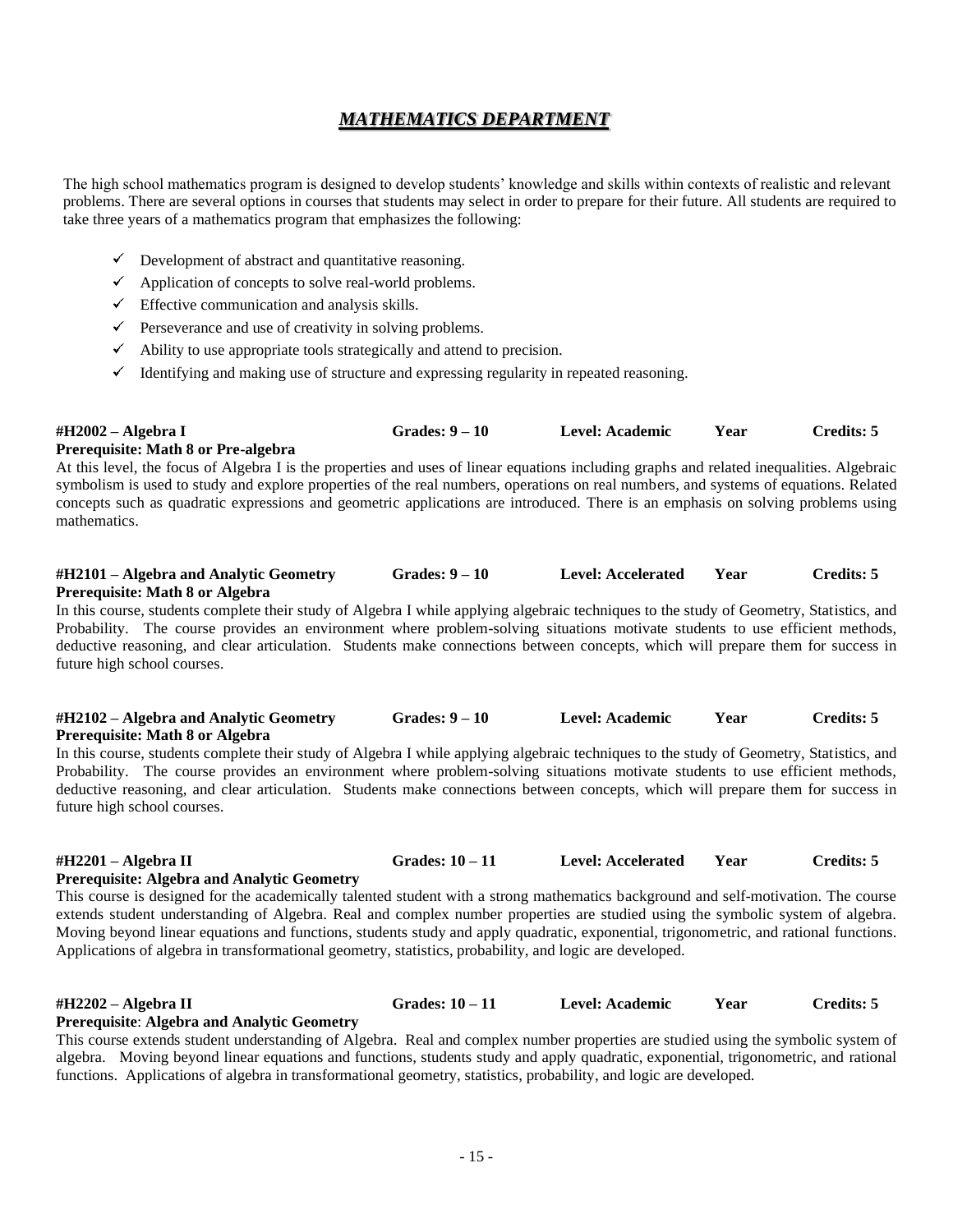# **#H2203 – Algebra II Grades: 10 – 11 Level: Standard Year Credits: 5**

#### **Prerequisite: Geometry or Algebra and Analytic Geometry**

This course is designed for the student who requires a more guided approach to the study of mathematics. The course extends student understanding of Algebra. Real and complex number properties are studied using the symbolic system of algebra. Moving beyond linear equations and functions, students study and apply quadratic, exponential, trigonometric, and rational functions. Applications of algebra in transformational geometry, statistics, probability, and logic are developed.

#### **#H2311 – Math Analysis Grades: 11 – 12 Level: Accelerated Year Credits: 5 Prerequisite: Algebra II**

The course is designed for the academically gifted student with a strong mathematics background and self-motivation. Topics include the study of algebraic, exponential, logarithmic, trigonometric, and circular functions. The inverses of functions and operations on functions are emphasized. The general properties of functions, graphs of functions, and limits are major themes. Also included are an exploration of analytic geometry, mathematical induction, the binomial theorem, sequences and series, matrices and determinants. Applications, such as those in probability and statistics, are often used to develop student problem-solving abilities.

#### **#H2312 – Math Analysis Grades: 11 – 12 Level: Academic Year Credits: 5 Prerequisite: Algebra II**

The course is designed for the student with a strong mathematics background and self-motivation. Topics include the study of algebraic, exponential, logarithmic, trigonometric, and circular functions. The inverses of functions and operations on functions are emphasized. The general properties of functions, graphs of functions, and limits are major themes. Also included are an exploration of analytic geometry, mathematical induction, the binomial theorem, sequences and series, matrices and determinants. Applications, such as those in probability and statistics, are often used to develop student problem-solving abilities.

| $\#H2302$ – Functions, Statistics and | Grades: $11 - 12$ | Level: Academic | Year | Credits: 5 |
|---------------------------------------|-------------------|-----------------|------|------------|
| <b>Trigonometry</b>                   |                   |                 |      |            |

#### **Prerequisite: Algebra II**

This course is designed to provide students with a thorough and complete background in advanced topics as a preparation for college mathematics, including Calculus. Great emphasis is placed on developing mathematical reasoning skills and fluency with mathematical symbols and procedures. Topics include functions, conic sections, complex numbers in polar form, vectors, sequences and series, probability, statistics, and matrices.

#### **#H2440 – Statistics AP Grades: 11 – 12 Level: Accelerated Year Credits: 5**

## **Prerequisite: "B" or better in Algebra II and English**

The purpose of this course is to introduce major concepts and tools for collecting, analyzing, and drawing conclusions from data. Four broad conceptual themes are covered: Exploring Data, Planning a Study, Anticipating Patterns, and Statistical Inference. **Students who are successful on the Advanced Placement test may receive college credit and/or advanced placement for a one-semester introductory college statistics course.**

| #H2402 – Pre-Calculus and Discrete | <b>Grade: 12</b> | Level: Academic | Year | Credits: 5 |
|------------------------------------|------------------|-----------------|------|------------|
| <b>Mathematics</b>                 |                  |                 |      |            |
| <b>Prerequisite: FST</b>           |                  |                 |      |            |

This course is designed to provide students with a thorough and complete background in advanced topics as a preparation for college mathematics, including Calculus. Students develop improved skills in applying algebraic properties, and in using algebraic reasoning to model situations and solve problems in the real world. Topics in discrete mathematics, probability and statistics, and the underpinnings of calculus are developed.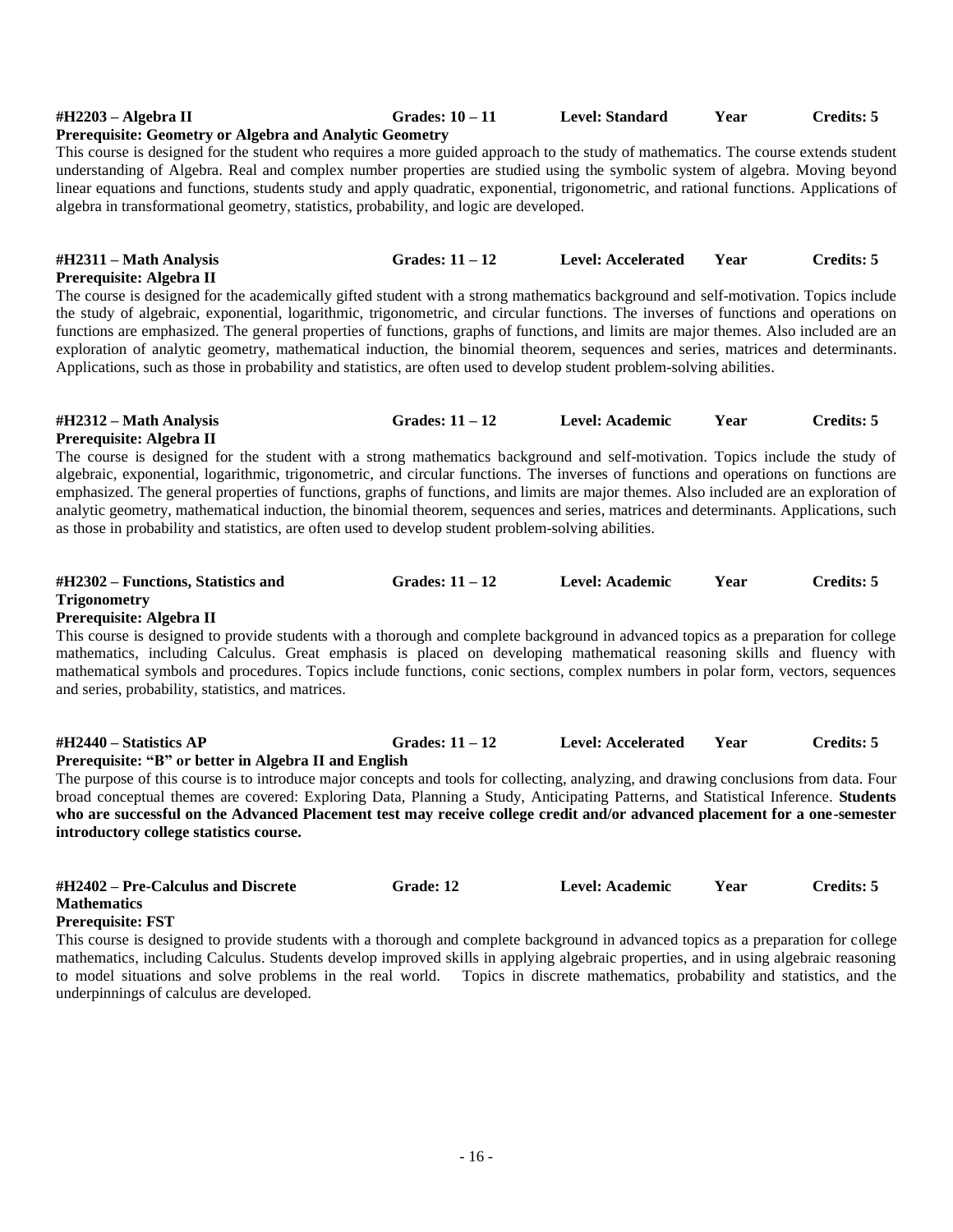| #H2412 – Calculus                  | Grade: 12 | Level: Academic | Year | Credits: 5 |
|------------------------------------|-----------|-----------------|------|------------|
| <b>Prerequisite: Math Analysis</b> |           |                 |      |            |

The purpose of this course is to provide an understanding of differential calculus and an introduction to integral calculus as a firm basis for success in college calculus. Analytic geometry and trigonometry are reviewed and used in the solutions of problems. Concepts about limits are used extensively and a wide variety of applications are explored to demonstrate the power of the calculus.

#### **#H2420 – Calculus AB AP Grade: 12 Level: Accelerated Year Credits: 5**

#### **Prerequisite: Math Analysis Accelerated** *There is no approved summer review assignment.*

This program is primarily concerned with providing an understanding of the concepts of calculus and experience with its methods and applications. Students who enroll in this program must have a thorough knowledge of college preparatory mathematics, including algebra, geometry, trigonometry, and analytic geometry. Topics included in the AP Calculus AB and BC Level courses are: 1) Functions - analysis of graphs, limits of functions, asymptotic and unbounded behavior, continuity as a property of functions; 2) Differential Calculus - concept of the derivative, derivative at a point and as a function, second derivative, applications of derivatives, and computation of derivatives; 3) Integral Calculus - Riemann Sums, interpretations and properties of definite integrals, applications of integrals, the Fundamental Theorem of Calculus, techniques of anti-differentiation, applications of anti-differentiation, and numerical approximations to definite integrals; and 4) Polynomial Approximations and Series - concept of series, series of constants and Taylor series. **This course is designed for students who intend to take the Advanced Placement Test in Calculus, AB.**

#### **#H2430 – Calculus BC AP Grade: 12 Level: Accelerated Year Credits: 5 Prerequisite: Minimum "A-" average in Math Analysis Accelerated and one of the following: a minimum score of 680 on the PSAT or SAT Mathematics, or a minimum score of 32 on ACT Mathematics.** *There is no approved summer review assignment.*

This program is primarily concerned with providing an understanding of the concepts of calculus and experience with its methods and applications. Students who enroll in this program must have a thorough knowledge of college preparatory mathematics, including algebra, geometry, trigonometry, and analytic geometry. Topics included in the AP Calculus AB and BC Level courses are: 1) Functions - analysis of graphs, limits of functions, asymptotic and unbounded behavior, continuity as a property of functions, parametric functions, polar functions, and vector functions; 2) Differential Calculus - concept of the derivative, derivative at a point and as a function, second derivative, applications of derivatives, and computation of derivatives; 3) Integral Calculus - Riemann Sums, interpretations and properties of definite integrals, applications of integrals, the Fundamental Theorem of Calculus, techniques of antidifferentiation, applications of anti-differentiation, and numerical approximations to definite integrals; and 4) Polynomial Approximations and Series - concept of series, series of constants and Taylor series. **This course is designed for students who intend to take the Advanced Placement Test in Calculus, BC.**

# *Computer Programming Courses*

**#H2461 – Computer Programming Grades: 9 – 12 Level: Accelerated Year Credits: 5** This course serves as a prerequisite to Advanced Placement Computer Science. In this course, students learn how to use a high level, structured programming language to solve problems drawn from business, mathematics, science, and other pertinent fields. Students will design, code, and debug programs using Python. In addition, students will be introduced to programming structures used to acquire, organize, and manage data sets.

#### **#H2450 – Computer Science A AP Grades: 10 – 12 Level: Accelerated Year Credits: 5 Prerequisite: "C+" or better in Computer Programming**

The AP Computer Science A course introduces students to computer science with fundamental topics that include problem solving, design strategies and methodologies, organization of data (data structures), approaches to processing data (algorithms), analysis of potential solutions, and the ethical and social implications of computing. The course emphasizes both object-oriented and imperative problem solving and design. These techniques represent proven approaches for developing solutions that can scale up from small, simple problems to large, complex problems. **Students will be prepared for the Advanced Placement Test in Computer Science A.**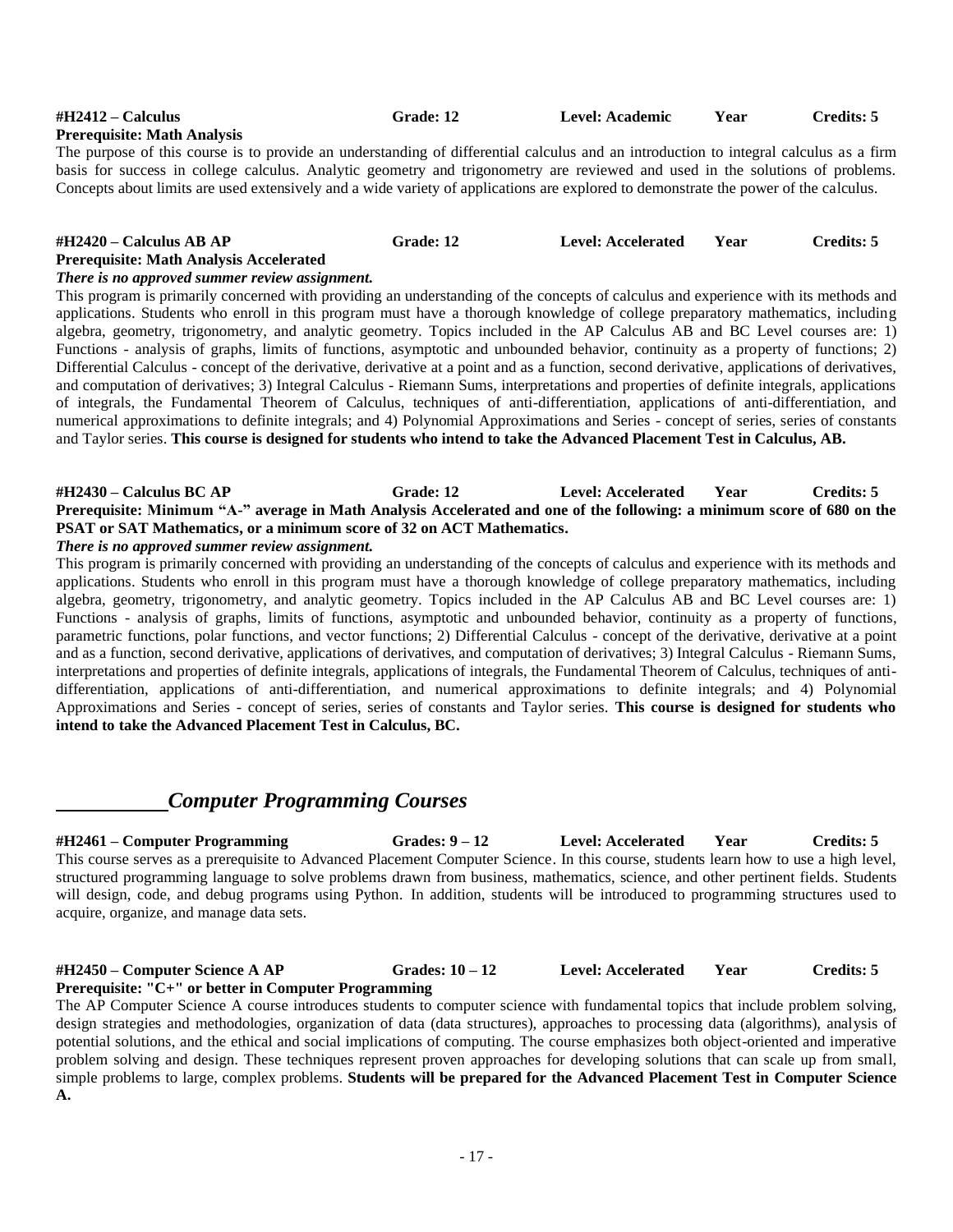**#H2460 – Computer Science Principles AP Grades: 10 – 12 Level: Accelerated Year Credits: 5** AP Computer Science Principles offers a multidisciplinary approach to teaching the underlying principles of computation. The course will introduce students to the creative aspects of programming, abstractions, algorithms, large data sets, the Internet, cybersecurity concerns, and computing impacts. AP Computer Science Principles also gives students the opportunity to use current technologies to create computational artifacts for both self-expression and problem solving. **Students will be prepared for the Advanced Placement Test in Computer Science Principles.**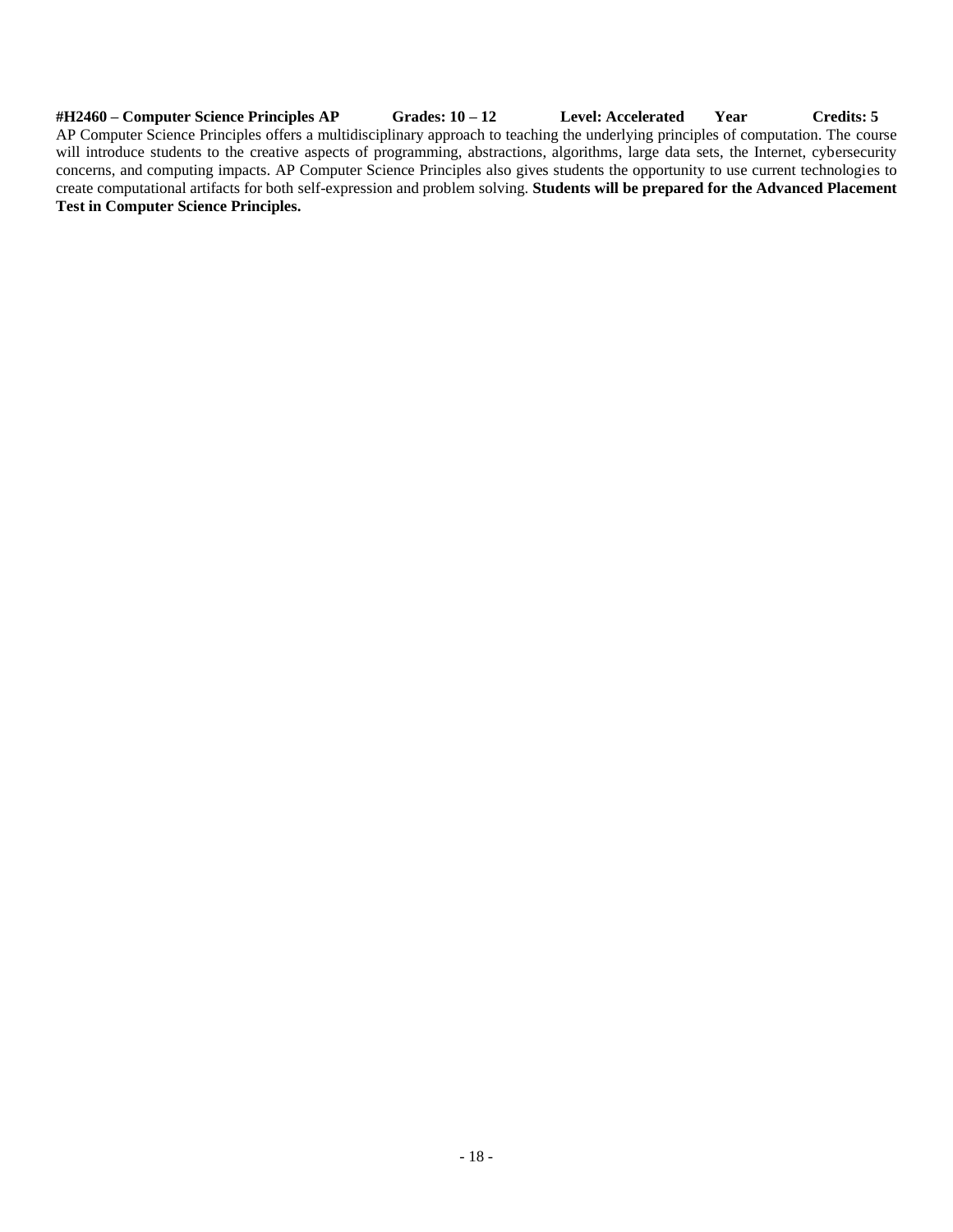# *MUSIC DEPARTMENT*

# *Music was my refuge. I could crawl into the space between the notes and curl my back to loneliness. ~Maya Angelou*

# **Students who select any performing ensemble are required to be present at all concerts in order to receive credit in the course.**

| $\#H6612$ – Chorus<br>#H6662 – Concert Choir<br>An elective mixed boys and girls chorus for any student interested in singing various types of music. All members are expected to                                                                                                                                                      | Grade: 9<br>Grades: $10 - 12$ | Level: 0<br>Level: $0$    | Year<br>Year    | <b>Credits: 5</b><br>Credits: 5        |
|----------------------------------------------------------------------------------------------------------------------------------------------------------------------------------------------------------------------------------------------------------------------------------------------------------------------------------------|-------------------------------|---------------------------|-----------------|----------------------------------------|
| participate in several annual programs.                                                                                                                                                                                                                                                                                                |                               |                           |                 |                                        |
| #H6632 – Concert Choir/Band<br>#H6622 - Concert Band/Choir                                                                                                                                                                                                                                                                             | Grade: 9                      | Level: 0                  | Year            | Credits: 5                             |
| #H6682 - Concert Choir/Band<br>#H6672 - Concert Band/Choir<br>Prerequisite: Students should have participated in the 8th grade Concert Band program or be approved by the high school                                                                                                                                                  | Grades: $10 - 12$             | Level: 0                  | Year            | <b>Credits: 5</b>                      |
| band director.                                                                                                                                                                                                                                                                                                                         |                               |                           |                 |                                        |
| Students who would like to receive a vocal and instrumental experience may select this course. However, they are responsible for both<br>vocal and instrumental performances as well as all 7 a.m. morning practice sessions.                                                                                                          |                               |                           |                 |                                        |
| #H6752 – Piano<br>This course is a beginning keyboard class that will explore the many sounds of a midi-keyboard and learn the fundamentals of piano.<br>Recommended for all high school students.                                                                                                                                     | Grades: $9-12$                | Level: 0                  | <b>Semester</b> | Credits: 2.5                           |
| #H6723 - Men's Choir<br>This chorus is a performing ensemble for select male students; minimum requirements include the ability to sing in tune, interested in<br>exploring all types of choral literature and responsibility for participation in rehearsal and program. Students are selected through an<br>audition process in May. | Grades: $9-12$                | <b>Level: Accelerated</b> | Year            | <b>Credits: 1</b>                      |
| #H6602 - Concert Band<br>#H6642 - Concert Band<br>Prerequisite: Students should have participated in the 8th grade Concert Band program or be approved by the high school                                                                                                                                                              | Grade: 9<br>Grades: $10 - 12$ | Level: 0<br>Level: 0      | Year<br>Year    | <b>Credits: 5</b><br><b>Credits: 5</b> |
| band director.<br>We welcome all students with different levels of ability on their instruments. Beginning musicians are allowed to select Concert Band.<br>Students electing this course will be required to take one Instrumental Technique lesson per week.                                                                         |                               |                           |                 |                                        |
| #H6651 - Wind Ensemble (Band)<br>Prerequisite: Students should have been a member of the 8th grade Band, high school Concert Band, or approved by the band<br>director.<br>Members of this group are selected by audition only. The Director recommends all members.                                                                   | Grades: $9-12$                | <b>Level: Accelerated</b> | Year            | <b>Credits: 5</b>                      |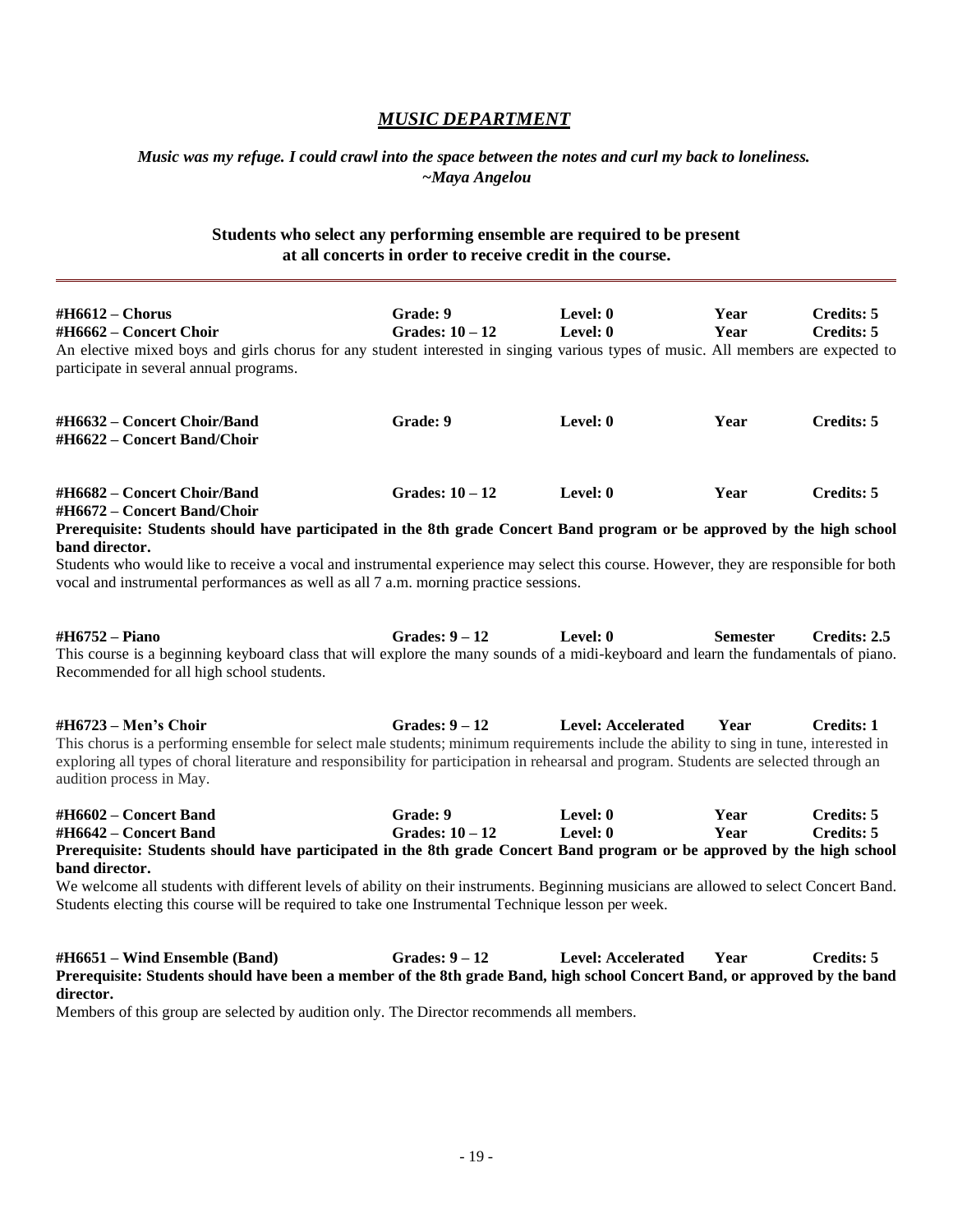# **#H6772 – Music Theory Grades: 10 – 12 Level: 0 Year Credits: 5 Prerequisite: All students selecting Music Theory must have participated in HS Concert Band/Choir for one year. Rhythm musicians must be able to read music and get approval from the Supervisor.** Music Theory is an applied music course for the music student who hopes to major in music in college and/or pursue a career in music after high school. The course consists of the studies of musical elements, tonal and rhythmic dictation, scales, triads, intervals, transposition and harmony. Home preparation, tests, quizzes and exams will be a regular part of this course. **#H6600 – AP Music Theory Grades: 10 – 12 Level: 0 Year Credits: 5 Prerequisite: All students selecting AP Music Theory must have participated in HS Concert Band/Choir for one year. Rhythm musicians must be able to read music and get approval from the Supervisor.** AP Music Theory is designed to develop in-depth and broad skills in music theory by way of analysis, technical skill training, aural skills, composition, and historical context. The course will involve extensive study of pitch notation, meters, scales and keys, intervals, triads, melody/harmony, and songwriting. The course will focus on the development of skills in the following areas: analysis, composition, collaborative artistry, music history, decoding, historical practices, historical context, and music influence on culture. **Students will be prepared for the Advanced Placement Test in Music Theory.** *Students should consult with the instructor before registering for this course.*

**#H6692 – Instrumental Music Techniques Grades: 9 – 12 Level: 0 Year Credits: 1** Students electing this course will be aided in the further development of techniques such as breath control, tone quality, and control, and sight-reading. All students in band are strongly advised to elect at least one period per week.

**#H6702 – SPFHS Jazz Band Grades: 9 – 12 Level: 0 Year Credits: 2** The SPFHS Jazz Band is a performing Jazz Band for all high school students. All high school musicians can audition. Students must have a commitment to rehearsals and all programs.

**#H6711 – Moonglowers Grades: 9 – 12 Level: Accelerated Year Credits: 2** The "Moonglowers" is a performing Jazz Band for all high school students. Auditions are held in the beginning of each school year or in June of the previous school year. All high school musicians can audition. Minimum requirements for the Moonglowers are to be proficient on their instrument, willing to perform all styles of Jazz, and a commitment to rehearsals and all programs.

**#H6721 – Las Cantadoras Grades: 9 – 12 Level: Accelerated Year Credits: 1** This chorus is a performing organization for select female students; minimum requirements include the ability to sing in tune, interest in exploring all types of choral literature and responsibility for participation in rehearsals and programs. Students are selected through an audition process.

**#H6731 – Select Chorus Grades: 9 – 12 Level: Accelerated Year Credits: 1** This is a performing organization for select male and female voices. Students are selected through an audition process. Minimum requirements include the ability to sing in tune, interest in exploring all types of vocal literature, and responsibility for participation in all rehearsals and programs.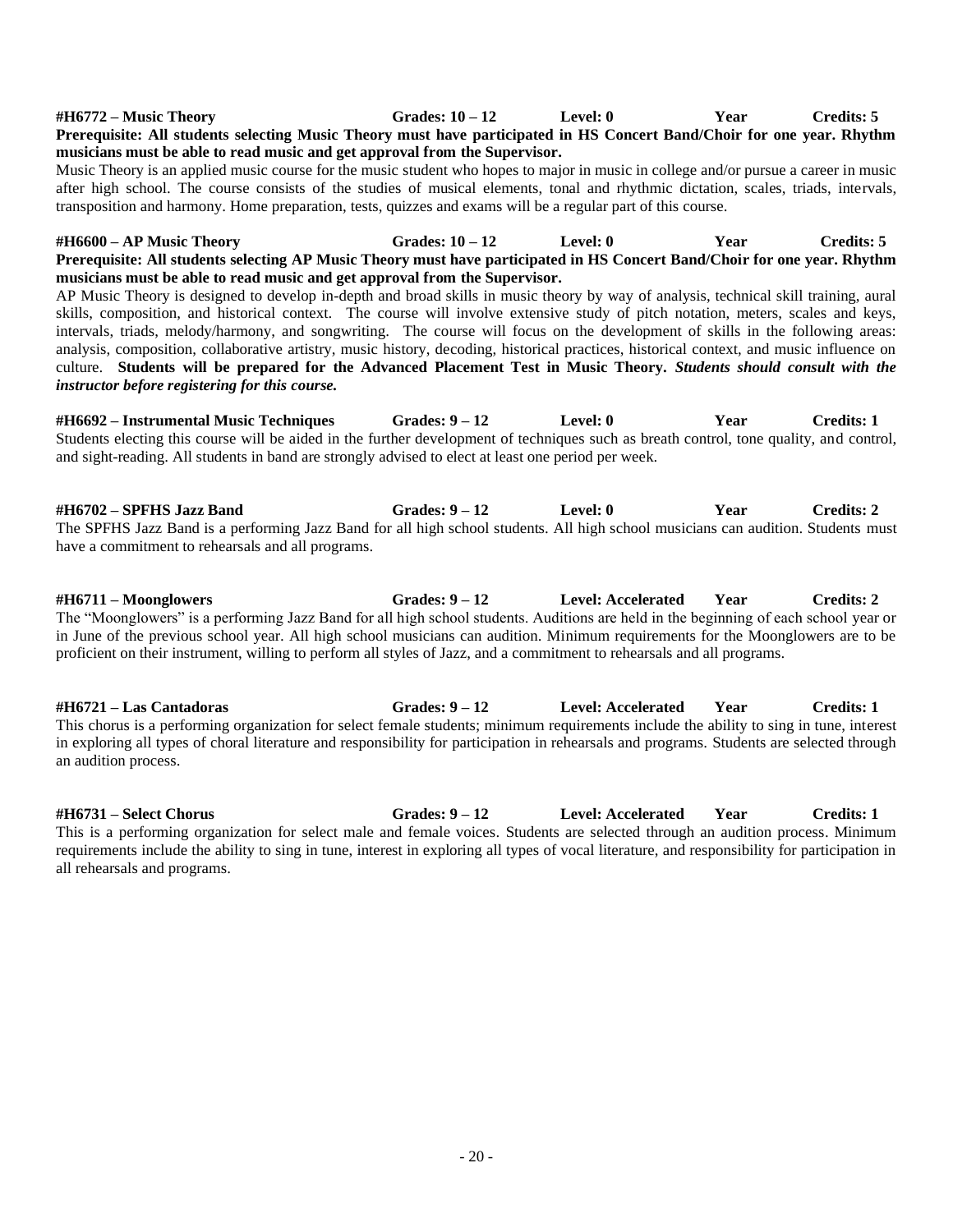# *SCIENCE DEPARTMENT*

Building on concepts and content from preceding years, the high school science program provides students with the skills, knowledge, and experiences, which lead to the development of young adults who are capable of assuming their role as productive thinking citizens. The high school science program strives to provide students with experience in making informed decisions, through the analysis of both qualitative and quantitative data, on scientific topics and issues, which affect our society and environment.

With a focus on critical thinking and problem solving, the high school science curriculum is founded on the in-depth study of Biology, Chemistry, Environmental Science and Physics. The contemporary issues and approaches of these courses are supplemented with a variety of electives allowing students to pursue their interests in an array of science topics through rigorous and relevant courses ranging from Astronomy to Forensics to Zoology.

**Science courses must be limited in size and number for reasons including safety concerns in the laboratory setting. As a result, in addition to the fulfillment of prerequisites, scheduling priority is based on senior status and previous performance in mathematics and science courses.**

**Students are required to take three years of science to satisfy both district and state graduation requirements. Starting with the class of 2024, all students must take Biology I, Chemistry I, and Environmental Science or Physics I to ensure**  that every student is prepared for the New Jersey Student Learning Assessment – Science (NJSLA-Science), **administered to all 11th graders to measure students' proficiency of the New Jersey Student Learning Standards in Science.** 



**#H3301 – Biology I Grades: 9 – 12 Level: Accelerated Year Credits: 5** Biology I provides a strong foundation in biological concepts. The student enrolled in the accelerated level will assume responsibility for learning about cell biology, biochemical genetics, chemistry of life, diversity, ecology, evolution, plant physiology and the effects of biological systems. Students should expect to utilize all forms of research skills, displaying familiarity with traditional library sources as well as emerging technology, including calculator and computer based instruction.

**#H3302 – Biology I Grades: 9 – 12 Level: Academic Year Credits: 5** The course is structured as a study of the molecular approach to biology, providing a challenging course through inquiry based investigations and a broad base upon which students may elect to major in science at higher levels. Teachers use multiple techniques in dealing with broad topics that include cell biology, biochemical genetics, and chemistry of life, diversity, ecology, evolution, plant physiology and the effects of biological systems. Students should expect to utilize all forms of research skills, displaying familiarity with traditional library sources as well as emerging technology, including calculator and computer based techniques.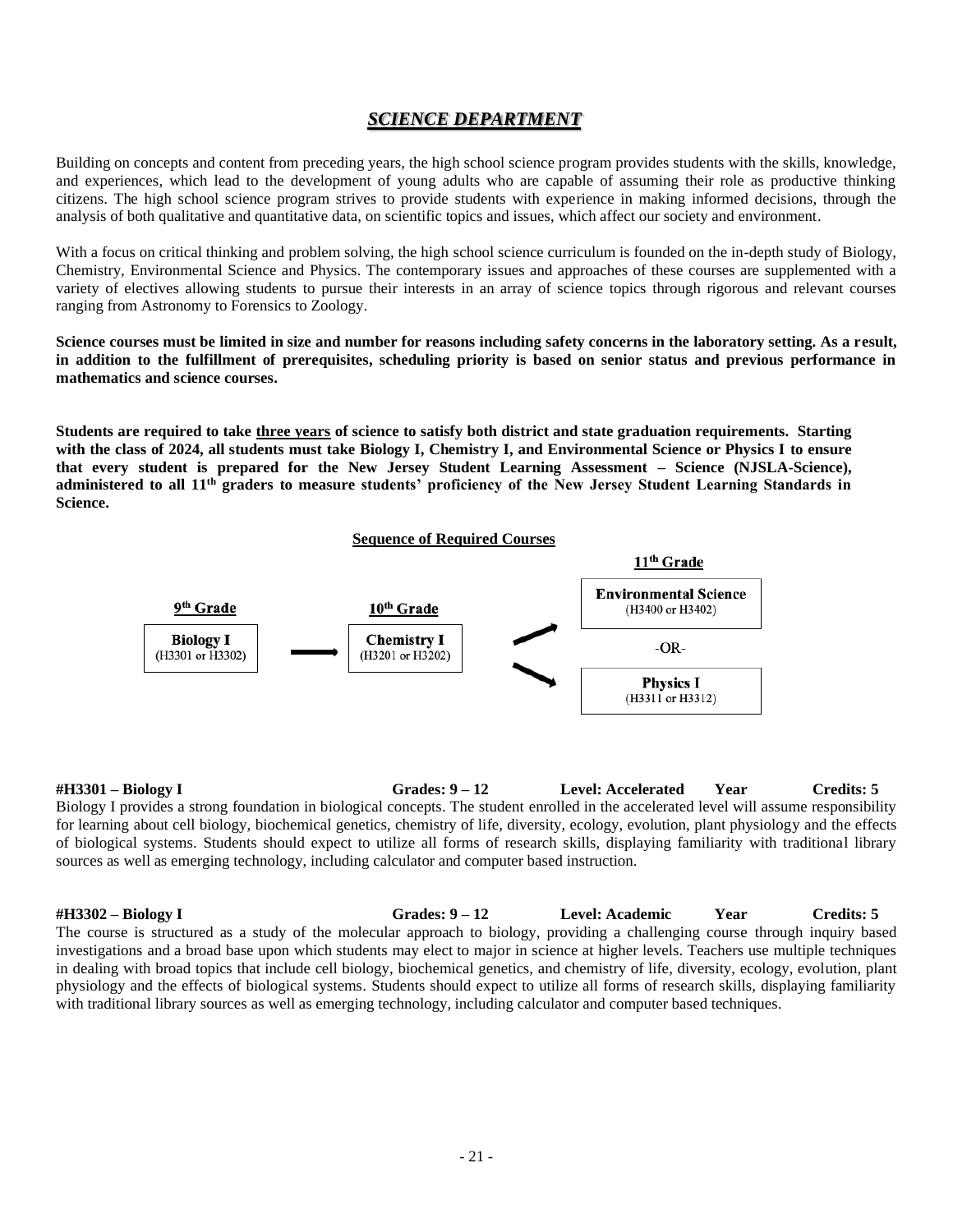#### **#H3201 – Chemistry I Grades: 10 – 12 Level: Accelerated Year Credits: 5 Prerequisite: Algebra I and Geometry (This course places a heavy emphasis on quantitative relationships.)**

All chemistry sections employ a mathematical approach to broad areas of the course. The student must be comfortable in solving word problems. Accelerated chemistry requires a high reading and reasoning ability and strong proficiency with algebra. A significant amount of the instructional time is used in the laboratory where data is collected from which generalizations can be drawn and lab reports written.

#### **#H3202 – Chemistry I Grades: 10 – 12 Level: Academic Year Credits: 5 Prerequisite: Algebra I**

This course is similar to Accelerated in approach. Expectations of the students are appropriately demanding and require proficiency with algebra. Emphasis is placed on helping the students in understanding the concepts of chemistry. Students successfully completing this course would be well prepared for college chemistry. A significant amount of the instructional time is used in the laboratory where data is collected from which generalizations can be drawn and lab reports written.

#### **#H3400 – Environmental Science AP Grades: 10 – 12 Level: Accelerated Year Credits: 5 Prerequisite: Biology I**

#### **Co-Requisite: Student must be simultaneously enrolled or have completed Chemistry I**

A.P. Environmental Science serves to prepare students for the academic rigors of college level classes. Environmental science is the study of the living world. It incorporates everything from geology, chemistry and biology to evolution, weather and human impacts. Students will apply their understanding of earth systems, resources and ecology to explain how biomes respond to various stimuli such as land, water and energy use as well as pollution. The living world is a complicated system with many overlapping parts, which lends itself to a myriad of experiments and discussions on environmental ethics. The overarching theme of the course is to afford students the opportunity to emphatically measure the depth and breadth of human impact on the environment.

#### **#H3402 – Environmental Science Grades: 10 – 12 Level: Academic Year Credits: 5**

#### **Prerequisite: Biology I**

#### **Co-Requisite: Student must be simultaneously enrolled or have completed Chemistry I**

Students in Environmental Science will use critical and scientific thinking skills to study contemporary issues related to the environment and planet Earth. Students will improve their scientific literacy through exploring and developing in-depth explanations for phenomena central not only to the earth and space sciences, but to life and physical sciences as well. Students will complete peerreviewed journal analysis, hands-on laboratory and field exercises, and analyze global practices for reducing the impacts of human activity on Earth's systems.

#### **#H3311 – Physics I Grades: 11 – 12 Level: Accelerated Year Credits: 5 Prerequisites: Algebra I, Geometry and Algebra II, AND Pre- OR Co-requisite: FST or Math Analysis**

Physics emphasizes the mathematical and theoretical interrelationships of matter, space and time. Mathematical and symbolic language are extensively used. Laboratory work requiring careful analysis is the starting point for the topics that are studied. The process of scientific inquiry is learned through application and practice both in the laboratory and in the building of theory in the classroom. Physics requires above average ability in reading and mathematical reasoning in both algebra and geometry. Physics is often recommended for students who plan to study science, mathematics or engineering at the university level. Topics that will be under investigation include motion, velocity and acceleration, free falling bodies, forces, Newton's laws, work/power/energy, fluids, wave mechanics, sound, color, light - mirrors, refraction - lenses, electrostatics, electricity and circuits, magnetism, electromagnetism and induction, and topics in nuclear physics.

#### **#H3312 – Physics I Grades: 11 – 12 Level: Academic Year Credits: 5**

#### **Pre- OR Co-requisite: Algebra II**

Physics is applied math; students must have strong proficiency with both algebra and geometry to be successful in physics. Models, both mathematical and physical, are used in the development of physical theory. Mathematical and symbolic language are extensively used. Laboratory work requiring careful analysis is the starting point for the topics that are studied. The process of scientific inquiry is learned through its practice both in the laboratory and in the building of theory. Physics requires above average ability in reading and mathematical reasoning. Some topics, which will be investigated, include but are not limited to motion, velocity and acceleration, Newton's laws, fluid and wave mechanics, sound, color and light, reflection, refraction, electricity and magnetism, and selected topics in nuclear physics.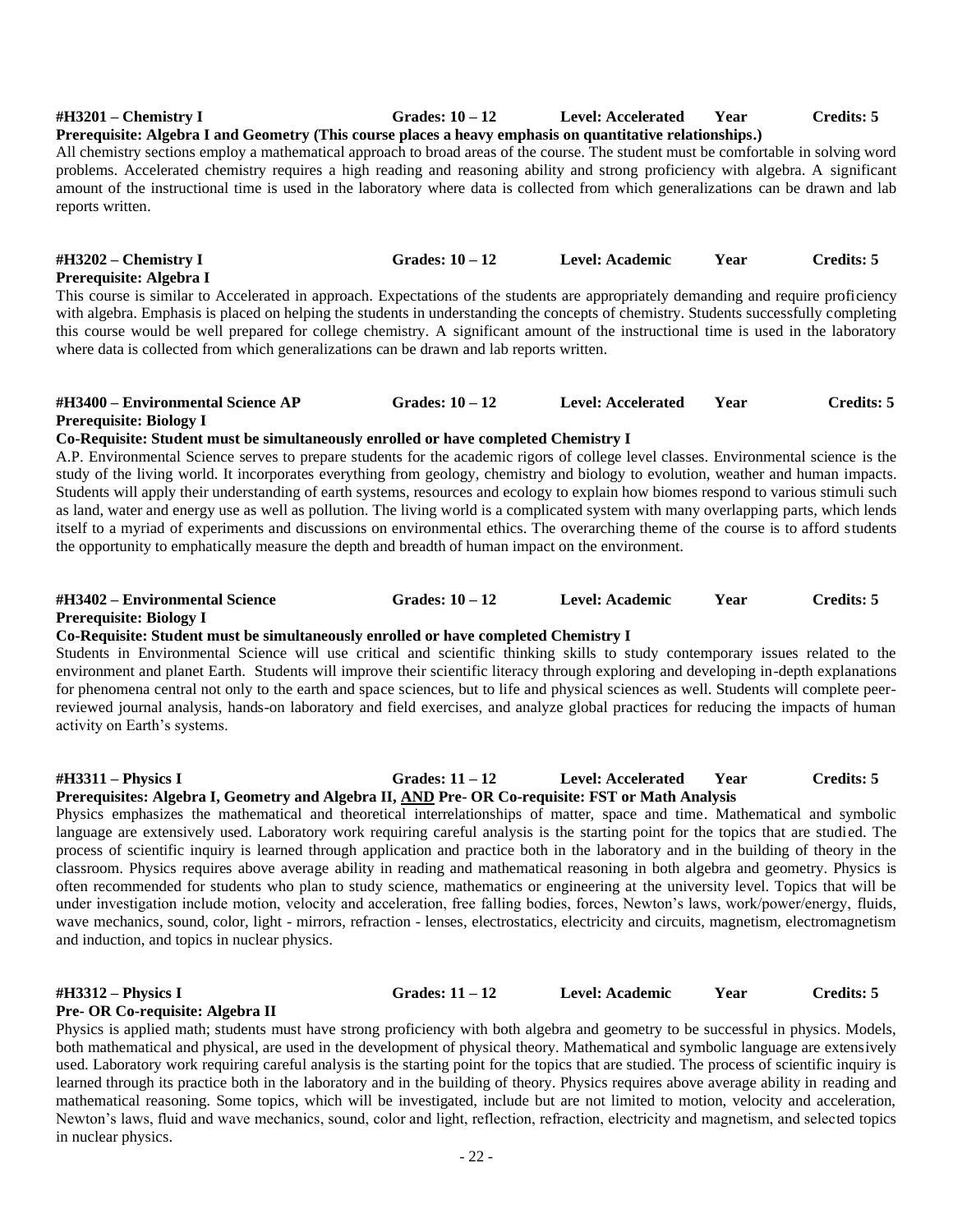# **Science Electives**

#### **\*\*\*\*\*\*\*\*\*\*\*\*\*\*\*\*\*\*\*\*\*\*\*\*\*\*\*\*\*\*\*\*\*\*\*\*\*\*\*\*\*\*\*\*\*\*\*\*\*\*\*\*\*\*\*\*\*\*\*\*\*\*\*\*\*\*\*\*\*\*\*\*\*\*\*\*\*\*\*\*\*\*\*\*\*\*\*\*\*\*\*\*\*\*\*\*\*\*\*\*\*\*\*\*\*\*\*\***

The following elective courses are offered in addition to the required courses. Designed to meet diverse student needs, these courses provide credit toward graduation, yet they **DO NOT** replace Science required courses.

| Starting in 10 <sup>th</sup> Grade | Starting in 11 <sup>th</sup> Grade | Starting in $12th$ Grade |
|------------------------------------|------------------------------------|--------------------------|
| <b>Nutrition Science</b>           | Chemistry II AP                    | Physics II AP            |
| Biology II AP                      | Anatomy & Physiology               |                          |
| Astronomy                          | Forensic Science                   |                          |
|                                    | Zoology and Animal Behavior        |                          |

| #H3702 – Nutrition Science | Grades: $10-12$ | <b>Level: Academic</b> | Vear | Credits: 5 |
|----------------------------|-----------------|------------------------|------|------------|
|                            |                 |                        |      |            |

#### **Prerequisite: Biology**

This course has an emphasis on analysis and evaluation of nutrients and human nutrition. This academic level course will focus on carbohydrates, lipids, proteins, vitamins, minerals and water in the human body, the understanding of nutrition standards and relationship between foods and nutrients, and factors affecting absorption, utilization, and the need for nutrients. Additionally, the topics of food additives, diets and dieting, wellness and establishing a positive lifestyle will be analyzed. Student learning is supported by the use of journal articles, computer assisted activities, Internet sources, group presentations and laboratory experiences. **This course has not been approved by the NCAA Eligibility Center.**

### **#H3300 – Biology II AP Grades: 10 – 12 Level: Accelerated Year Credits: 5**

**Prerequisites: Biology I**

#### **Co-Requisite: Student must be simultaneously enrolled or have completed Chemistry I**

The Advanced Placement Biology course is designed to be the equivalent of a college introductory biology course. Each year, the AP Biology program requires a summer assignment based upon a changing theme. Students electing this course are expected to have excellent science background, mathematical skills, and be prepared to spend the appropriate amount of time preparing course work, in problem-solving activities, laboratory and general study. **It should be recognized that course objectives and proficiencies are focused on the student taking and being successful on the Advanced Placement Biology examination and students are expected to accept the challenge of this examination.** 

#### **#H3532 – Astronomy Grades: 10 – 12 Level: Academic Year Credits: 5 Prerequisite: Successful completion of at least one high school science course.**

This is an integrated science course studying outer space: universe, stars, planets, solar system, and space travel. The course utilizes case studies and laboratory exercises to develop critical thinking skills and to facilitate the learning of important physical science themes. Students will learn about classical astronomy as well as new discoveries in astronomy. This course is recommended to any student with a strong interest in physics.

**#H3500 – Chemistry II AP Grades: 11 – 12 Level: Accelerated Year Credits: 5**

**Prerequisite: Chemistry I**  This is a second-year chemistry course designed to be the equivalent of the general chemistry course usually taken in the first year of college. This course differs qualitatively from the first-year chemistry course with respect to the level of textbook used, the topics covered, the emphasis on chemical calculations, the mathematical formulation of principles, and laboratory work. Students electing this course are expected to have excellent mathematical skills and be prepared to spend the appropriate amount of time preparing homework, in problem-solving activities, laboratory and general study. **It should be recognized that course objectives and proficiencies are focused on the student taking and being successful on the Advanced Placement Chemistry examination and students are expected to accept the challenge of this examination.**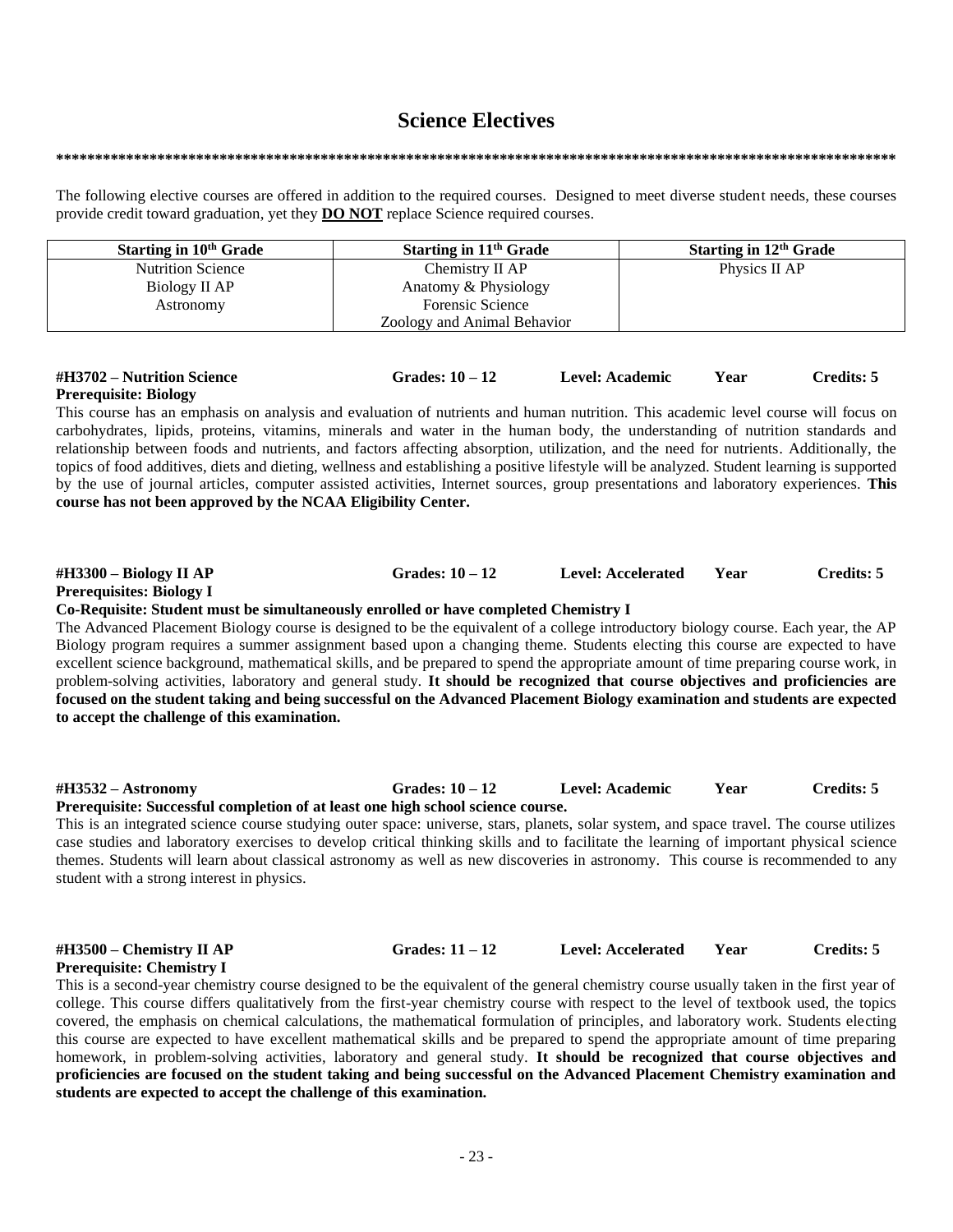# **Prerequisite: Biology I and Chemistry I**

**#H3502 – Anatomy & Physiology Grades: 11 – 12 Level: Academic Year Credits: 5**

Anatomy & Physiology is a second-year course in biology, which deals primarily with the study of the anatomy (structures) and physiology (functions) of the human body. Time is devoted to laboratory work involving microscope technique, microscopic examination of tissues, and other types of laboratory work, including dissections and case studies. Students electing this course must assume the responsibility of preparing comprehensive laboratory reports, including significant drawings complete with appropriate labels. It is also expected that students will use computer-based strategies to augment learning.

#### **#H3512 – Forensic Science Grades: 11 – 12 Level: Academic Year Credits: 5 Prerequisite: Biology I and Chemistry I**

The Forensic Chemistry course is a second-year chemistry course. The course is case-study and lab/activity-based and integrates principles from both Biology I and Chemistry I. Students will be performing 'CSI'– like investigations that reinforce and extend the concepts they learned in Chemistry I.

#### **#H3522 – Zoology and Animal Behavior Grades: 11 – 12 Level: Academic Year Credits: 5 Prerequisite: Biology I and Chemistry I**

Zoology is a biological science that reinforces and extends the central concepts of Biology I using the animal kingdom as a content focus. To be successful, students should have a strong understanding of ecology, cell biology, and genetics. These concepts will be used as a foundation to explore the evolution and diversity of the animal kingdom and provide a basis for comparative anatomy and physiology. This course is designed to emphasize scientific and critical thinking as well to provide general exposure to the research that zoologists perform. Zoology is recommended to any student with a strong interest in biology.

#### **#H3600 – Physics II AP Grade: 12 Level: Accelerated Year Credits: 5 Prerequisite: Physics I Co-requisite: AP Calculus (AB or BC)**

Advanced Placement Physics C is an elective, full year, calculus-based physics course. The course requires the application of basic calculus (differentiation and integration) to physics applications. Mechanics is covered in the fall semester; Electricity & Magnetism is taught in the spring semester. The course is the equivalent of a first-year college physics course for science or engineering majors and is designed for the student intending to major in science/engineering or who is highly motivated to accept the challenge of a rigorous college course. Students successfully completing the course will have a strong conceptual understanding of mechanics and electricity & magnetism along with well-developed skills in problem solving and performing, analyzing and reporting on laboratory experiments. **Students may elect, and are expected, to take the AP Physics C Mechanics and/or E&M exams at the end of the year.**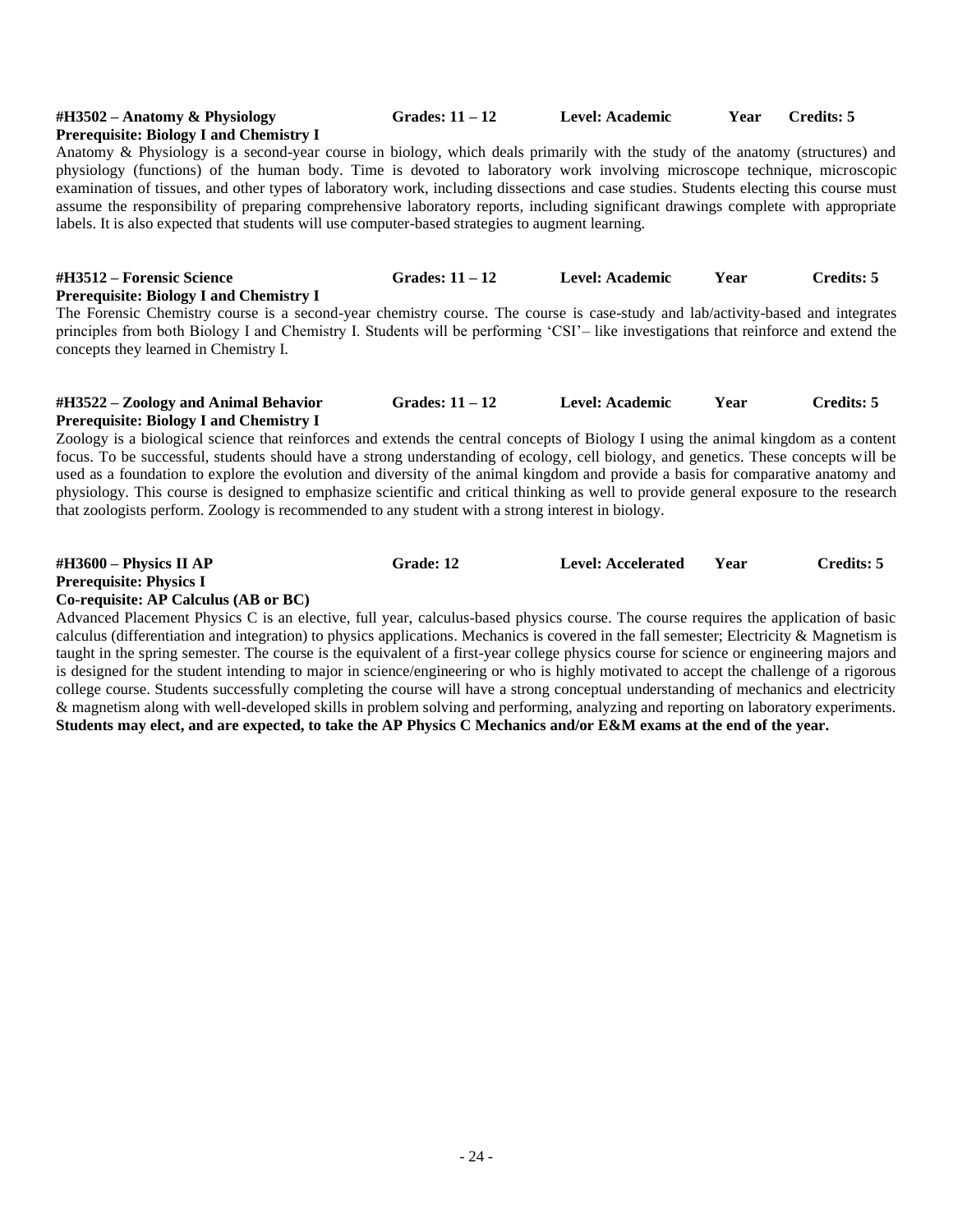# *SOCIAL STUDIES DEPARTMENT*

The Social Studies Program in our high school is designed to provide students with:

- an understanding of historical, political, social, geographic, economic, and cultural knowledge and skills.
- an appreciation of the cultural diversity of our nation and world.
- an opportunity to explore basic core values in the area of respect and concern for the individual, others, and the environment.
- guidance to help students become informed, active, and concerned citizens.

In an effort to build life-long skills, the Social Studies program fosters:

- extensive research opportunities with emphasis on the analysis of ideas.
- development of good written and oral communication.
- reading of supplemental literary and primary source readings.
- the participatory nature of our civic system through active involvement in our political process and with community concerns.

### *Three years of social studies are required for graduation: TWO years of United States History ONE year of Global Perspectives*

The program also includes a range of electives and Advanced Placement courses that can be elected beginning in Grade 10.

**United States History I Grade: 9 Year Credits: 5 #H4101 – Accelerated #H4102 – Academic** United States History is ninth graders' introduction to the Scotch Plains-Fanwood High School Social Studies program. It explores the cultural, economic, geographic, historical, political, and social systems, ideas, and leaders from the period of the American Civil War through the Great Depression. One goal is for students to learn and apply concepts in civics, economics, and geography to historical events and phenomena. While our nation's history is the core focus, parallel units in New Jersey history and world history provide local and global connections for students. Students refine verbal and written skills in this course to express their ideas and interpretations of primary and secondary source documents.

#### **United States History II Grade: 10 Year Credits: 5**

#### **#H4201 – Accelerated #H4202 – Academic**

United States History II is the second year of the survey course sequence. It explores the cultural, economic, geographic, historical, political, and social systems, ideas, and leaders from the period of World War II through the present. One goal is for students to learn and apply concepts in civics, economics, and geography to historical events and phenomena. While our nation's history is the core focus, parallel units in New Jersey and world history provide local and global connections for students. Students refine verbal and written skills in this course to express their ideas and interpretations of primary and secondary source options.

#### **Global Perspectives Grade: 11 Year Credits: 5**

#### **#H4301 – Accelerated #H4302 – Academic**

Viewed from a contemporary lens, students explore their own identity as local, national, and global citizens, and they develop globally oriented perspectives to understand the various systems, processes, and forces that challenge the world today. This course investigates and compares political, economic, and cultural frameworks to better understand why and how people of the world live differently. Recognizing the various challenges existing in the world, students explore the causes, responses, and contexts of threats to global security, human rights, health, education, and the physical environment, while also appreciating the aesthetic value and natural beauty of our world. Electronic communication and performance-based assessment are primary vehicles for student expression of ideas and evaluation of their performance in this course.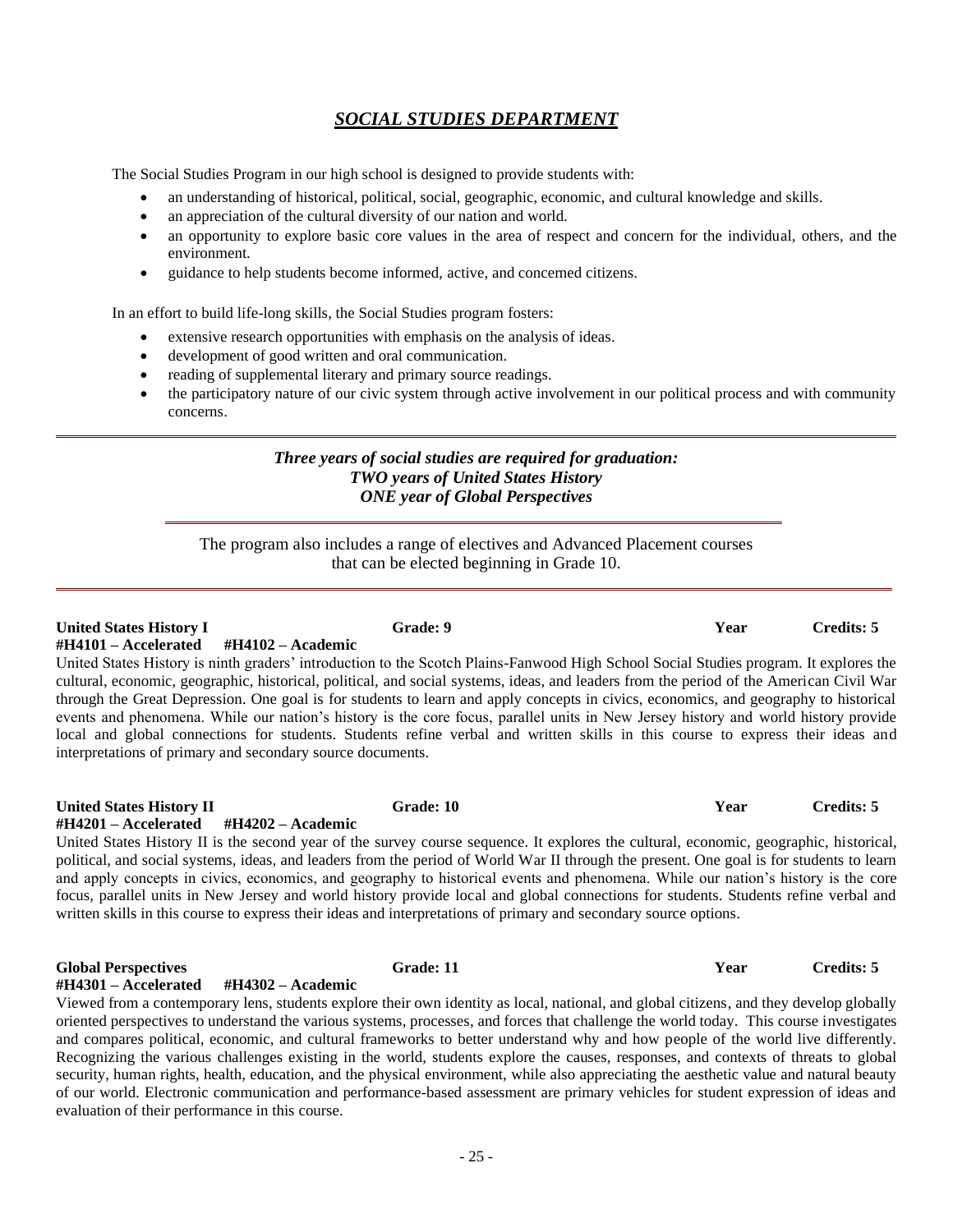# *Full-Year Electives*

#### **#H4582 – Modern, Early Modern, and Classical Grades: 11 – 12 Level: 0 Year Credits: 5 Philosophy**

This course exposes students to some of the great thinkers of the world. Students explore the ideas of philosophers and thinkers, such as Plato, Aristotle, Descartes, Hume, Kant, Marx, Freud, and Sarte, all of which have had a profound influence on the cultural, economic, intellectual, political, and social history of Western Civilization. Through in-depth analysis and discussion of a selection of their writings, students gain an understanding of the nature of philosophical questions and ideas, and – in the process – learn to develop, organize and articulate their own ideas. 20<sup>th</sup> century philosophers and contributions of Eastern philosophies are introduced as a comparative and relevant experience for students to critically examine.

**#H4602 – You and The Law Grades: 10 – 12 Level: 0 Year Credits: 5** This course involves study of federal, state, and local law. An introduction to both criminal and civil law is included. Specific cases are studied to help understand the criminal justice process, torts, consumer law, family law and individual rights. Special emphasis is placed on understanding trials and cases through the re-enactments, role-plays, and simulations.

# *Semester Electives*

**#H4532 – Economics and Financial Literacy Grades: 9 – 12 Level: 0 Semester Credits: 2.5** This course combines financial literacy skills and theoretical economic principles. Students will gain personal finance skills and knowledge pertinent to consumer, investor, and citizen decision-making in the economic world. Topics such as supply and demand, inflation, recession, and role of government in an economy, the stock market are investigated in the context of simulations, projects, and cooperative activities. This course fulfills the 2.5 credit financial literacy requirement.

**#H4572 – Sociology: The American Society Grades: 10 – 12 Level: 0 Semester Credits: 2.5** This course introduces the scientific study of human society, culture, and social interactions. Topics include socialization, research methods, diversity and inequality, cooperation and conflict, social change, social institutions, and organizations. Upon completion, students should be able to demonstrate knowledge of sociological concepts as they apply to the interplay among individuals, groups, and societies.

**#H4562 – Psychology Grades: 10 – 12 Level: 0 Semester Credits: 2.5** This course will provide students with an overview of psychological inquiry as it relates to the mind, human behavior, and human development. Students will be introduced to several major topics in the field of psychology and will apply psychological theories to the textual material/images/case studies examined. Course content includes the history of psychology and significant theorists, parts of the brain, sensation and perception, nature versus nurture controversy, learning and cognition, motivation/work ethic, abnormal psychology and social psychology. Students will apply psychological principles by analyzing literature, film, pop culture, and other elements of modern society. Furthermore, students will connect psychological theories and ideas to their own lives as a way of examining teens' behaviors and actions.

**#H4592 – Racism, Genocide, and The Holocaust Grades: 10 – 12 Level: 0 Semester Credits: 2.5** This course, comprised of a historical and literary component, investigates the impact that racism, genocide and the Holocaust have had and continue to have on peoples of the world. The course starts by examining how race, identity, and bias are related, and encourages students to explore the role that race plays in modern American life. Themes include justice, segregation, and stereotyping. One of the objectives of this program is to use its content - past as well as present examples - to reduce prejudice by first knowing, and then understanding, how racism and genocide victimize peoples and nations. The Holocaust in Nazi Germany is a focus to build a comprehensive foundation of knowledge to better understand and compare historical and modern genocides in Asia, Africa, the Americas, and Europe.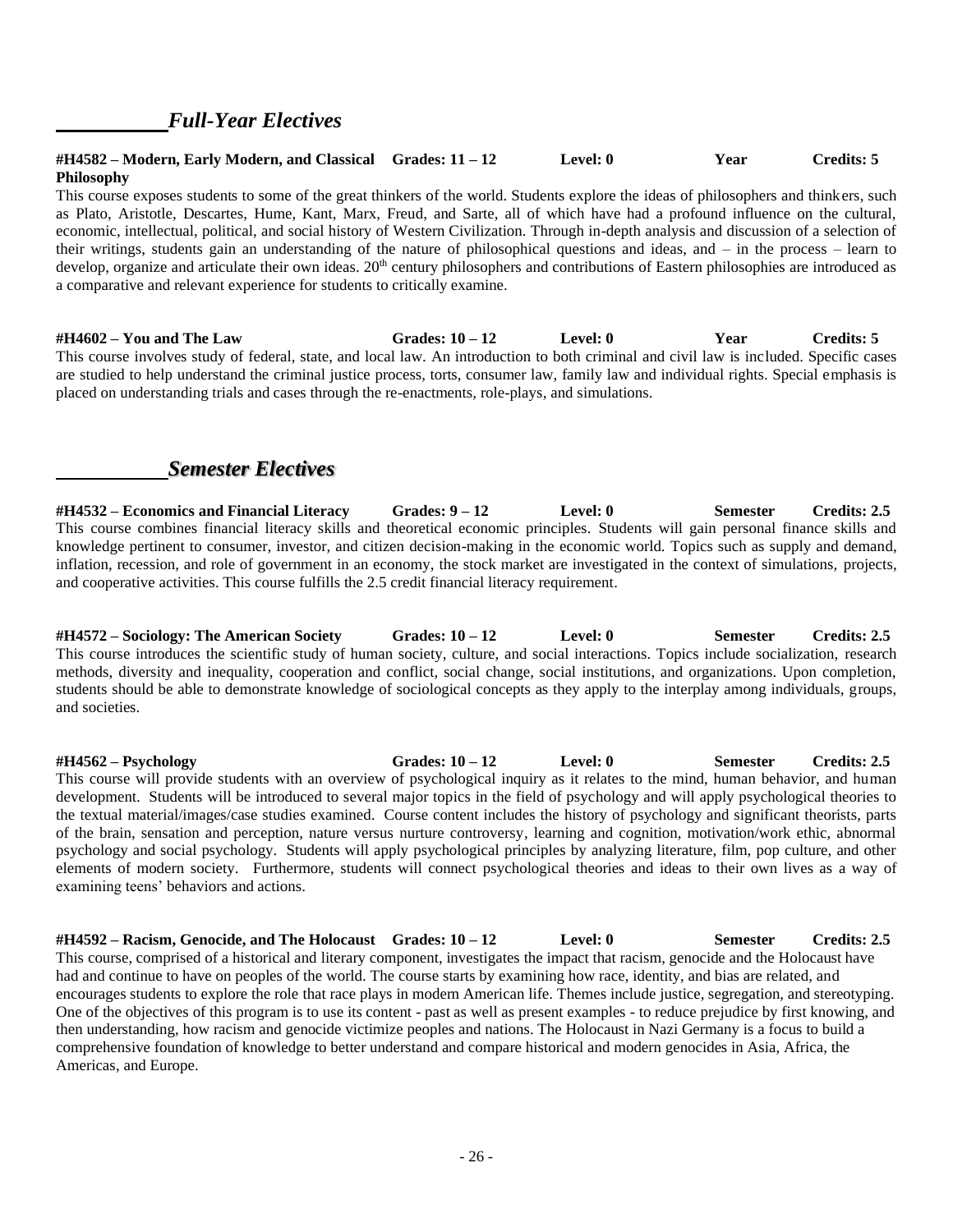# *Advanced Placement Courses*

**#H4510 – European History AP Grades: 11 – 12 Level: Accelerated Year Credits: 5** This course traces the development of European civilization from the high Renaissance of the mid-Fifteenth Century through the present. Political, diplomatic, social, economic, intellectual and cultural trends are emphasized, and the relation of Europe to the wider world is noted. At the end of the course, students should have a working knowledge of the scope of modern European history, be acquainted with the skills of the historian's craft and be able to write an essay that demonstrates interpretive and analytical ability. **Students are expected to take the Advanced Placement Exam in May**. There is a mandatory summer research assignment.

### **#H4500 – United States History AP Grades: 11 -- 12 Level: Accelerated Year Credits: 5 Prerequisite: United States History I and II**

This course retraces the complex ideologies, phenomena, conflicts, relationships, and progress characterizing the history of the United States. Since the required United States History course begins in 1850, this course includes a comprehensive investigation of the pre-Civil War eras. The content focus encapsulates a more sophisticated analysis of the cultural landscape and social conditions of each historical era. **Students are expected to take the Advanced Placement Exam in May.**

**#H4520 – History of Art AP Grades: 11 – 12 Level: Accelerated Year Credits: 5** The Advanced Placement course in History of Art is designed to provide an introductory college-level course in art history: an understanding and enjoyment of architecture, sculpture, painting, and other art forms within historical and cultural contexts. Students examine the major forms of artistic expression of the past as well as those of our time and of a variety of cultures. They learn to look at works of art critically, with intelligence and sensitivity, and to articulate what they see or experience. **Students are expected to take the Advanced Placement Exam in May.**

**#H4530 – Economics AP Grades: 10 – 12 Level: Accelerated Year Credits: 5** This course is a seminar in economics involving principles of microeconomics and macroeconomics. Designed as a college-level course, students examine economic systems, behavior of firms in private market operations, comparisons between market structures, national and global economic conditions, monetary and fiscal policy decisions/processes, and international economics. **Students are expected to take the Advanced Placement Exam in May.** This course fulfills the 2.5 credit financial literacy requirement.

**#H4550 – US Government & Politics AP Grades: 11 – 12 Level: Accelerated Year Credits: 5** AP U.S. Government and Politics provides a college-level, nonpartisan introduction to key political concepts, ideas, institutions, policies, interactions, roles, and behaviors that characterize the constitutional system and political culture of the United States. Students study U.S. foundational documents, Supreme Court decisions, and other texts and visuals to gain an understanding of the relationships and interactions among political institutions, processes, and behavior. They also engage in disciplinary practices that require them to read and interpret data, make comparisons and applications, and develop evidence-based arguments. In addition, they complete a political science research or applied civics project. **Students are expected to take the Advanced Placement Exam in May**.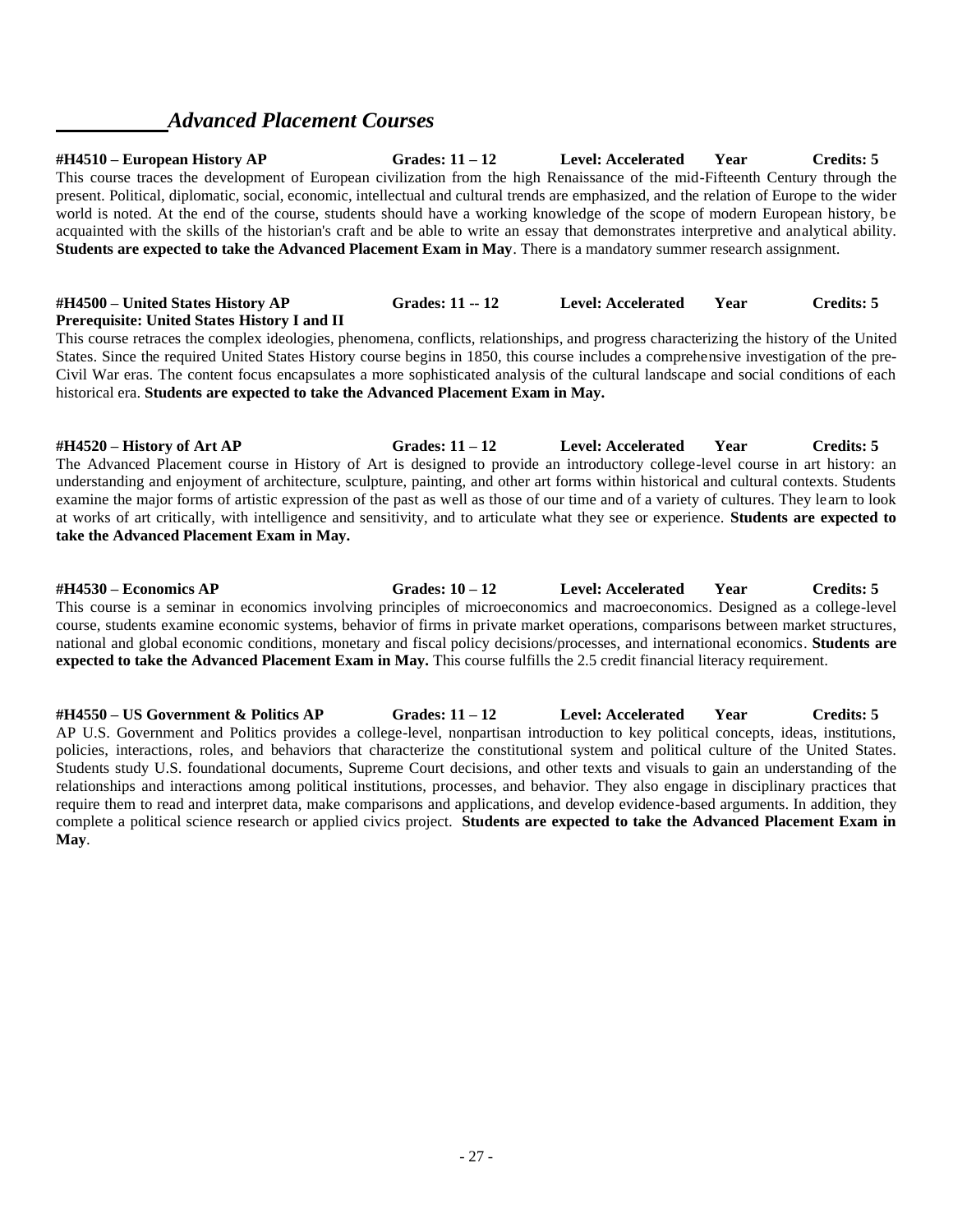# *SPECIAL EDUCATION - RESOURCE PROGRAM*

All special education resource students have been identified and classified by the child study team as having specific disabilities which interfere with their learning. Individualized Educational Programs (IEP) have been developed for such learners. This IEP document determines which resource setting is appropriate for the student and what accommodations and/or modifications are necessary to assist learning.

The Resource Program offers services in the general education classroom or in a small group separate special education classroom for English Language Arts Literacy, Math, Science and Social Studies. Services in the general education classroom are called In-Class Resource (ICR). Both general and special education teachers deliver the general education curriculum in a general education classroom, using a team teaching approach with accommodations implemented to accompany learning.

Services in the small group special education classroom are called Pull-Out Replacement (POR). POR services replace the general education instruction. A special education teacher provides instruction using a modified general education and/or supplemental curriculum and materials to meet the student's needs.

# *SPECIAL EDUCATION - SELF-CONTAINED PROGRAM*

Classified students who require a more specialized education program than the Resource Program receive services in the selfcontained program. Instruction in the self-contained classes addresses the academic, emotional, and social needs of students whose disabilities require the integration of significantly modified content area proficiencies. As needed, the self-contained program incorporates instruction in the areas of daily living and functional life skills. Academic and functional life skills may also be taught through community based instruction throughout the school year. Students are included in typical academic classes whenever they can demonstrate possible success in such a placement.

|                   | <b>Special Education Courses:</b> |                   | Year<br><b>Semester</b>          | Credits: 5<br>Credits: 2.5 |                              |
|-------------------|-----------------------------------|-------------------|----------------------------------|----------------------------|------------------------------|
|                   | <b>In-class Resource and</b>      |                   | <b>Pull-out Replacement and</b>  |                            | <b>Self-Contained</b>        |
|                   | <b>General Ed Setting</b>         |                   | <b>Resource Center Setting</b>   |                            | <b>Classroom Setting</b>     |
| <b>Code</b>       | <b>Language Arts</b>              | Code              | <b>Language Arts</b>             | Code<br>H1109              | Language Arts                |
| H1108<br>H1208    | English I<br>English II           | H1107<br>H1207    | English I<br>English II          | H1209                      | English I<br>English II      |
| H1308             | English III                       | H1307             | English III                      | H1309                      | English III                  |
| H1408             | English IV                        | H1407             | English IV                       | H1409                      | English IV                   |
|                   | <b>Mathematics</b>                |                   | <b>Mathematics</b>               |                            | <b>Mathematics</b>           |
| H <sub>2008</sub> | Algebra I                         | H <sub>2007</sub> | Algebra I                        | H <sub>2109</sub>          | Math 1A                      |
| H <sub>2108</sub> | Algebra and Analytic Geometry     | H2117             | Algebra and Analytic Geometry I  | H <sub>2209</sub>          | Math 1B                      |
| H <sub>2206</sub> | Algebra II - Standard             | H <sub>2127</sub> | Algebra and Analytic Geometry II | H <sub>2309</sub>          | Math 2A                      |
| H <sub>2208</sub> | Algebra II - Academic             | H <sub>2207</sub> | Algebra II                       | H <sub>2409</sub>          | Math 2B                      |
| H <sub>2308</sub> | Functions/Statistics/Trig         |                   |                                  |                            |                              |
|                   | <b>Science</b>                    |                   | <b>Science</b>                   |                            | <b>Science</b>               |
| H3108             | Physics                           | H3307             | <b>Biology</b>                   | H3109                      | Life Science A               |
| H3308             | <b>Biology</b>                    | H3207             | Chemistry                        | H3209                      | Life Science B               |
| H3208             | Chemistry                         | H3407             | <b>Environmental Science</b>     | H3309                      | Nutritional Science A        |
| H3408             | Environmental Science             |                   |                                  | H3409                      | <b>Nutritional Science B</b> |
|                   | <b>Social Studies</b>             |                   | <b>Social Studies</b>            |                            | <b>Social Studies</b>        |
| H4108             | <b>US History I</b>               | H4107             | US History I                     | H4109                      | <b>US History I</b>          |
| H4208             | US History II                     | H4207             | US History II                    | H4209                      | US History II                |
| H4308             | <b>Global Perspectives</b>        | H4307             | <b>Global Perspectives</b>       | H4309                      | <b>Global Perspectives</b>   |
|                   |                                   |                   |                                  | H9309                      | <b>Vocational Skills A</b>   |
|                   |                                   |                   |                                  | H9409                      | Vocational Skills R          |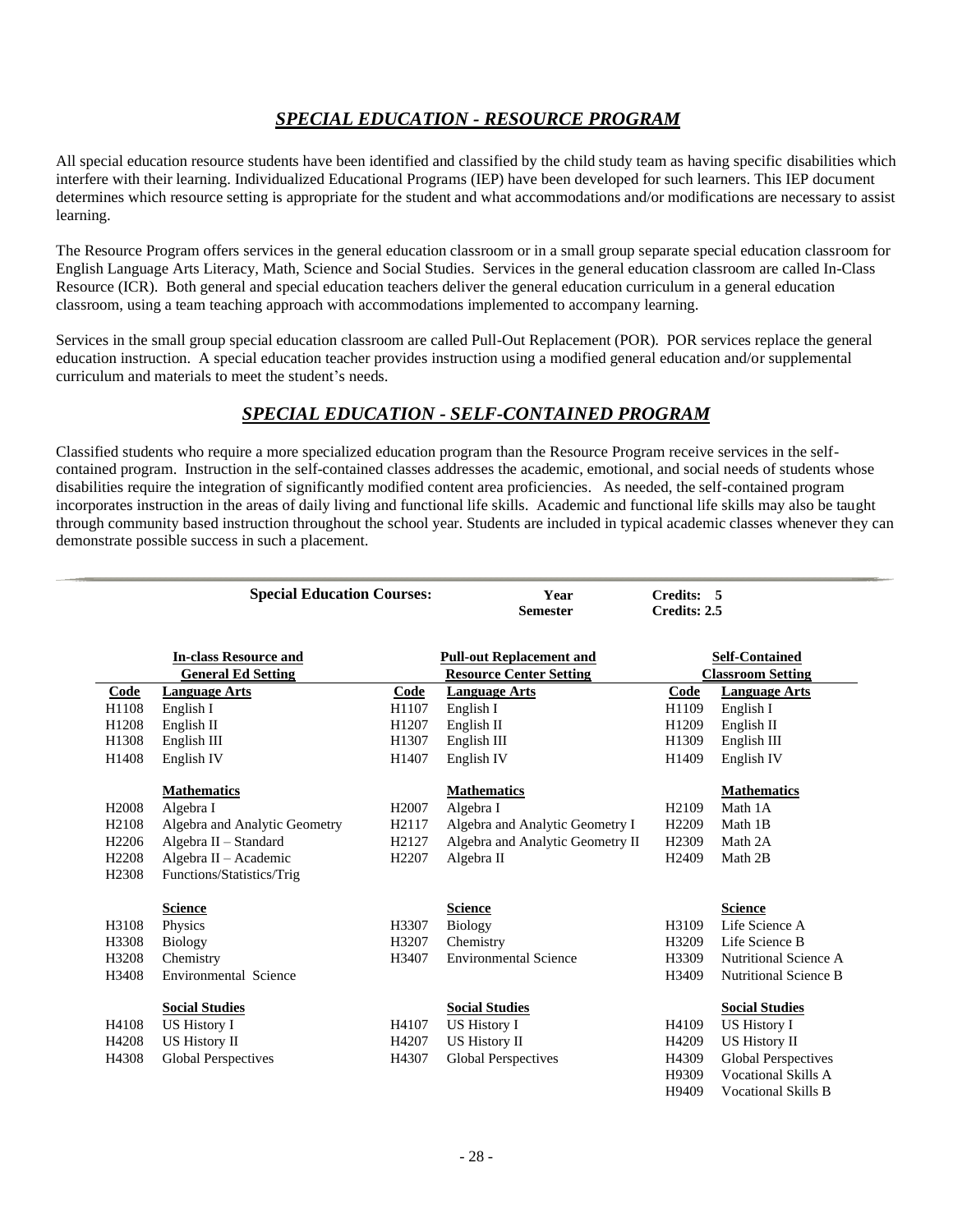# *WORLD LANGUAGES DEPARTMENT*

The World Languages program in the Scotch Plains-Fanwood Public Schools is committed to helping all students acquire an understanding and respect for other people, cultures, contributions, and points of view. We believe that through a long sequence of language study students' lives are enriched by exposing them to the study of cultures as reflected in language, art, music, geography, and history.

Our nation's expansion into the international arena has made the study of world languages a national priority. A world languages sequence that integrates an understanding of the interrelationship between language and culture prepares students for the multicultural and multiethnic community that exists in our global society.

All of the courses in the World Languages Department focus on the meaningful use of the target language for purposeful communication. During World Languages classes, instruction is primarily in the target language and student-centered activities actively engage the learners in demonstrating communicative proficiency.

**#H5022 – French I Grades: 9 – 12 Level: Academic Year Credits: 5** This course is designed for students who are beginning the study of French. Students will be introduced to the French language and culture via units of study that focus on common informal setting and aspects of daily life. Emphasis is placed on listening and speaking with reinforcement from simple readings and some writing.

#### **#H5122 – French II Grades: 9 – 12 Level: Academic Year Credits: 5 Prerequisite: Middle School French or French I**

This course is designed for students who have completed Middle School French or French I. Students will build upon their previous experience in French and continue to emphasize listening and speaking with some reading and writing. Thematic units focus on the integration of culture and language and provide students with situational communication skills.

#### **#H5121 – French II Grades: 9 – 12 Level: Accelerated Year Credits: 5 Prerequisite: Middle School French Grades: 6, 7 & 8, Placement Test and teacher recommendation.**

This course is designed for Middle School French or French I students who have achieved at a high level. Students will build upon their previous experience in French and continue to emphasize listening and speaking with some reading and writing with greater emphasis on grammar accuracy. Thematic units focus on the integration of culture and language and provide students with situational communication skills.

**#H5222 – French III Grades: 10 – 12 Level: Academic Year Credits: 5**

**Prerequisite: French II**

This course is designed for students who completed French II or its equivalent. Students will build upon their previous language experiences by way of thematic units that integrate culture with language and provide students with opportunities to apply their interpretive, interpersonal and presentational language skills in authentic contexts.

#### **#H5221 – French III Grades: 10 – 12 Level: Accelerated Year Credits: 5 Prerequisite: French II Accelerated and teacher recommendation.**

This course is designed for students who have achieved at a high level in French II Accelerated or its equivalent. Students improve their oral and written communication skills via content-based thematic units. These units increase in their integration of language and culture and emphasize increased accuracy in expression of spoken and written language in preparation for AP.

#### **#5322 – French IV Grades: 11 – 12 Level: Academic Year Credits: 5 Prerequisite: French III**

This course is for students who are highly interested in building upon their previous experience in French and who have successfully completed French III or its equivalent. Students will continue to emphasize oral and written communication skills. Thematic units integrate culture with language and provide students with more advanced communication skills. Topics of personal and general interest are incorporated into the curriculum using a variety of resources.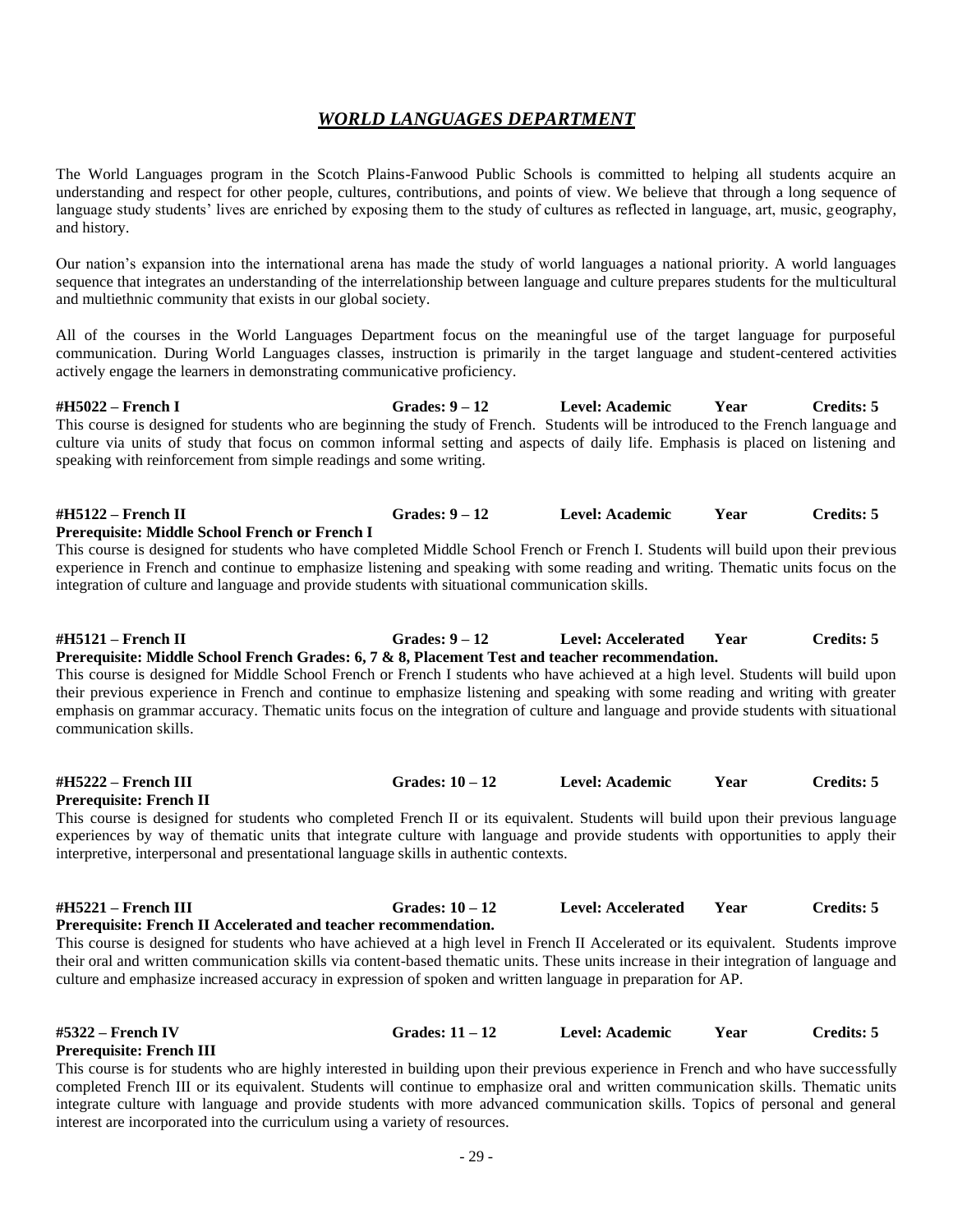- 30 -

**Prerequisite: Middle School Italian Grades: 6, 7 & 8, Placement Test and teacher recommendation.**

# **Prerequisite: Italian II**

communication skills.

**#H5132 – Italian II Grades: 9 – 12 Level: Academic Year Credits: 5 Prerequisite: Middle School Italian or Italian I** This course is designed for students who have completed middle school Italian or Italian I. Students will build upon their previous experience in Italian and continue to emphasize listening and speaking with some reading and writing. Thematic units focus on the integration of culture and language and provide students with situational communication skills.

**#H5131 – Italian II Grades: 9 – 12 Level: Accelerated Year Credits: 5**

This course is designed for middle school Italian or Italian I students who have achieved at a high level. Students will build upon their previous experience in Italian and continue to emphasize listening and speaking with some reading and writing with greater emphasis on grammar accuracy. Thematic units focus on the integration of culture and language and provide students with situational

**#H5032 – Italian I Grades: 9 – 12 Level: Academic Year Credits: 5** This course is designed for students who are beginning to study Italian. Students will be introduced to the Italian language and culture via units of study that focus on common informal settings and aspects of daily life. Emphasis is placed on listening and speaking with reinforcement from simple readings and some writing.

# **Prerequisite: French IV**

course.

This course is designed as a culminating experience for those students with a high level of interest in the French language and culture and who have successfully completed French IV or its equivalent. Students will continue to emphasize oral and written communication skills. Thematic units incorporate a variety of resources that provide a springboard for creative spoken and written language development.

**#H5420 – French V AP Grade: 12 Level: Accelerated Year Credits: 5**

This course is designed as a culminating experience for the highly motivated student who has achieved at a high level in French IV Accelerated. In this course, students work to heighten their listening, speaking, reading, and writing skills. Grammatical structures are fine-tuned as needed in preparation for the Advanced Placement French Language Exam. Students are given practice in hearing formal and informal French, in writing expository passages, and in reading material from a wide range of literary and journalistic sources. **Students are expected to take the AP French Language Exam in May.** There is a mandatory summer assignment for this

**#H5422 – French V Grade: 12 Level: Academic Year Credits: 5**

# **Prerequisite: French III Accelerated and teacher recommendation**.

**Prerequisite: French IV Accelerated and teacher recommendation.**

This course is designed for highly motivated students who have achieved at a high level in French III Accelerated or its equivalent. Students will improve their oral and written communication skills by studying content-based thematic units that incorporate a variety of resources. These units integrate language and culture and provide students with a springboard for creative communication about topics of personal and general interest. This course is a pre-cursor to French V AP and will provide students with the language skills and cultural content they will need in order to be successful in French V AP.

### **#H5321 – French IV Grades: 11 – 12 Level: Accelerated Year Credits: 5**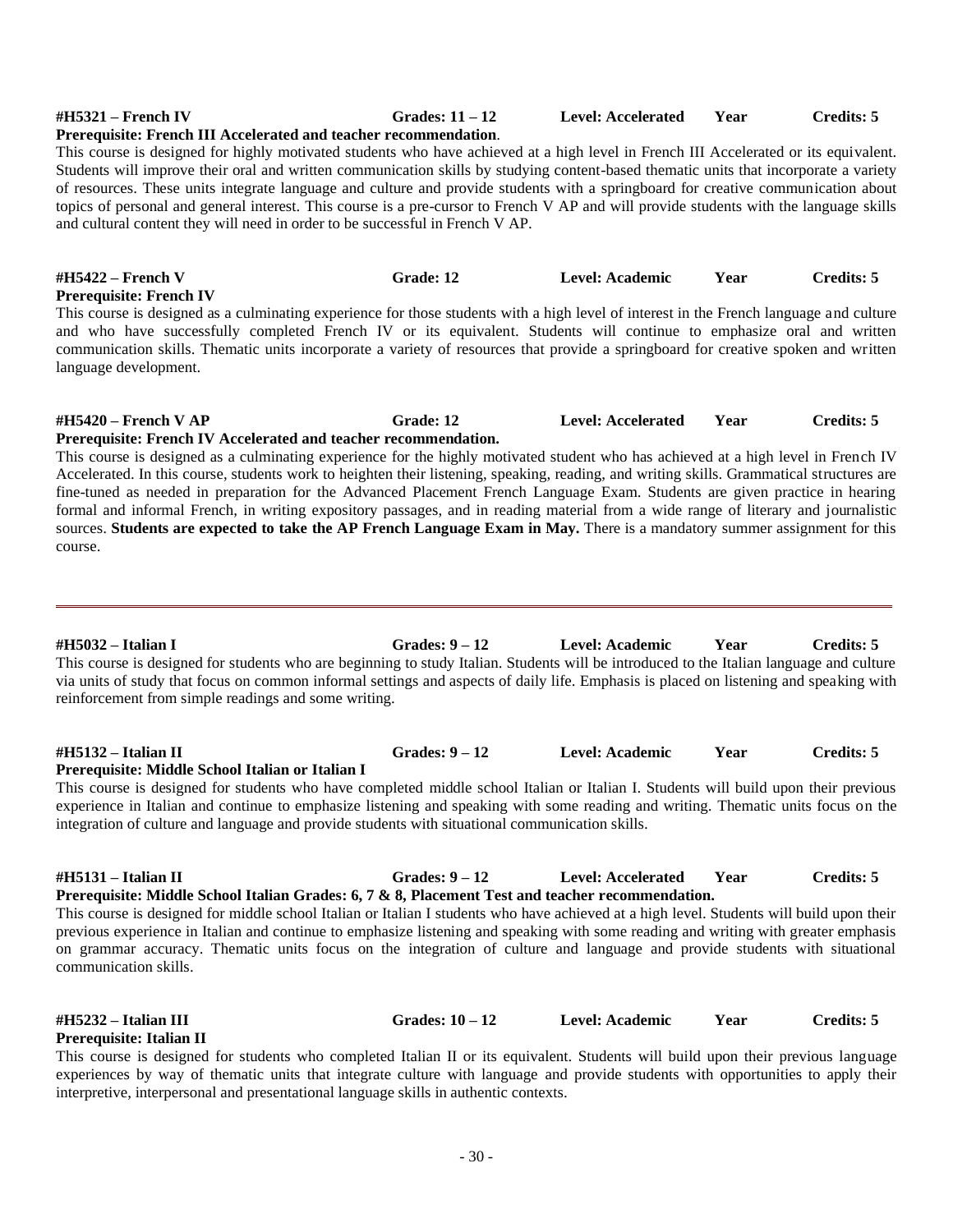# **Prerequisite: Italian III** This course is meant for students who have completed Italian III or its equivalent and wish to continue with a more intense study of the language and culture of Italy. Students will continue to improve their oral and written communication skills via content-based thematic units. Resources include: readings, videotapes, audiotapes, special projects, and Internet research. **#H5331 – Italian IV Grades: 11 – 12 Level: Accelerated Year Credits: 5 Prerequisite: Italian III Accelerated and teacher recommendation.** This course is meant for students who have completed Italian III or its equivalent and wish to continue with a more intense study of the language and culture of Italy. Students will improve their oral and written communication skills by studying content-based thematic units that are supported by a variety of resources. These units increase in their integration of language and culture and provide students with a springboard for creative communication about topics of personal and general interest. This course is a precursor to Italian V AP and will provide students with the language skills and cultural content they will need in order to be successful in Italian V AP.

#### **#H5432 – Italian V Grade: 12 Level: Academic Year Credits: 5 Prerequisite: Italian IV**

This course is designed as a culminating experience for those students with a high level of interest in the Italian language and culture and who have successfully completed Italian IV or its equivalent. Students will further improve their oral and written communication skills using a variety of resources. Content-based thematic units aim to engage students in Italian readings and are supplemented by audio, video, writing and Internet research assignments.

| #H5430 – Italian V AP                                            | Grade: 12 | Level: Accelerated | Year | Credits: 5 |
|------------------------------------------------------------------|-----------|--------------------|------|------------|
| Prerequisite: Italian IV Accelerated and teacher recommendation. |           |                    |      |            |

This course is designed as a culminating experience for the highly motivated student who has achieved at a high level in Italian IV Accelerated. The course material will enhance the students' skills in interpretive listening and reading, and interpersonal speaking, and presentational writing. There will be special emphasis on the cultural aspects of studying a language, and students will come to view Italy as a political entity in the modern world. Students will work independently and collaboratively to enhance their language skills in preparation for the Italian Language and Culture Advanced Placement exam. **Students are expected to take the AP Italian Language Exam administered in May.** There is a mandatory summer assignment for this course.

#### **#H5142 – Mandarin I Grades 9 – 12 Level: Academic Year Credits: 5**

This course is open to students in grades  $9 - 12$  who are looking to expand their cultural and global understandings through the study of a non-Western language. This introductory course to the Mandarin Language and Culture will engage students in activities that promote basic communication skills through a thematic approach that includes common informal settings and aspects of daily life. Emphasis will be placed on developing students' interpretive listening and interpersonal speaking skills through authentic scenarios. Students will acquire some basic interpretive reading and interpersonal and presentational writing skills in Mandarin Chinese at the novice-mid proficiency level. Students will also gain important cultural perspectives as they compare and contrast aspects of the Eastern Chinese culture with those of their own culture.

## **#H5231 – Italian III Grades: 10 – 12 Level: Accelerated Year Credits: 5**

**Prerequisite**: **Italian II Accelerated and teacher recommendation.**

This course is designed for students who have achieved at a high level in Italian II Accelerated or its equivalent. Students improve their oral and written communication skills via content-based thematic units. These units increase in their integration of language and culture and provide students with situational communication skills demanding a higher degree of accuracy in spoken and written language in preparation for AP.

**#H5332 – Italian IV Grades: 11 – 12 Level: Academic Year Credits: 5**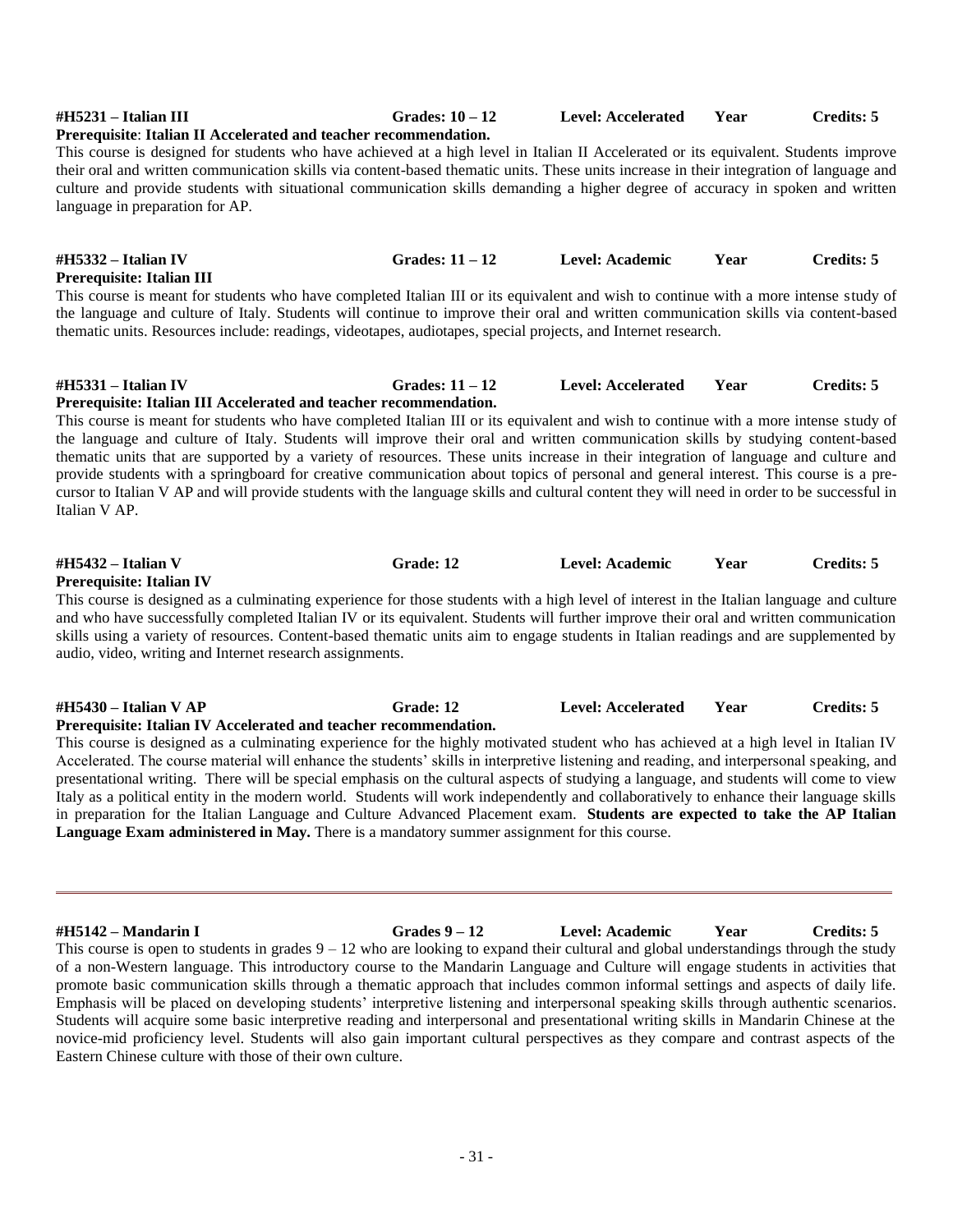**Course Description:** This elective is open to students who have completed Mandarin I and achieved a higher level of language proficiency. Students in Mandarin II Accelerated will continue to expand their cultural and global understandings through a series of units thematically organized around topics that explore various aspects of daily life and common informal settings, such as clothing and shopping, travel and city life, food and health, and cultural celebrations, in more rigorous formats. Language and skills acquired in Mandarin I will be readdressed in new and deeper contexts to facilitate greater communicative proficiency. There will be a greater focus on speaking and writing with accuracy. Emphasis will continue to be placed on developing and refining students' interpretive listening and reading and interpersonal speaking and writing skills through active participation in authentic scenarios. Students will continue to gain important cultural perspectives as they compare and contrast aspects of Eastern Chinese culture with their own culture through exposure to and interaction with authentic cultural artifacts, literature, visuals, videos, songs, websites and other multimedia sources.

**Prerequisite: Mandarin I**

**Prerequisite: Mandarin II** This course is designed for students who have experienced achievement in their study of Mandarin II and who have demonstrated language proficiency at least at the Novice Mid Reaching through Novice High Developing range. In the Mandarin III course, students will continue to expand their cultural and global understandings through the study of a non-Western language and culture within various thematic contexts such as school and home life, health and nutrition, travel, visual arts, communication and media, academics and career readiness, technology, or global challenges. Students will build upon their previous experience in Mandarin and will continue to hone their interpretive listening and reading skills, as well as their interpersonal and presentational speaking and writing skills. To gain proficiency, students are expected to take more risks and be more creative and spontaneous with the language. At this level, a greater emphasis is placed on accuracy in written and oral expression through a more intensive study of grammatical functions. Thematic units focus on the integration of culture and language and will provide students with opportunities to apply communication skills to real-life situational contexts. Classes are conducted primarily in the target language and students are expected to use the target language for communication within the classroom. Students in both levels will experience the same content; however, the depth of study and expected proficiency in each mode of communication increases with each level.

## **#H5442 – Academic #H5441 – Accelerated Prerequisite: Mandarin III**

This course is open to students who have successfully completed Mandarin II and who have demonstrated a higher level of language proficiency. Students will continue to attain increased communicative proficiency in each of three modes of communication: interpersonal, interpretive, and presentational through exploration of thematic units related to aspects of families and communities, contemporary life, science and technology, global challenges, personal and public identities, and beauty and aesthetics. Students will participate in and perform practical activities and tasks that focus on meaningful communication in authentic scenarios, using more specialized vocabulary and finer points of grammatical structures, in more rigorous contexts. Students will continue to gain insight into the Chinese culture, making deeper connections among cultural perspectives, practices and products, and comparing aspects of the American and Chinese cultures.

#### **#H5242 – Mandarin II Grades 10 – 12 Level: Academic Year Credits: 5**

This course is open to students who have successfully completed Mandarin I. Students in Mandarin II Academic will continue to expand their cultural and global understandings through a series of units thematically organized around topics that explore various aspects of daily life and common informal settings, such as clothing and shopping, travel and city life, food and health, and cultural celebrations. Language and skills acquired in Mandarin I will be readdressed in new and deeper contexts to facilitate greater

communicative proficiency. While some reading and writing will be addressed, emphasis will continue to be placed on developing students' interpretive listening and interpersonal speaking skills through active participation in authentic scenarios. Students will continue to gain important cultural perspectives as they compare and contrast aspects of Eastern Chinese culture with their own culture through exposure to and interaction with authentic cultural artifacts, literature, visuals, videos, songs, websites and other multimedia sources.

#### **#H5241 – Mandarin II Grades 10 – 12 Level: Accelerated Year Credits: 5 Prerequisite**: **Mandarin I and teacher recommendation.**

**Mandarin III Grades: 11 – 12 Year Credits: 5 #H5342 – Academic #H5341 – Accelerated**

**Mandarin IV Grades: 11 – 12 Properties: 5 Properties: 5 Properties: 5**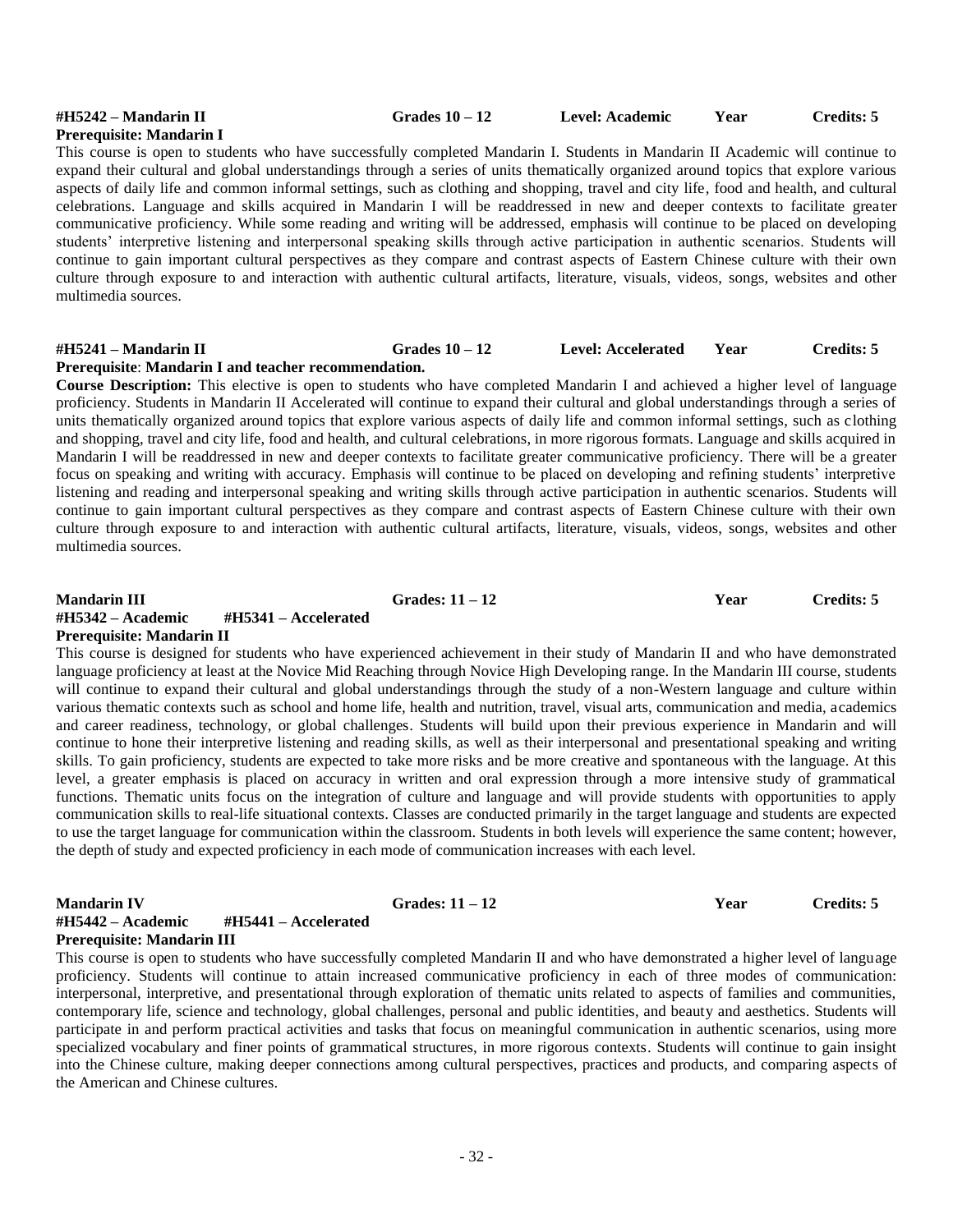**#H5012 – Spanish I Grades: 9 – 12 Level: Academic Year Credits: 5** This course is designed for students who are beginning their study of Spanish. Students will be introduced to the Spanish language and culture via thematic units of study that focus on common informal setting and aspects of daily life. Emphasis is placed on listening and speaking with reinforcement from simple readings and some writing. Students will actively apply communicative skills through paired and small-group interactions simulating real-life scenarios.

## **#H5112 – Spanish II Grades: 9 – 12 Level: Academic Year Credits: 5**

### **Prerequisite: Middle School Spanish or Spanish I**

This course is designed for students who have completed middle school Spanish or Spanish I. Students will build upon their previous experience in Spanish and continue to emphasize listening and speaking with some reading and writing. Text-based thematic units focus on the integration of culture and language and provide students with situational communication skills.

#### **#H5111 – Spanish II Grades: 9 – 12 Level: Accelerated Year Credits: 5 Prerequisite: Middle School Spanish Grades: 6, 7, & 8, Placement Test and teacher recommendation.**

This course is designed for middle school Spanish or Spanish I students who have achieved at a high level. Students will build upon their previous experience in Spanish and continue to emphasize listening and speaking with some reading and writing with greater emphasis on grammar accuracy. Content-based thematic units focus on the integration of culture and language and provide students with situational communication skills.

**#H5912 – Spanish II Grades: 9 – 12 Level: Academic Year Credits: 5** This level II course is designed for students who began and successfully completed their study of Spanish I at the high school level or for students who have completed a middle school sequence of Spanish, and want to continue to a level II course, but have not yet attained a novice-high level of proficiency in their interpretive, interpersonal and presentational language skills. In this course, students will build upon their previous experience in Spanish and will continue to develop their communicative language skills through active participation in paired and small group activities. Students will continue to acquire the necessary language skills to communicate, interpret information and present thoughts about themselves, their families and friends, and the world around them. Thematic units will focus on the integration of culture and language and will provide students with opportunities to apply communication skills to real-life situational contexts.

### **#H5212 – Spanish III Grades: 10 – 12 Level: Academic Year Credits: 5**

This course is designed for students who completed Spanish II or its equivalent. Students will build upon their previous language experiences by way of thematic units that integrate culture with language and provide students with opportunities to apply their interpretive, interpersonal and presentational language skills in authentic contexts.

**Prerequisite: Spanish II**

**#H5211 – Spanish III Grades: 10 – 12 Level: Accelerated Year Credits: 5**

#### **Prerequisite: Spanish II Accelerated and teacher recommendation.** This course is designed for students who have achieved at a high level in Spanish II Accelerated or its equivalent. Students improve their oral and written communication skills via content-based thematic units. These units increase in their integration of language and culture and emphasize increased accuracy in spoken and written language in preparation for AP.

### **#H5312 – Spanish IV Grades: 11 – 12 Level: Academic Year Credits: 5**

## **Prerequisite: Spanish III**

This course is for students who are highly interested in building upon their previous experience in Spanish and who have successfully completed Spanish III or its equivalent. Students will continue to emphasize oral and written communication skills. Thematic units integrate culture with language and provide students with more advanced situational communication skills. Topics of personal and general interest are incorporated into the curriculum using a variety of resources.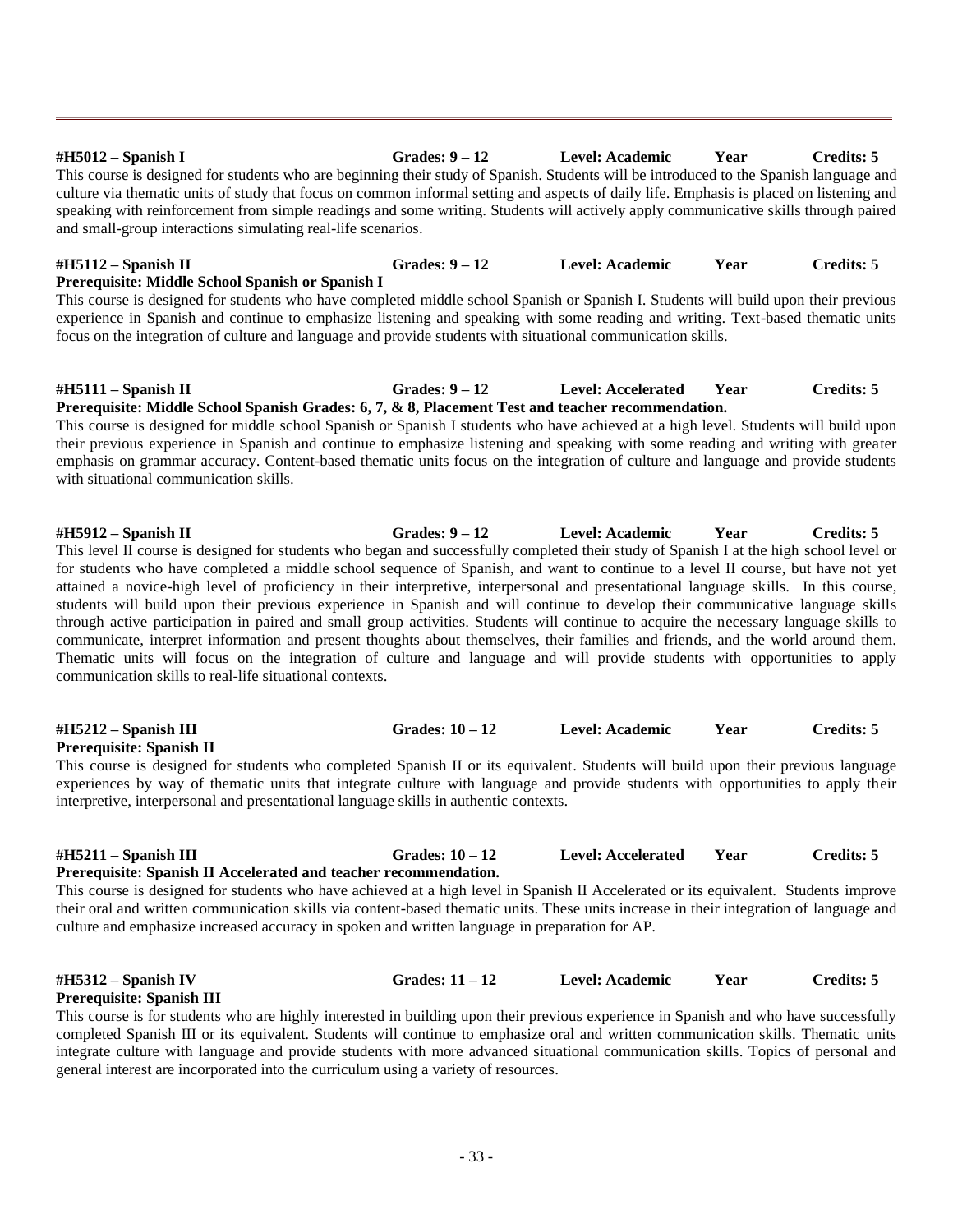#### **#H5311 – Spanish IV Grades: 11 – 12 Level: Accelerated Year Credits: 5 Prerequisite: Spanish III Accelerated or both Spanish heritage courses, "Spanish for Heritage Speakers" and "The Spanish Heritage Experience."**

This course is designed for highly motivated students who have achieved at a high level in Spanish III Accelerated or have completed the two-year sequence of both Spanish for Heritage Speakers courses. Students will improve their oral and written communication skills by studying content-based thematic units that incorporate a variety of authentic resources representing the cultures of the Spanish-speaking world. This course is a pre-cursor to Spanish V AP and will provide students with the language skills and cultural content they will need in order to be successful in Spanish V AP.

### **#H5412 – Spanish V Grades: 11 – 12 Level: Academic Year Credits: 5 Prerequisite: Spanish IV**

This course is designed as a culminating experience for those students with a high level of interest in the Spanish language and culture and who have successfully completed Spanish IV or its equivalent. Students will continue to emphasize oral and written communication skills. Thematic units incorporate a variety of resources that provide a springboard for creative spoken and written language development.

#### **#H5410 – Spanish V AP Grades: 11 – 12 Level: Accelerated Year Credits: 5 Prerequisite: Spanish IV Accelerated or both Spanish heritage courses, "Spanish for Heritage Speakers" and "The Spanish Heritage Experience" and a teacher recommendation.**

This course is designed as a culminating experience for the highly motivated student who has achieved at a high level in Spanish IV Accelerated. In this course, students work to heighten their listening, speaking, reading, and writing skills. Grammatical structures are fine-tuned as needed in preparation for the Advanced Placement Spanish Language Exam. Through thematic units students are given practice in hearing formal and informal Spanish, in writing expository passages, and in reading material from a wide range of literary and journalistic sources. **Students are expected to take the AP Spanish Language Exam in May.** There is a mandatory summer assignment for this course.

#### **#H5611 – Spanish for Heritage Speakers Grades: 9 – 12 Level: Accelerated Year Credits: 5 Prerequisite: Placement Test and teacher and/or supervisor recommendation.**

This course, together with The Spanish Heritage Experience course, will provide a two-year language sequence for heritage or native Spanish speakers, which will satisfy our district's two-year world language graduation requirement. The two courses do not need to be taken in a particular sequence and are not designed sequentially. This course will rotate with The Spanish Heritage Experience course, with each course offered in alternating years. To be placed in this course, students will need to demonstrate language skills at the Intermediate Low proficiency range or higher. Heritage Spanish speakers who demonstrate language skills at lower proficiency levels will be placed in regular Spanish academic or accelerated courses appropriate to their ability.

This course, like The Spanish Heritage Experience course, is intended to help students expand their knowledge of their heritage language while addressing their linguistic needs and exploring relevant cultural and socio-linguistic issues. In this course, students will develop an understanding of the language variations of the Hispanic community and the role of language in their lives. Specific literacy needs of Spanish speakers that are related to the use of standard/academic Spanish in their written and oral expression will be addressed. Upon successful completion of this course, students will be recommended for The Spanish Heritage Experience, Spanish IV Accelerated, or Spanish V AP.

\*\*A non-heritage Spanish speaker could also take this course *providing he/she has successfully completed the highest level of Spanish offered at the high school (Spanish V, or Spanish V AP)*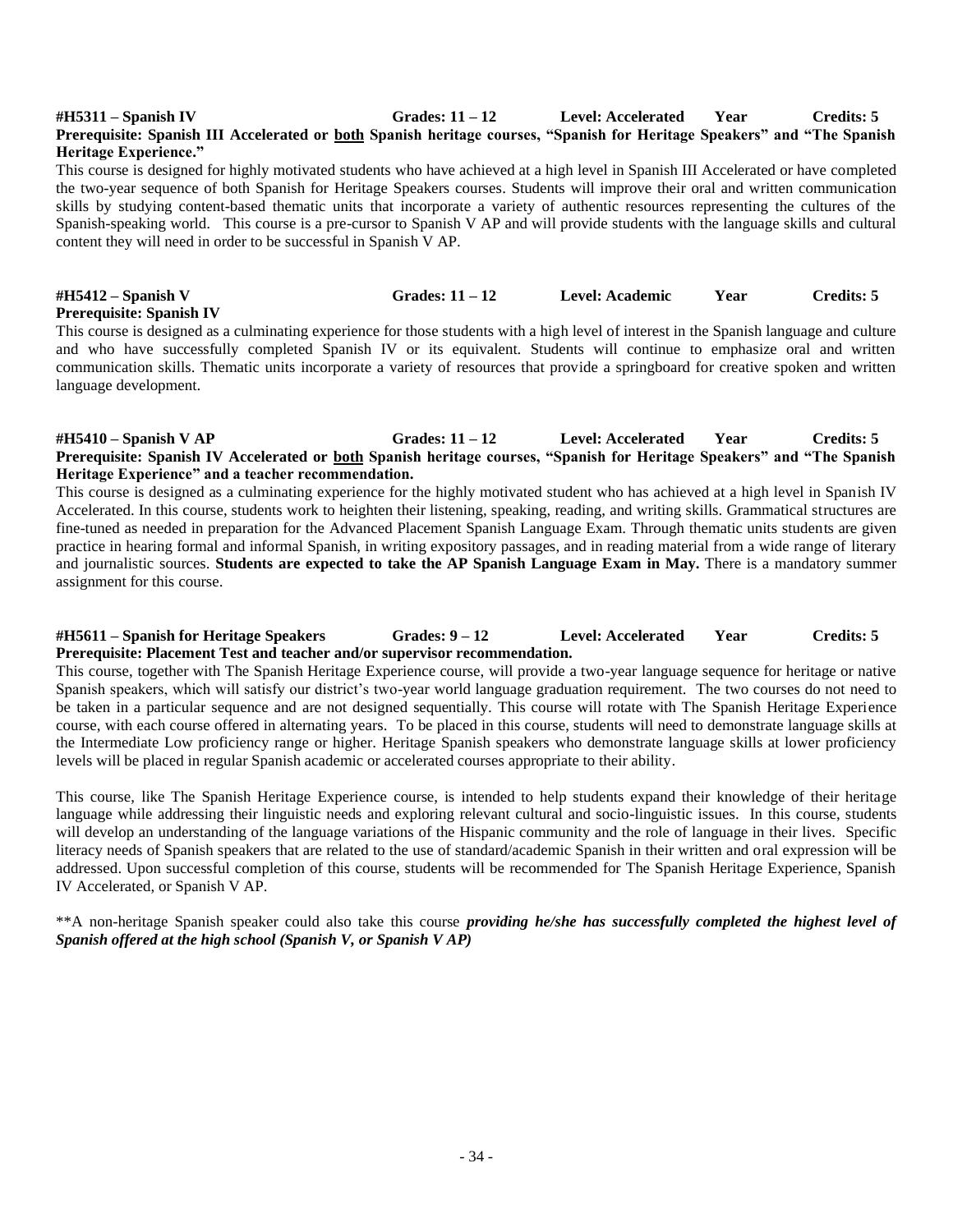### **#H5711 – The Spanish Heritage Experience Grades: 9 – 12 Level: Accelerated Year Credits: 5 Past/Present/Future**

#### **Prerequisite: Placement Test and teacher and/or supervisor recommendation.**

This course, together with the Spanish for Heritage Speakers course, will provide a two-year language sequence for heritage or native Spanish speakers, which will satisfy our district's two-year world language graduation requirement. The two courses do not need to be taken in a particular sequence and are not designed sequentially. This course will rotate with the Spanish for Heritage Speakers course, with each course offered in alternating years. To be placed in this course, students will need to demonstrate language skills at the Intermediate Low proficiency range or higher. Heritage learners who demonstrate language skills at lower proficiency levels will be placed in regular Spanish academic or accelerated courses appropriate to their ability.

This course, like The Spanish for Heritage Speakers course, is intended to help students expand their knowledge of their heritage language while addressing their linguistic needs and exploring relevant cultural and socio-linguistic issues. Students will explore aspects of the historical and cultural events that led to the development of the various Spanish-speaking countries. They will learn to view the past by analyzing existing artifacts of beauty and aesthetics in various Hispanic cultures. Students will examine the economic challenges faced in different Hispanic countries, and explore how they can use their unique knowledge, skills, and cultural background to make a difference in the global society. Upon successful completion of this course, students will be recommended for Spanish for Heritage Speakers, Spanish IV Accelerated, or Spanish V AP.

#### \*\*A non-heritage Spanish speaker could also take this course *providing he/she has successfully completed the highest level of Spanish offered at the high school (Spanish V, or Spanish V AP)*

**#H5712 – Spanish A Grades: 9 – 12 Level: Academic Year Credits: 5 Prerequisite: Teacher and supervisor recommendation.**

Spanish A is a beginning-level course for non-traditional language students who may benefit from a more individualized instructional approach in a smaller setting. Students will begin to develop communicative language skills through differentiated strategies that will address their specific learning styles.

**#H5812 – Spanish B Grades: 9 – 12 Level: Academic Year Credits: 5 Prerequisite: Teacher and supervisor recommendation.**

Spanish B is intended for students who have successfully completed Spanish A, or for non-traditional students who have completed Spanish I, but need additional time to develop the language skills and proficiency needed to enroll in a Spanish II course. Spanish B will focus on the acquisition of novice language skills via differentiated strategies that will address students' learning styles with a more individualized approach in a smaller setting.